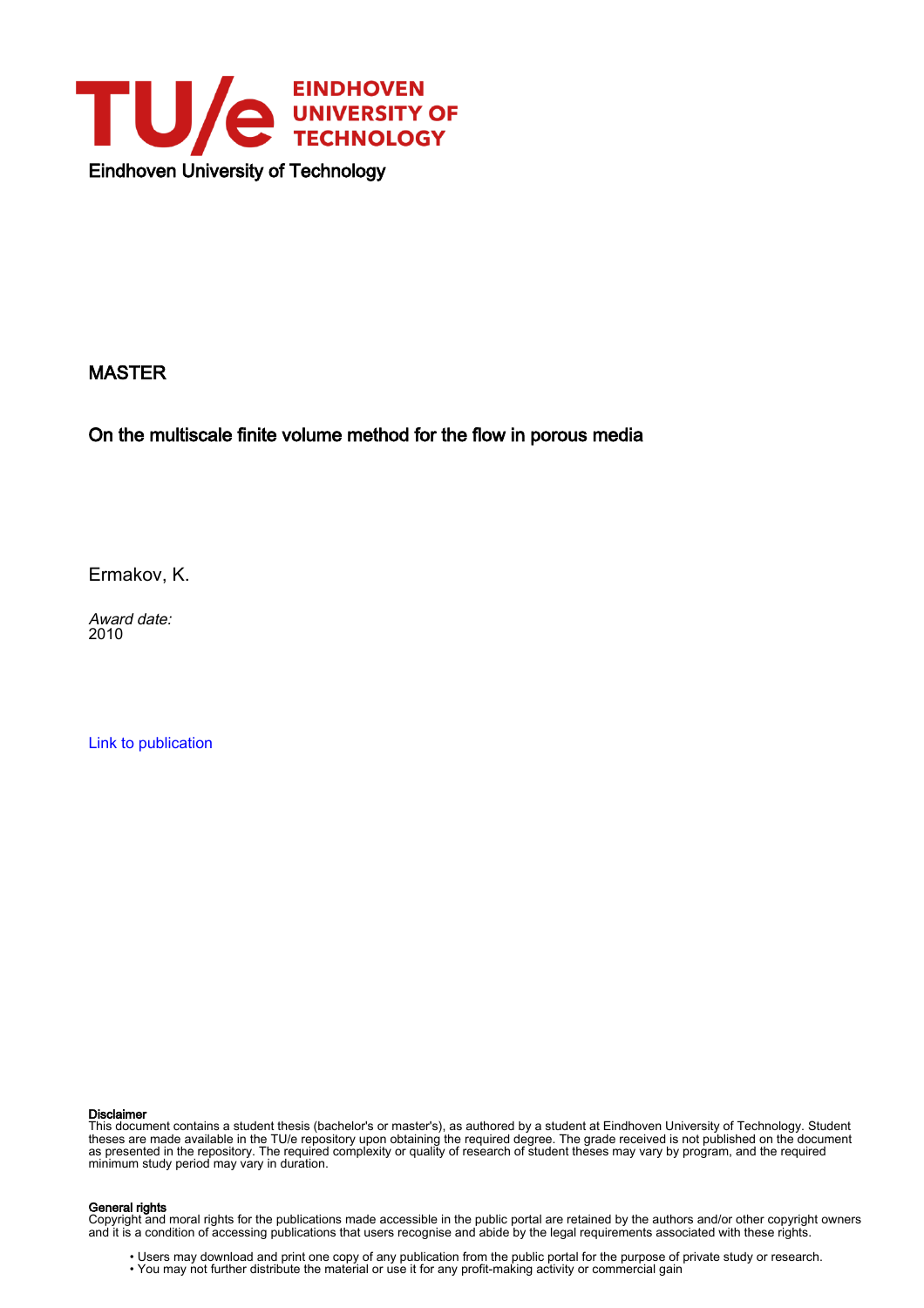### Master Thesis

### On the Multiscale Finite Volume Method for the Flow in Porous Media

Konstantin Ermakov

Supervised by

PD Dr. Oleg Iliev

TU Kaiserslautern

August 16, 2010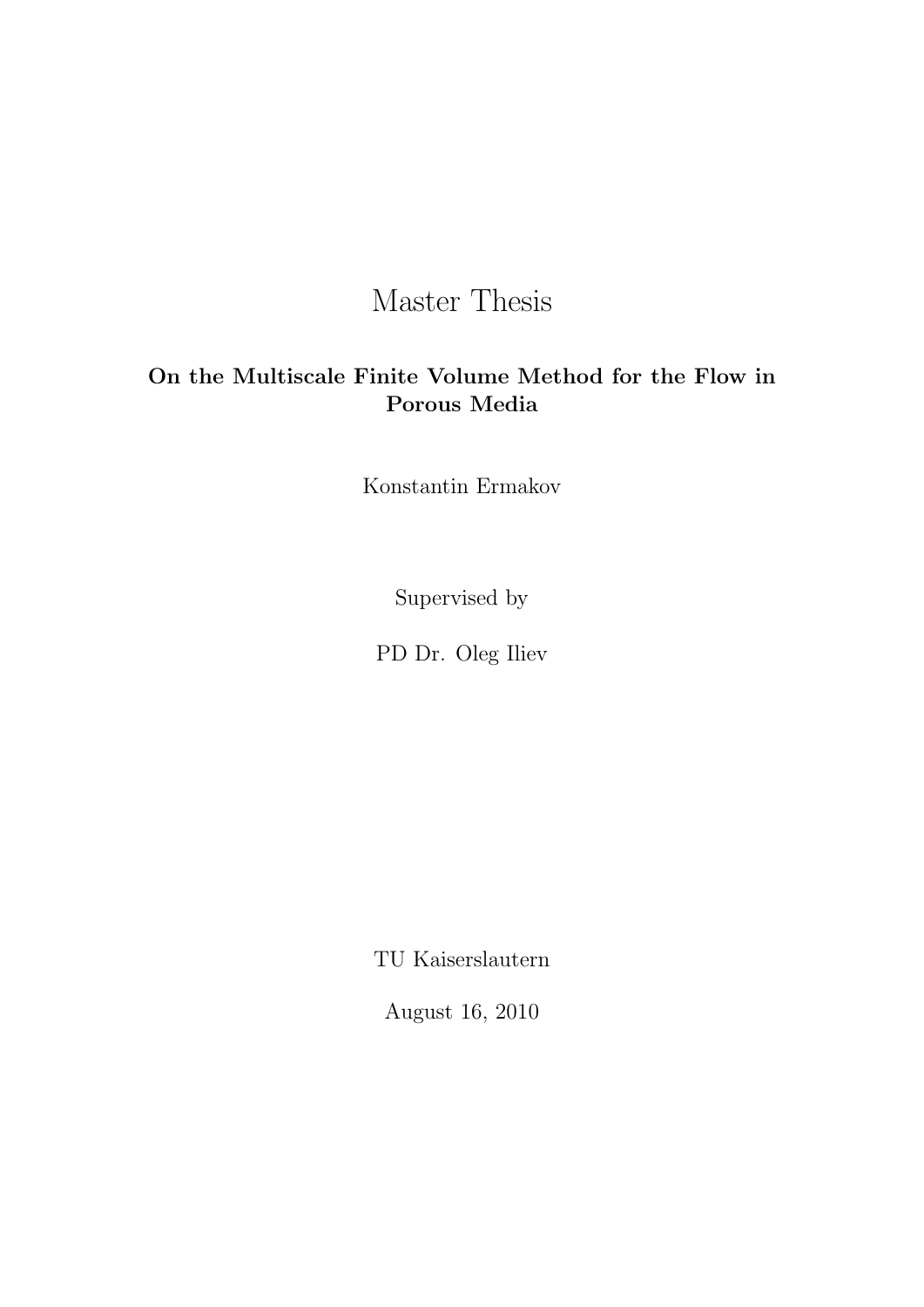### **Contents**

| $\mathbf{1}$   |                                         | Introduction                                                                   | 3              |  |  |  |
|----------------|-----------------------------------------|--------------------------------------------------------------------------------|----------------|--|--|--|
|                | 1.1                                     |                                                                                | 3              |  |  |  |
|                | 1.2                                     |                                                                                | $\overline{4}$ |  |  |  |
|                | 1.3                                     |                                                                                | $\overline{4}$ |  |  |  |
| $\overline{2}$ |                                         | <b>Problem formulation</b>                                                     | $\overline{5}$ |  |  |  |
|                | 2.1                                     | Solving the problem on the fine scale $\ldots \ldots \ldots \ldots \ldots$     | $\overline{6}$ |  |  |  |
|                | 2.2                                     | Notations and meshes for the MSFV method                                       | 9              |  |  |  |
|                | 2.3                                     |                                                                                | 9              |  |  |  |
| 3              |                                         | <b>Iterative MSFV method</b>                                                   | 13             |  |  |  |
|                | 3.1                                     |                                                                                | 13             |  |  |  |
|                | 3.2                                     |                                                                                | 16             |  |  |  |
| $\overline{4}$ | 17<br><b>Alternating Schwarz method</b> |                                                                                |                |  |  |  |
|                | 4.1                                     | Additive Schwarz in the dual and multiplicative Schwarz in the pri-            |                |  |  |  |
|                |                                         |                                                                                | 17             |  |  |  |
|                | 4.2                                     | Multiplicative Schwarz in both primal and dual coarse cells<br>19              |                |  |  |  |
| $\bf{5}$       |                                         | The MSFV method in both dual and primal coarse cells                           | 21             |  |  |  |
| 6              |                                         | Numerical study of the methods for the flow in porous media                    | 25             |  |  |  |
|                | 6.1                                     | FV method on the fine scale $\ldots \ldots \ldots \ldots \ldots \ldots \ldots$ | 25             |  |  |  |
|                | 6.2                                     |                                                                                | 26             |  |  |  |
|                | 6.3                                     |                                                                                | 28             |  |  |  |
|                | 6.4                                     |                                                                                | 29             |  |  |  |
|                | 6.5                                     |                                                                                | 30             |  |  |  |
|                |                                         | Additive Schwarz in dual and multiplicative Schwarz in pri-<br>6.5.1           |                |  |  |  |
|                |                                         |                                                                                | 31             |  |  |  |
|                |                                         | Multiplicative Schwarz in both dual and primal coarse cells.<br>6.5.2          | 34             |  |  |  |
|                | 6.6                                     | The MSFV method in both dual and primal coarse cells $\dots \dots$             | 36             |  |  |  |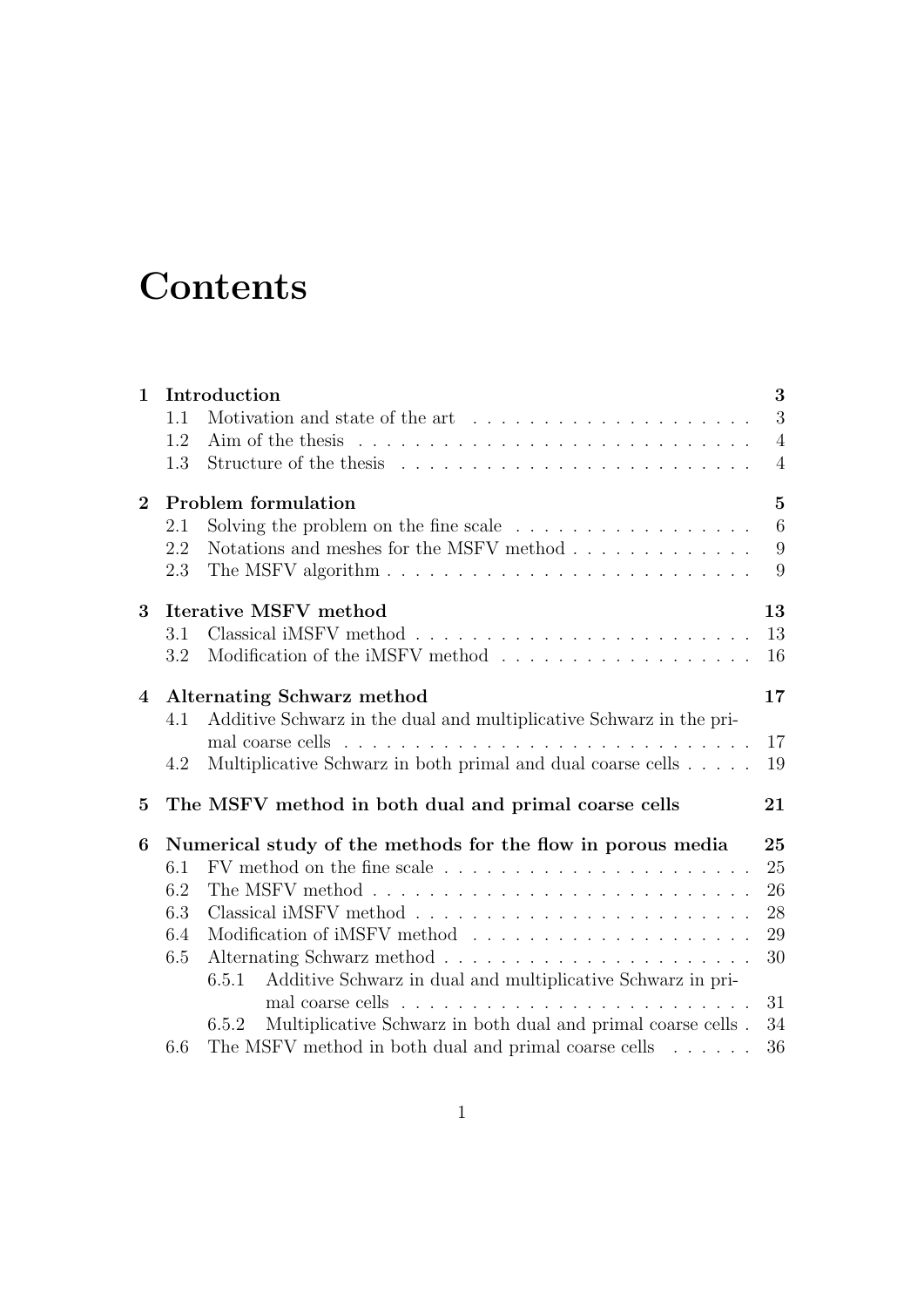#### 7 Conclusions 40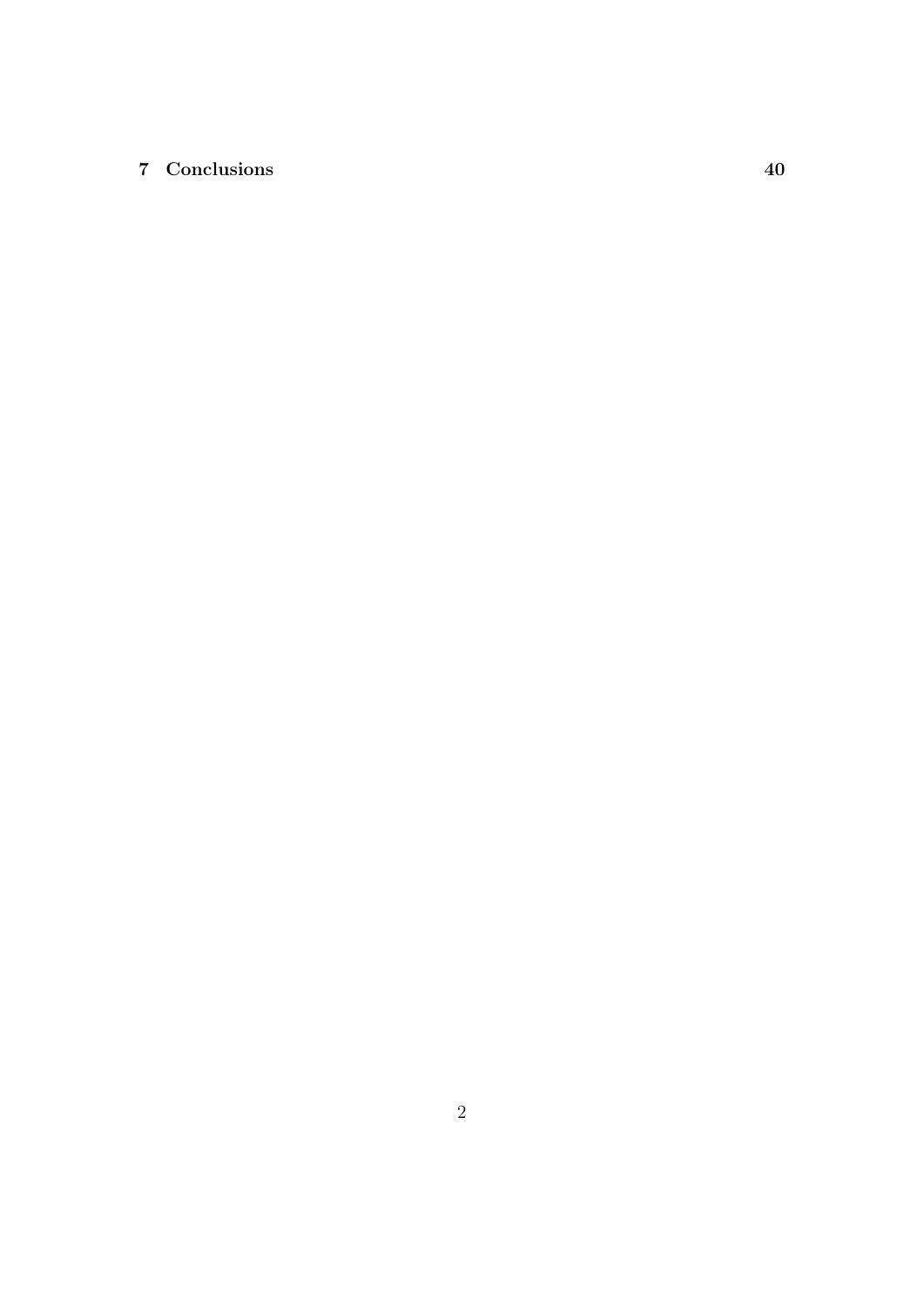## Chapter 1 Introduction

### 1.1 Motivation and state of the art

The aim of the thesis is to develop and compare different numerical techniques for solving elliptic equations with highly heterogeneous coefficients. The heterogeneous nature of the coefficients, when varying at several scales, makes it difficult and sometimes impossible to solve the problem by standard numerical methods. In order to take into account all the fine scale variations, one needs to discretize the problem on the fine scale, which leads to a huge discretization matrix with all the usual difficulties arising from that.

A great number of natural and human made substances in the world are porous. For instance, rocks, soils, human bones, foams, ceramics, etc. are considered to be porous media. Their detailed description and, in particular, description of flows inside the porous media constitutes an important and at the same time challenging and difficult task. There is a number of applications, where the simulation of the flow in porous media is essential - water and gas filtration, hydrogeology, construction engineering, oil reservoir modeling, etc.

However, these simulations, if not done efficiently, take a lot of computer time and memory. An obvious way to solve the problem would be to discretize the initial equation to be able to represent all the fine scale variations of the solution. In this way it is, however, almost impossible to find a solution due to heterogeneity of the coefficients and their complex spacial distributions. Moreover, even if the problem is solved, in a number of cases one is not interested in all the fine scale details of the solution. In many cases one only needs coarse solution with some fine scale information in it.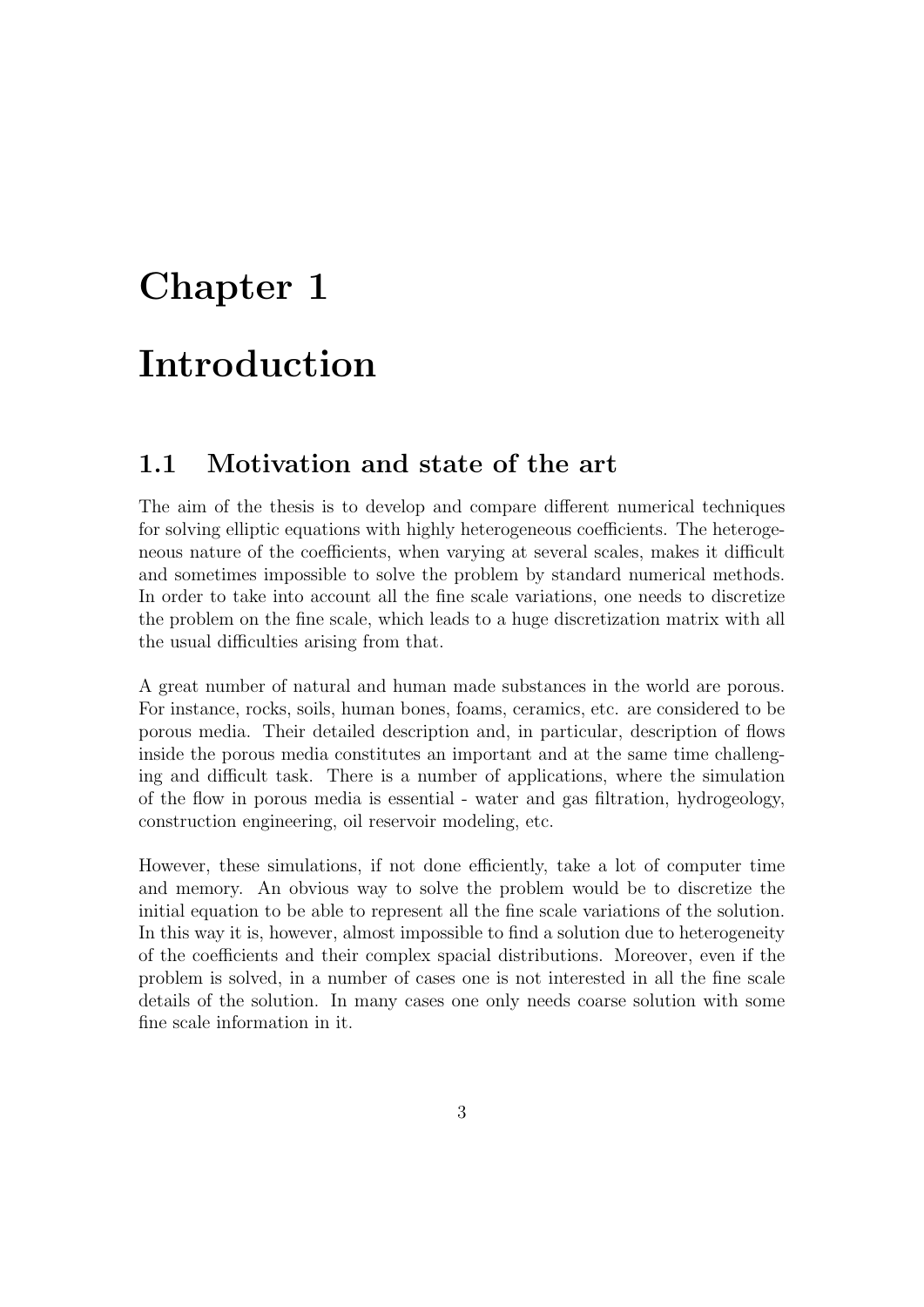For this reason a number of multiscale methods was introduced for the heterogeneous porous media flows. Currently, there are multiscale finite-element (MsFEM) methods [1], mixed multiscale finite-element (mixed MsFEM) methods [2], [3], [4] and multiscale finite volume (MSFV) methods [5], [7], where only the MMSFE and MSFV methods provide conservative fine scale velocity fields. All these methods can be used to find an approximation of the fine scale solution at a reduced computational cost.

### 1.2 Aim of the thesis

The main focus of this thesis will be in the MSFV method  $([5], [6], [7])$  and it's modifications, e.g. iterative MSFV method ([8]). Apart from classical MSFV method it allows to iteratively update MSFV solutions on each step, and, moreover, it converges to the fine scale solution of the problem.

### 1.3 Structure of the thesis

In the next section problem formulation with all notations will be presented. Later in Section 2.3 the MSFV method will be explained. In chapter 3, iMSFV method together with its modifications will be presented. Alternating Schwarz methods will be considered in chapter 4. The iMSFV method in both dual and primal coarse cells will be presented in chapter 5. Numerical experiments will be considered in chapter 6 and, finally, the reader will find the conclusion of the thesis in chapter 7.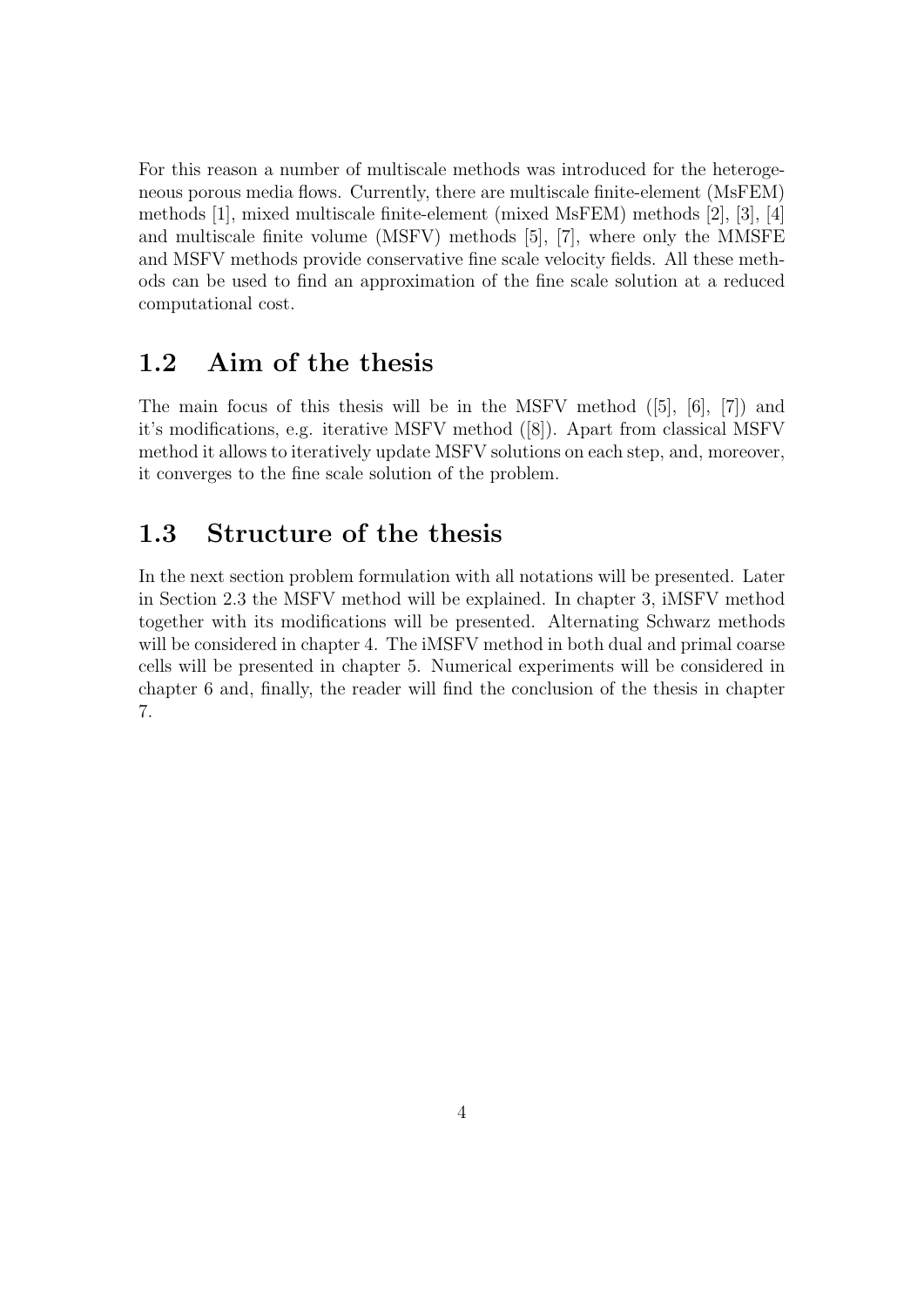# Chapter 2 Problem formulation

Consider the following elliptic problem

$$
-\nabla \cdot (\mathbf{\lambda} \cdot \nabla p) = q \tag{2.1}
$$

in the rectangular domain  $\Omega$  with Dirichlet boundary conditions  $p(x) = q$  on the boundary  $\partial\Omega$ , with highly heterogeneous coefficients  $\lambda$ . It describes saturated flow in porous media  $([9], [10])$ .

Consider as an example an incompressible flow of two immiscible phases in heterogeneous porous media. The governing conservation equations are:

$$
\phi \frac{\partial S_j}{\partial t} + \nabla \cdot \boldsymbol{u}_j = q_j, j = 1, 2 \tag{2.2}
$$

where  $S_j$  is the saturation and  $u_j$  is the velocity of the phase j. The porosity of the medium is  $\phi$ ,  $q_j$  is the source term. Now express the velocity as a function of pressure using the Darcy's law, i.e:

$$
\boldsymbol{u}_j = -k \frac{k_j}{\mu_j} \nabla p,\tag{2.3}
$$

where  $k$ ,  $k_j$  and  $\mu_j$  - absolute permeability, permeability and viscosity of the phase  $j$ , respectively.

Adding the two equations (2.2) and noting that  $S_1 + S_2 = 1$ , one obtains:

$$
\nabla \mathbf{u} = q,\tag{2.4}
$$

where  $u = u_1 + u_2$  and  $q = q_1 + q_2$ . Darcy's law for the total velocity is:

$$
\mathbf{u} = -\lambda \nabla p,\tag{2.5}
$$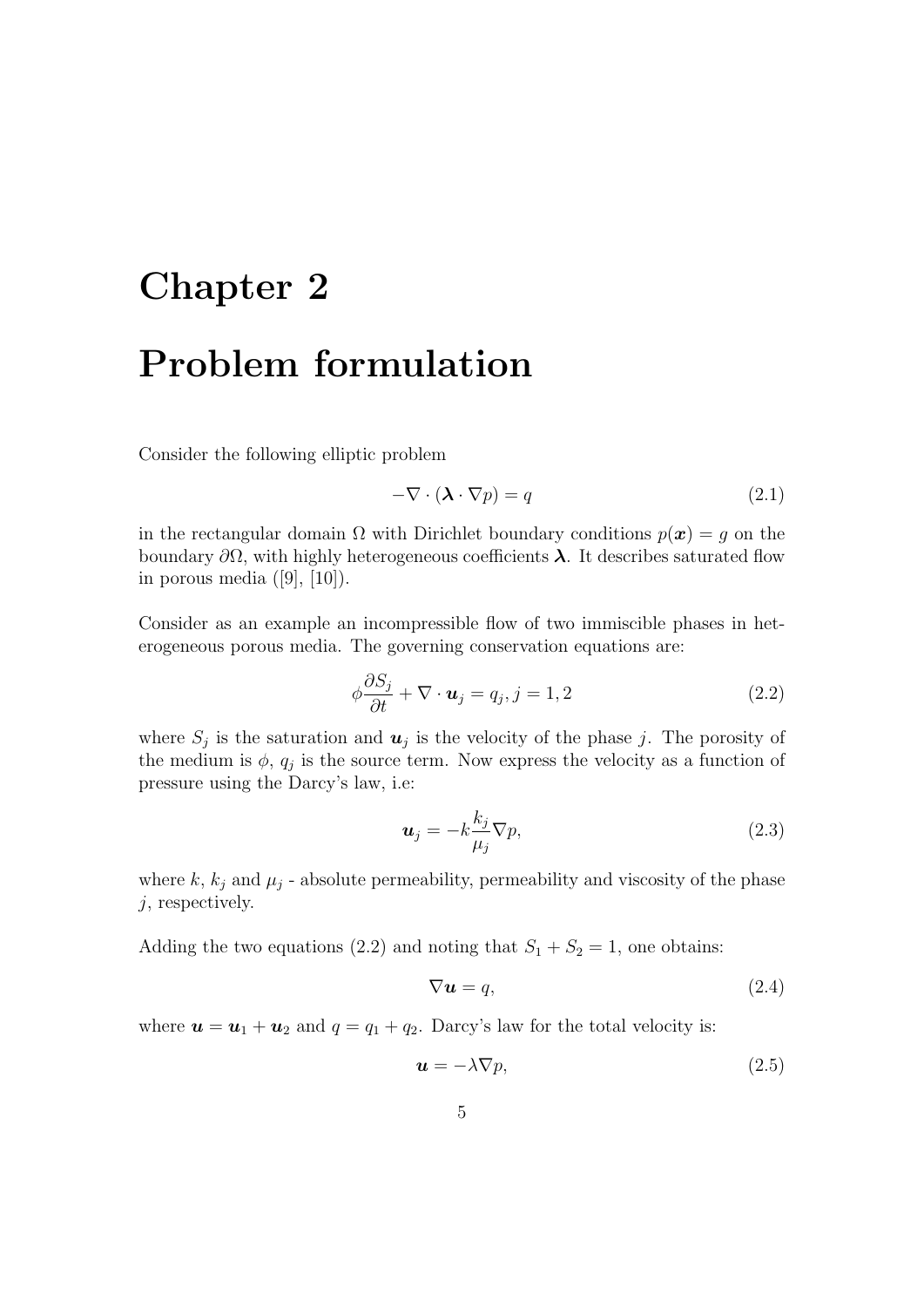with total mobility  $\lambda$ ,

$$
\lambda = k \left( \frac{k_1}{\mu_1} + \frac{k_2}{\mu_2} \right)
$$

The equation for pressure  $(2.1)$  is obtained by substitution of Eq.  $(2.5)$  into Eq. (2.4).

### 2.1 Solving the problem on the fine scale

In order to get used to the problem and notations, we will present the Finite Volume approach for solving the equation (2.1) on the fine scale.

We impose the fine grid  $\omega$ , which resolves all the variations of the coefficients, on the domain  $\Omega$ . The grid consist of X cells in x-direction and Y cells in ydirection. The size of the domain  $\Omega$  is  $L_x \times L_y$ . Hence the size of each cell  $\Omega_l$  is  $h_x \times h_y = \frac{L_x}{X} \times \frac{L_y}{Y}$  $\frac{L_y}{Y}$ . The grid is cell-centered, i.e the points of the grid are located in the centers of the fine cells  $\Omega_l$ , see Figure 2.1.

$$
\omega = \left\{ (x_i, y_j) \mid x_0 = 0, x_1 = \frac{h_x}{2}, ..., x_i = \frac{h_x}{2} + (i - 1) \cdot h_x, ..., x_{X+1} = L_x, y_0 = 0, y_1 = \frac{h_y}{2}, ..., y_j = \frac{h_y}{2} + (j - 1) \cdot h_y, ..., y_{Y+1} = L_y, i = 1, ..., X, j = 1, ..., Y \right\}
$$
\n(2.6)

In order to obtain the finite volume discretization, one needs to integrate the initial equation (2.1) over all fine cells  $\Omega_l$ , i.e:

$$
-\int_{\Omega_l} \nabla \cdot (\mathbf{\lambda} \cdot \nabla p) d\Omega = \int_{\Omega_l} q d\Omega \qquad (2.7)
$$

By applying Gauss theorem, one obtains:

$$
-\int_{\partial\Omega_l} (\mathbf{\lambda} \cdot \nabla p) \cdot \mathbf{n} d\Gamma = \int_{\Omega_l} q d\Omega \tag{2.8}
$$

In order to find a discrete system, one needs to approximate the equation (2.8). The right-hand side can be easily approximated by the use of midpoint rule:

$$
\int_{\Omega_l} q d\Omega = |\Omega_l| \cdot q_{i,j} = h_x h_y \cdot q_{i,j},\tag{2.9}
$$

where  $|\Omega_l| = h_x h_y$  is the size of the fine cell  $\Omega_l$ , and  $q_{i,j}$  is the value of the source term  $q$  in the middle of the cell.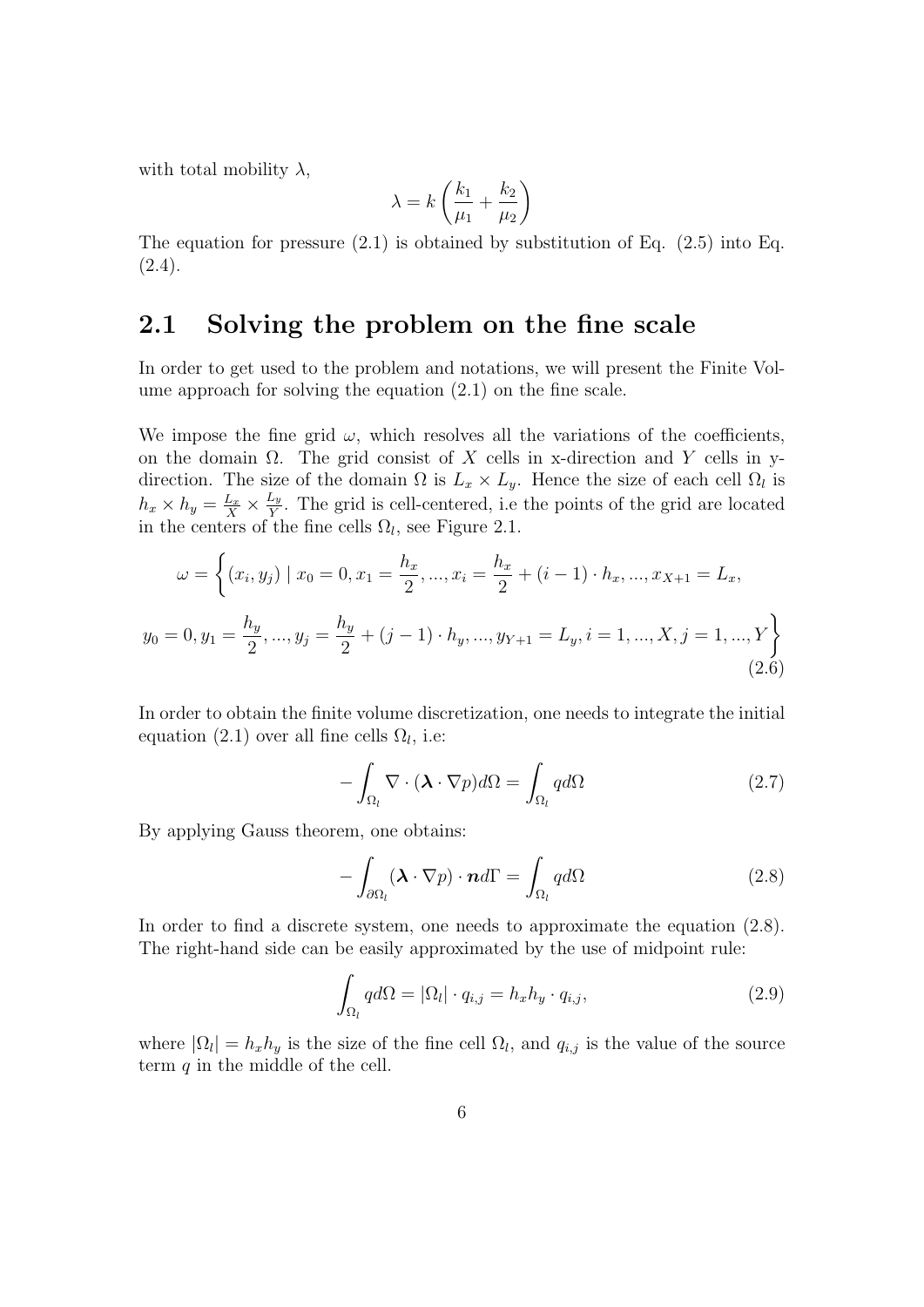

Figure 2.1: Domain  $\Omega$  with imposed fine grid

Note that the left-hand side can be expressed as follows:

$$
\int_{\partial\Omega_l} (\boldsymbol{\lambda} \cdot \nabla p) \cdot \boldsymbol{n} d\Gamma = \int_{\Gamma_W} (\boldsymbol{\lambda} \cdot \nabla p) \cdot \boldsymbol{n}_W d\Gamma + \int_{\Gamma_E} (\boldsymbol{\lambda} \cdot \nabla p) \cdot \boldsymbol{n}_E d\Gamma
$$
\n
$$
+ \int_{\Gamma_N} (\boldsymbol{\lambda} \cdot \nabla p) \cdot \boldsymbol{n}_N d\Gamma + \int_{\Gamma_S} (\boldsymbol{\lambda} \cdot \nabla p) \cdot \boldsymbol{n}_S d\Gamma, \qquad (2.10)
$$

where  $\partial \Omega_l = \Gamma_E + \Gamma_W + \Gamma_N + \Gamma_S$ , see Figure 2.2. Using midpoint rule for every integral in the expression above, one obtains:

$$
\lambda_{i+\frac{1}{2},j} \nabla p_{i+\frac{1}{2},j} \cdot h_y - \lambda_{i-\frac{1}{2},j} \nabla p_{i-\frac{1}{2},j} \cdot h_y + \lambda_{i,j+\frac{1}{2}} \nabla p_{i,j+\frac{1}{2}} \cdot h_x - \lambda_{i,j-\frac{1}{2}} \nabla p_{i,j-\frac{1}{2}} \cdot h_x = -q_{i,j} \cdot h_x h_y
$$
\n(2.11)

and hence, approximating the values  $\nabla p$  with central differences, one obtains the 5-point scheme, so that the equation  $(2.1)$  in the point  $(i, j)$  for the case when  $2 \leq i \leq X$  and  $2 \leq j \leq Y$  is approximated as follows:

$$
\frac{1}{h_x^2} \left( \lambda_{i-\frac{1}{2},j} p_{i-1,j} + \lambda_{i+\frac{1}{2},j} p_{i+1,j} \right) - \left( \frac{\lambda_{i-\frac{1}{2},j} + \lambda_{i+\frac{1}{2},j}}{h_x^2} + \frac{\lambda_{i,j-\frac{1}{2}} + \lambda_{i,j+\frac{1}{2}}}{h_y^2} \right) p_{i,j} + \frac{1}{h_y^2} \left( \lambda_{i,j-\frac{1}{2}} p_{i,j-1} + \lambda_{i,j+\frac{1}{2}} p_{i,j+1} \right) = -q_{i,j}
$$
\n(2.12)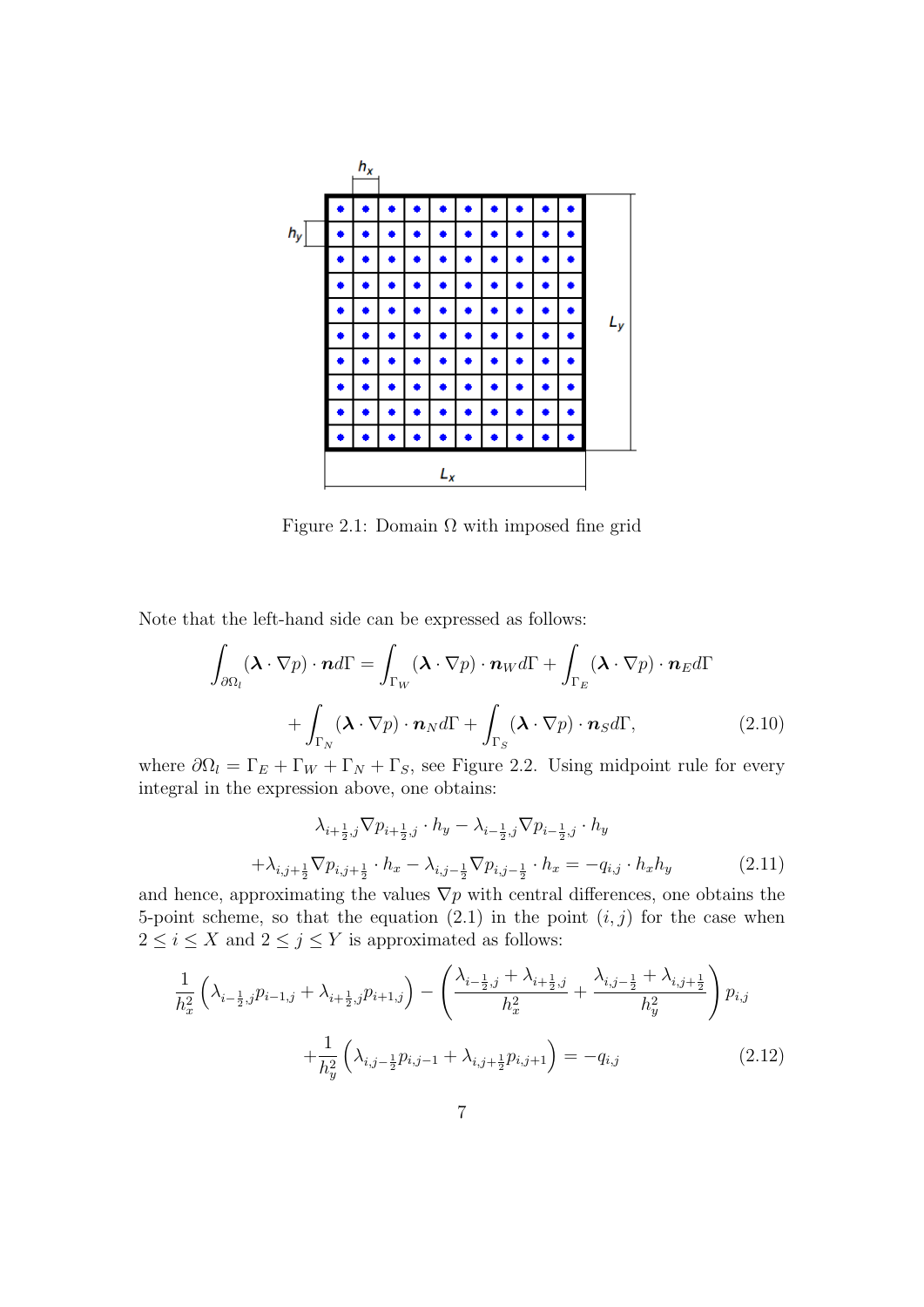|         | $i, j+1$                          |                |  |
|---------|-----------------------------------|----------------|--|
| $i-1,j$ | $\overline{r_w}$                  | $\int_{E_{i}}$ |  |
|         | $\overline{I_{\rm S}}$<br>$i,j-1$ |                |  |
|         |                                   |                |  |

Figure 2.2: 5-point stencil in index notation

The stencil in index notation is represented in Figure 2.2.

The discretization near the left boundary (i.e when  $i = 1$  and  $2 \le j \le Y$ ) looks as follows:

$$
\frac{1}{h_x^2} \left( 2 \cdot \lambda_{0,j} p_{0,j} + \lambda_{\frac{3}{2},j} p_{2,j} \right) - \left( \frac{2 \cdot \lambda_{0,j} + \lambda_{\frac{3}{2},j}}{h_x^2} + \frac{\lambda_{1,j-\frac{1}{2}} + \lambda_{1,j+\frac{1}{2}}}{h_y^2} \right) p_{1,j} \n+ \frac{1}{h_y^2} \left( \lambda_{1,j-\frac{1}{2}} p_{1,j-1} + \lambda_{1,j+\frac{1}{2}} p_{1,j+1} \right) = -q_{1,j}
$$
\n(2.13)

The discretization near the right boundary (i.e when  $i = X$  and  $2 \le j \le Y$ ) looks as follows:

$$
\frac{1}{h_x^2} \left( \lambda_{X - \frac{1}{2}, j} p_{X - 1, j} + 2 \cdot \lambda_{X + \frac{1}{2}, j} p_{X + 1, j} \right) - \left( \frac{\lambda_{X - \frac{1}{2}, j} + 2 \cdot \lambda_{X + \frac{1}{2}, j}}{h_x^2} + \frac{\lambda_{X, j - \frac{1}{2}} + \lambda_{X, j + \frac{1}{2}}}{h_y^2} \right) p_{X, j}
$$
\n
$$
+ \frac{1}{h_y^2} \left( \lambda_{X, j - \frac{1}{2}} p_{M, j - 1} + \lambda_{X, j + \frac{1}{2}} p_{X, j + 1} \right) = -q_{X, j} \tag{2.14}
$$

In the similar way one can discretize the equation near the lower  $(j = 1)$  and the upper  $(j = Y)$  boundaries.

Numerical results for this discretization will be presented in Section 6.1 of the thesis.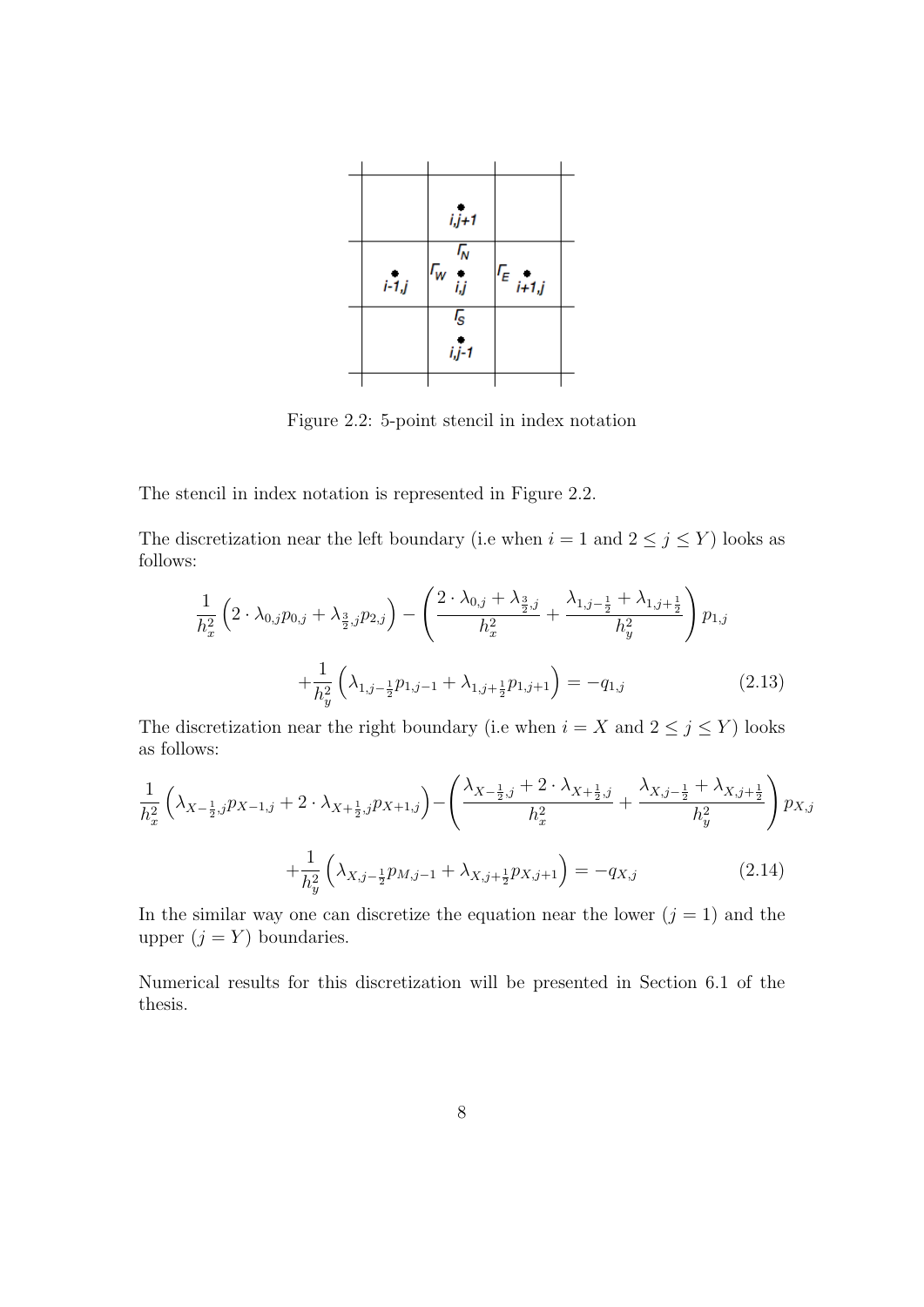### 2.2 Notations and meshes for the MSFV method

The MSFV method requires 2 coarse grids to be imposed on the domain of interest  $\Omega$  with the underlying fine grid. The first one is the primal coarse grid consisting of M cells  $\overline{\Omega}_i$ , the second one is the dual coarse grid consisting of N cells  $\overline{\Omega}_i$ , as illustrated in Figure 2.3. Moreover

$$
\bar{\Omega} = \bigcup_{i=1}^M \bar{\tilde{\Omega}}_i = \bigcup_{i=1}^N \bar{\tilde{\Omega}}_i
$$

The bold black line in the figure is the boundary of the domain  $\Omega$ . The boundaries  $\partial \bar{\Omega}_i$  of the primal coarse cells are represented by blue lines. The boundaries  $\partial \tilde{\Omega}_i$ of the dual coarse cells are represented by dashed red lines. Note that each coarse cell (dual and primal) consists of several fine cells, and, in general, could be much coarser than the fine cell. The number of the fine cells per primal coarse cell is chosen to be odd, so that the center of the primal coarse cell coincides with the center of a fine cell. Moreover, each primal coarse cell contains one node  $x_k$  (black dots) of the dual coarse cell, which is actually a center of the primal cell. All nodes  $x_k$  belonging to one dual coarse cell  $\tilde{\Omega}_i$  will be denoted as  $\partial \partial \tilde{\Omega}_i$ . Each dual coarse cell, except for the boundary ones, contains 4 points  $x_k$ .

In the figure 2.4 the dual coarse cell  $\tilde{\Omega}_i$  together with it's boundaries is presented. The dashed red lines with the exception of the corners constitute the boundary  $\partial \tilde{\Omega}_i$ , the bold circles in the corners of the cell form  $\partial \partial \tilde{\Omega}_i$ . The inner part of the square cell is  $\tilde{\Omega}_i$ .

### 2.3 The MSFV algorithm

As it was originally introduced by P. Jenny in  $[8]$ , the approximation  $p'$  to the fine pressure  $p_f$  can be described with the following expression:

$$
p_f(\boldsymbol{x}) \approx p'(\boldsymbol{x}) = \sum_{i=1}^N \left( \sum_{k=1}^M \Phi_i^k(\boldsymbol{x}) \bar{p}_k + \Psi_i(\boldsymbol{x}) \right), \qquad (2.15)
$$

where:

- $\bar{p}_k$  pressure in the nodes  $\boldsymbol{x}_k$ ;
- $\Phi_i^k$  basis functions;
- $\Psi_i$  correction functions.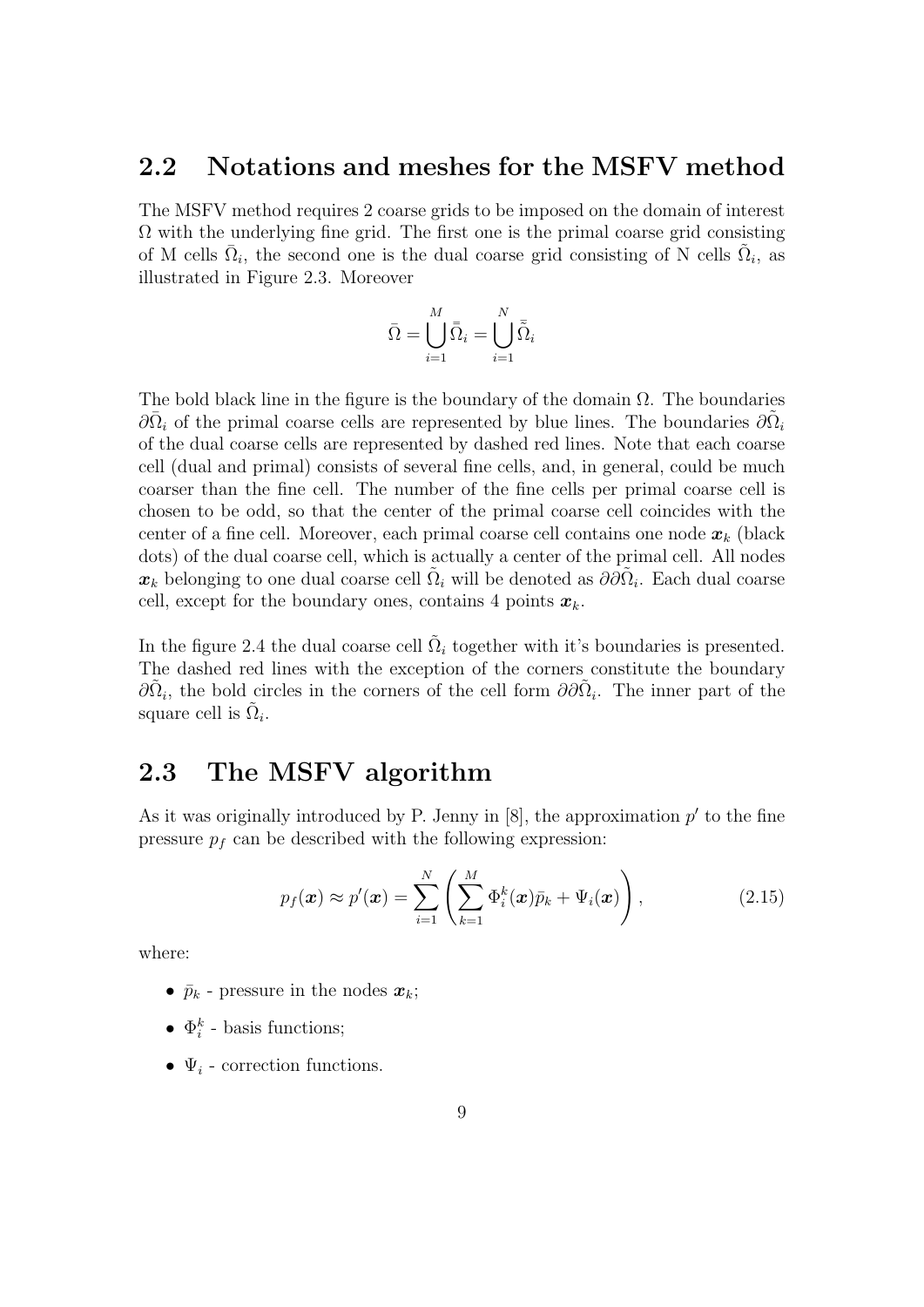

Figure 2.3: Domain  $\Omega$  with imposed grids. The bold black line in the figure is the boundary of the domain  $\Omega$ ; blue lines are the boundaries of the primal coarse cells  $\partial \bar{\Omega}_i$ ; dashed red lines are he boundaries  $\partial \tilde{\Omega}_i$  of the dual coarse cells; black nodes are the centers of the primal coarse cells.

The basis functions  $\Phi$  and the correction functions  $\Psi$  are local numerical solutions (i.e. solutions on each dual coarse cell) of the problem (2.1) without and with righthand side, respectively, with different boundary conditions. They should capture important fine scale features of the global problem ([11, 12]). To solve each local problem one must impose reduced problem boundary conditions on each  $\partial \tilde{\Omega}_i$ .

Note that the approximation  $p'$  mainly differs from the fine pressure  $p_f$  on the boundaries and the corners of the dual coarse cells, since the artificial localization boundary conditions are imposed there. For this reason, several methods will be introduced in the following parts of the thesis.

In other words, the following problems must be solved on each dual coarse cell: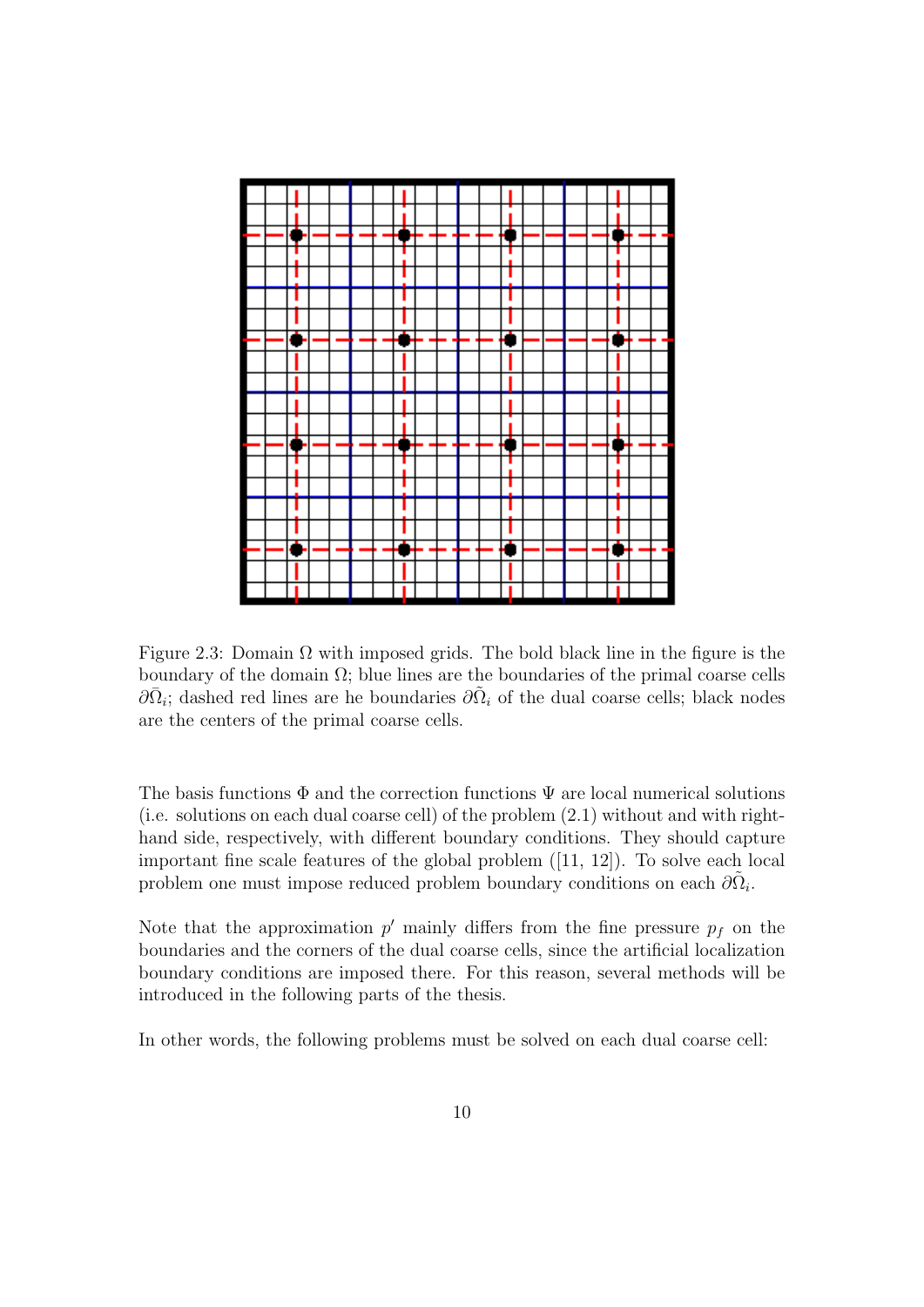

Figure 2.4: Dual coarse cell  $\tilde{\Omega}_i$  together with it's boundaries. The dashed red lines with the exception of the corners constitute the boundary  $\partial \tilde{\Omega}_i$ ; the bold circles in the corners of the cell form  $\partial \partial \tilde{\Omega}_i$ ; the inner part of the square cell is  $\tilde{\Omega}_i$ .

1. For the basis functions:

$$
-\nabla \cdot (\mathbf{\lambda} \cdot \nabla \Phi_i^k) = 0 \qquad \text{in } \tilde{\Omega}_i \tag{2.16}
$$

$$
\frac{\partial}{\partial \tau} \lambda \frac{\partial \Phi_i^k}{\partial \tau} = 0 \qquad \text{on } \partial \tilde{\Omega}_i \setminus \partial \partial \tilde{\Omega}_i \tag{2.17}
$$

$$
\Phi_i^k(x_l) = \delta_{kl} \qquad \text{for all } x_l \in \partial \partial \tilde{\Omega}_i \qquad (2.18)
$$

2. For the correction functions:

 $-\frac{\partial}{\partial}$  $\frac{\delta}{\partial \tau}\boldsymbol{\lambda}$ 

$$
-\nabla \cdot (\mathbf{\lambda} \cdot \nabla \Psi_i) = q \qquad \text{in } \tilde{\Omega}_i \tag{2.19}
$$

$$
\frac{\partial \Psi_i}{\partial \tau} = q \qquad \text{on } \partial \tilde{\Omega}_i \setminus \partial \partial \tilde{\Omega}_i \qquad (2.20)
$$

$$
\Psi_i(x_l) = 0 \qquad \text{for all } x_l \in \partial \partial \tilde{\Omega}_i \qquad (2.21)
$$

In total, 5 problems should be solved on each dual coarse cell - 4 problems for basis functions and one problem for correction functions.

Note, that basis functions sum up to the solution of homogenized problem in each coarse cell. Adding the correction functions allows to take the inhomogeneities into account, since the approximation of the solution only by basis functions is inefficient, see [13].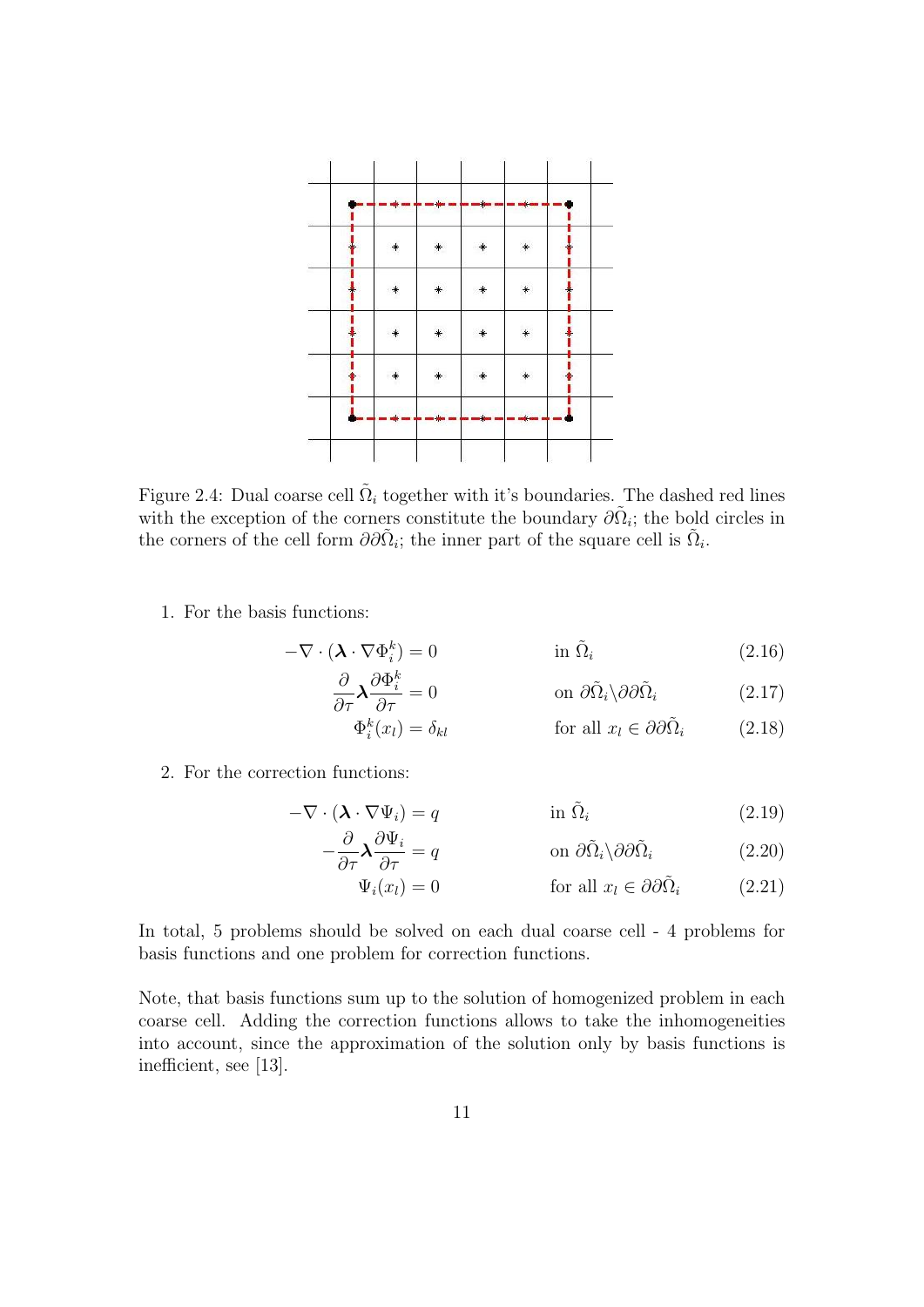The linear system for the coarse pressure values  $\bar{p}_k$  is derived as follows:

- Substitute expression  $(2.15)$  into equation  $(2.1)$ .
- Integrate the resulting equation over  $\overline{\Omega}_l$ :

$$
-\int_{\bar{\Omega}_l} \nabla \cdot (\boldsymbol{\lambda} \cdot \nabla p') d\Omega = -\int_{\bar{\Omega}_l} \nabla \cdot \left( \boldsymbol{\lambda} \cdot \nabla \sum_{i=1}^N \left( \sum_{k=1}^M \Phi_i^k(\boldsymbol{x}) \bar{p}_k + \Psi_i(\boldsymbol{x}) \right) \right) d\Omega
$$

$$
= \int_{\bar{\Omega}_l} q d\Omega \qquad (2.22)
$$

for all  $l \in [1, M]$ 

• By using the Gauss theorem:

$$
- \int_{\bar{\Omega}_l} \nabla \cdot \left( \boldsymbol{\lambda} \cdot \nabla \sum_{i=1}^N \left( \sum_{k=1}^M \Phi_i^k(\boldsymbol{x}) \bar{p}_k + \Psi_i(\boldsymbol{x}) \right) \right) d\Omega =
$$

$$
- \int_{\partial \bar{\Omega}_l} \left( \boldsymbol{\lambda} \cdot \sum_{i=1}^N \left( \sum_{k=1}^M \bar{p}_k \nabla \Phi_i^k(\boldsymbol{x}) + \nabla \Psi_i(\boldsymbol{x}) \right) \right) \cdot \bar{\boldsymbol{n}}_l d\Gamma =
$$
(2.23)

$$
\sum_{k=1}^M \bar{p}_k \sum_{i=1}^N \int_{\partial \bar{\Omega}_l} (-\boldsymbol{\lambda} \cdot \nabla \Phi_i^k(\boldsymbol{x})) \cdot \bar{\boldsymbol{n}}_l d\Gamma + \sum_{i=1}^N \int_{\partial \bar{\Omega}_l} (-\boldsymbol{\lambda} \cdot \nabla \Psi_i(\boldsymbol{x})) \cdot \bar{\boldsymbol{n}}_l d\Gamma = \int_{\bar{\Omega}_l} q d\Omega,
$$

where  $\bar{n}_l$  - the unit normal vector, pointing out of  $\bar{\Omega}_l$ 

• Construct linear system

$$
A_{lk}\bar{p}_k = b_l \tag{2.24}
$$

for unknown  $\bar{p}_k$  where

$$
A_{lk} = \sum_{i=1}^{N} \int_{\partial \bar{\Omega}_l} (-\boldsymbol{\lambda} \cdot \nabla \Phi_i^k(\boldsymbol{x})) \cdot \bar{\boldsymbol{n}}_l d\Gamma
$$
 (2.25)

$$
b_{l} = \int_{\bar{\Omega}_{l}} q d\Omega - \sum_{i=1}^{N} \int_{\partial \bar{\Omega}_{l}} (-\boldsymbol{\lambda} \cdot \nabla \Psi_{i}(\boldsymbol{x})) \cdot \bar{\boldsymbol{n}}_{l} d\Gamma \qquad (2.26)
$$

As it can be seen from  $(2.25)$  and  $(2.26)$ , the coarse matrix A, as well as the righthand side b, contains the effects of the fine-scale fluxes across  $\partial \bar{\Omega}_l$  induced by basis and correction functions, respectively.

Once the coarse pressure values  $\bar{p}_k$  are found, approximation of fine-scale pressure can be found from equation (2.15).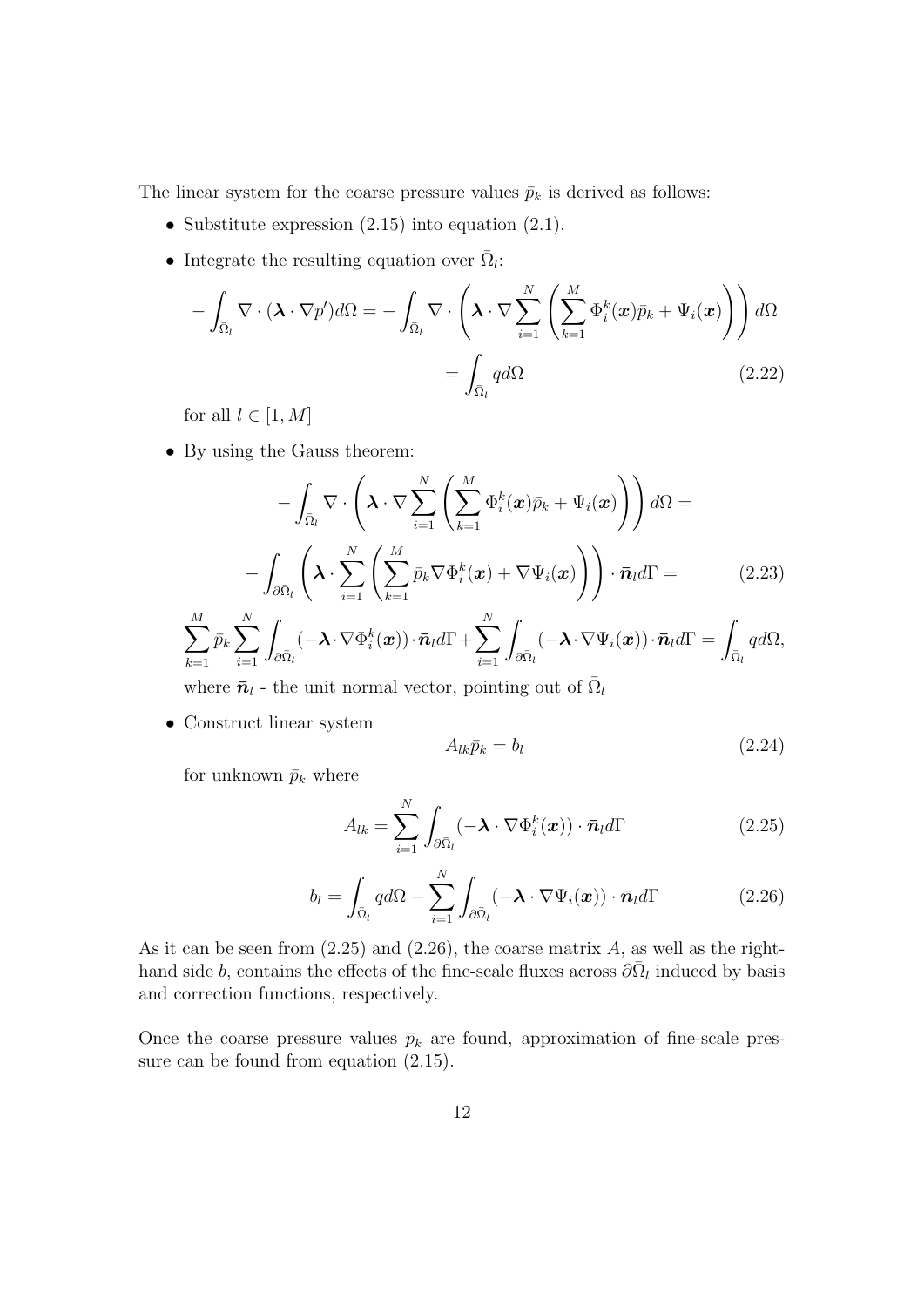# Chapter 3 Iterative MSFV method

### 3.1 Classical iMSFV method

The MSFV method gives a good approximation for the fine scale solution, but, unfortunately, it can not be used as a solver for the fine scale solution of the problem. That is why Iterative Multiscale Finite Volume Method (iMSFV) was introduced, which solution converges to the fine scale solution of the problem, see [5, 8, 14].

Consider now the fine scale discretization  $(2.12)$ ,  $(2.13)$  and  $(2.14)$  of the initial problem (2.1) as it was done in Section 2.1. Solving the system of equations obtained from this discretization is very challenging task and needs special iterative methods. Our goal is to present iterative method, based on the MSFV, which allows to compute the fine scale solution.

Compare fine scale approximation with the MSFV approximation in every point:

- On the boundaries of  $\Omega$  both methods have Dirichlet boundary conditions.
- Inside the dual coarse cell  $\tilde{\Omega}_i$  in the MSFV method the following equations are solved:
	- 1.  $-\nabla \cdot (\mathbf{\lambda} \cdot \nabla \Phi_i^k) = 0$  for the basis functions  $\Phi_i^k$ .
	- 2.  $-\nabla \cdot (\boldsymbol{\lambda} \cdot \nabla \Psi_i) = q$  for the correction functions  $\Psi_i$ .

Summing up these equations with the help of  $(2.15)$  one obtains  $(2.1)$ . Hence, in every point inside the dual coarse cells  $\tilde{\Omega}_i$  the initial equation (2.1) is satisfied and the MSFV discretization coincides with the fine scale discretization  $(2.12), (2.13)$  and  $(2.14)$ .

• On the boundaries of the dual coarse cells  $\partial \tilde{\Omega}_i$  the following 1D problems are solved: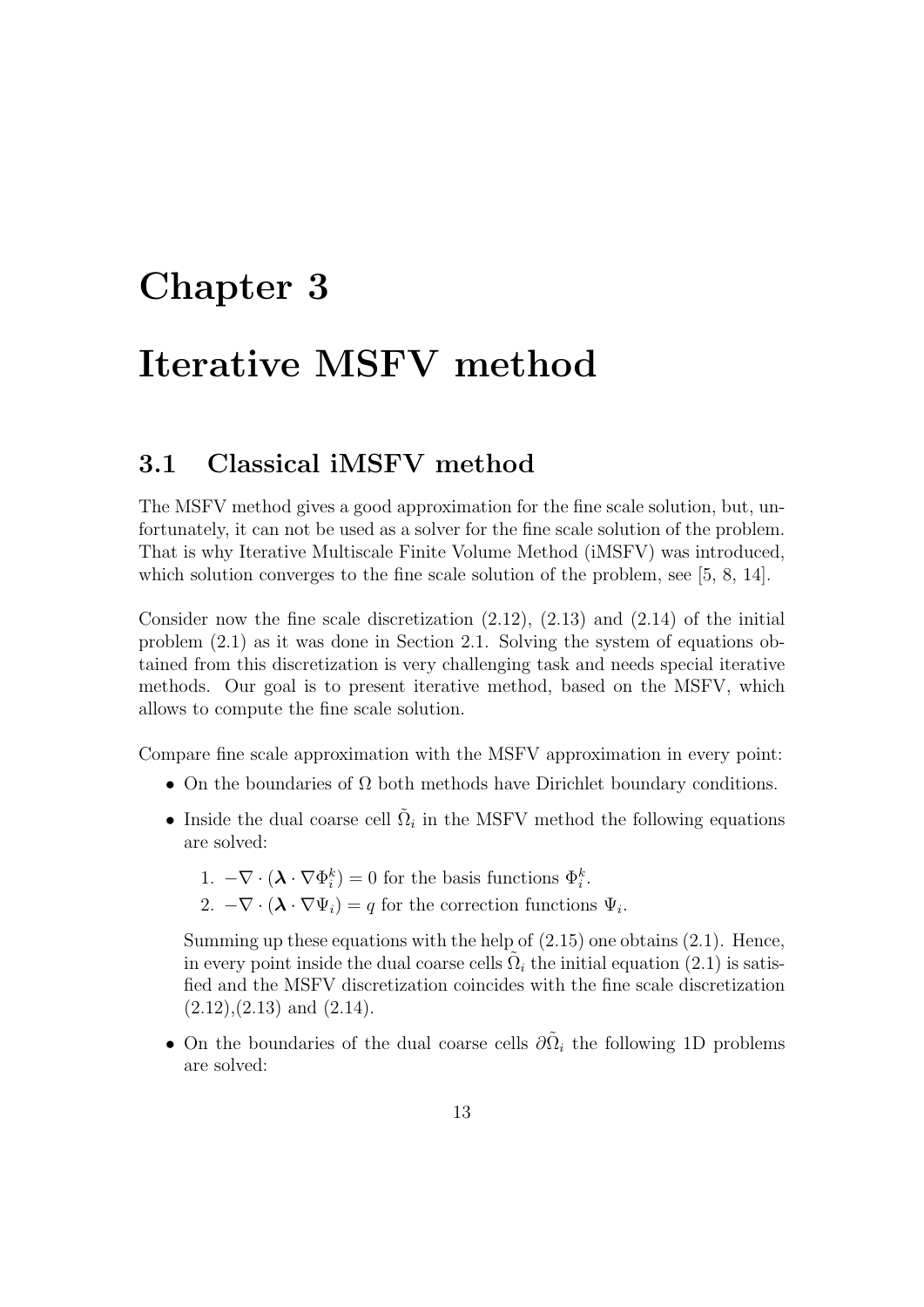1. 
$$
\frac{\partial}{\partial \tau} \lambda \frac{\partial \Phi_i^k}{\partial \tau} = 0
$$
  
2. 
$$
-\frac{\partial}{\partial \tau} \lambda \frac{\partial \Psi_i}{\partial \tau} = q
$$

Hence, if one sums up the 2 equations above, one obtains  $-\frac{\partial}{\partial \tau}\lambda \frac{\partial p_i}{\partial \tau} = q$ , i.e., in the MSFV method, the normal component of the initial equation (2.1) is not taken into account on the boundaries of the dual coarse cells.

• In the corners of the dual coarse cells  $\partial \partial \tilde{\Omega}_i$  the equation (2.1) is not discretized explicitly on the fine scale. One has  $\Phi_i^k(x_l) = \delta_{kl}$  for the basis functions  $\Phi_i^k$  and  $\Psi_i(x_l) = 0$  for the correction functions  $\Psi_i$ . There is, however, a coarse scale finite volume discretization and the corresponding linear system (2.24) for the pressure values in the points of  $\partial \partial \tilde{\Omega}_i$ .

The idea of iMSFV method, which comes out of the considerations above, is to take the solution of the MSFV method and use it for the normal component of the new local boundary conditions on the dual cells for correction functions, recalculate the correction functions and construct the new approximation of the solution, which should again be used for the new local boundary conditions. In this way, the initial equation (2.1) will be satisfied everywhere, including the boundaries of the dual coarse cells, except for the corners of the dual coarse cells.

More precisely, from the computational point of view it is more convenient that the coarse matrix  $\vec{A}$  is computed only once in the beginning, i.e. the basis functions should not be changed from the ones computed in the MSFV method. As it was already noticed above the solution of the MSFV method mainly differs from the fine scale solution on the boundaries  $\partial \tilde{\Omega}_i$  and  $\partial \partial \tilde{\Omega}_i$  of the dual coarse cells, because the initial equation (2.1) is satisfied only inside the dual coarse cells  $\tilde{\Omega}_i$ , whereas the boundary conditions do not satisfy it. Hence, if the discretization on the boundaries of the dual coarse cells satisfied the equation (2.1), the MSFV solution would coincide with the fine scale solution.

Furthermore, as it follows from the considerations above, the normal component of the initial equation  $(2.1)$  is not taken into account on the boundaries. Hence, if

$$
-\frac{\partial}{\partial \tau} \lambda \frac{\partial \Psi_i}{\partial \tau} = q + \frac{\partial}{\partial n} \lambda \frac{\partial}{\partial n} p_f
$$

together with  $(2.17)$  (since the basis functions  $\Phi_i^k$  should not be changed) then the basis functions  $\Phi_i^k$ ,  $k = 1, ..., M$  and the correction functions  $\Psi_i$ ,  $i = 1, ..., N$  will sum up to the fine solution  $p_f$ . In other words, if the normal component of the fine pressure is taken into account on the boundaries, then the MSFV discretization will coincide with the fine scale discretization (with the exception of the points in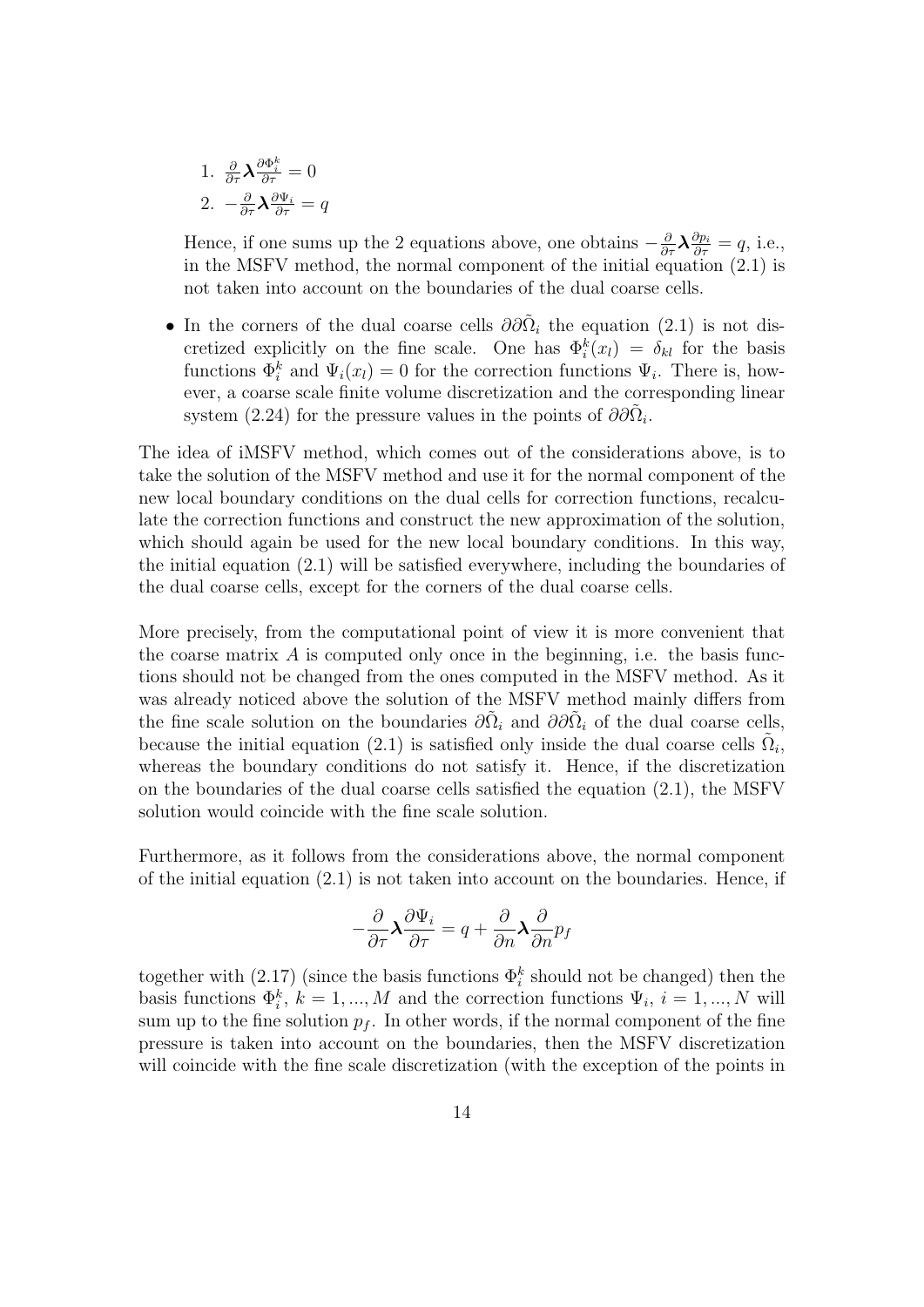$\partial\partial \tilde{\Omega}_i)$ .

Hence, in order to improve the solution of the MSFV method iteratively, one needs to update the values of the correction functions  $\Psi_i$ ,  $i = 1, ..., N$  on the boundaries of the dual coarse cells  $\partial \tilde{\Omega}_i$  using the fine scale solution from the previous iteration.

This leads us to the following problem of the *j*-th iteration:

$$
-\nabla \cdot (\mathbf{\lambda} \cdot \nabla \Psi_i) = q \qquad \qquad \text{in } \tilde{\Omega}_i \tag{3.1}
$$

$$
-\frac{\partial}{\partial \tau} \mathbf{\lambda} \frac{\partial \Psi_i^{(j)}}{\partial \tau} = q + \frac{\partial}{\partial n} \mathbf{\lambda} \frac{\partial}{\partial n} S_1(p^{\text{iMSFV},(j-1)}, q) \qquad \text{on } \partial \tilde{\Omega}_i \setminus \partial \partial \tilde{\Omega}_i \tag{3.2}
$$

$$
\Psi_i(x_l) = 0 \qquad \text{for all } x_l \in \partial \partial \tilde{\Omega}_i \qquad (3.3)
$$

where  $S_1$  is the smoothing operator, which will be described later.

As in the MSFV method, these problems should be solved on each dual coarse cell. After that, coarse system

$$
A\bar{p}_k^{(j)} = b^{(j)}
$$

should be solved to obtain new values of coarse pressure  $\bar{p}_k^{(j)}$  $k_k^{(j)}$  in the coarse nodes  $x_k$ . Then the iMSFV approximation on the j-th iteration can be written as

$$
p^{\mathrm{iMSFV},(j)}(\boldsymbol{x}) = S_2\left[\sum_{i=1}^N\left(\sum_{k=1}^M \Phi_i^k(\boldsymbol{x})\bar{p}_k^{(j)} + \Psi_i^{(j)}(\boldsymbol{x})\right), q\right]
$$

where  $S_1$  and  $S_2$  are smoothing operations that should be applied between iterations. Practical experiments show that Jacobi or Gauss-Seidel smoothings can be applied together with line relaxation ([8]). From the numerical studies one can conclude, that classical iMSFV method heavily depends on the type of smoothings and the number of smoothing steps between the iterations.

It will be shown in the numerical results, that in this implementation of iMSFV method converges to some approximation of the exact solution, where it stagnates. Moreover, the largest error is located on the  $\partial \partial \tilde{\Omega}_i$  boundary, i.e in the centers of the primal coarse cells. As it was explained earlier, the initial equation (2.1) is satisfied everywhere on the fine scale with the exception of the points in  $\partial\partial\tilde{\Omega}_i$ ; only the coarse scale finite volume approximation of the initial equation  $(2.1)$  is done in these points. Indeed, only conditions (2.18) and (2.21) are defined for the points in  $\partial \partial \tilde{\Omega}_i$  on the fine scale. This fact leads us to the following section.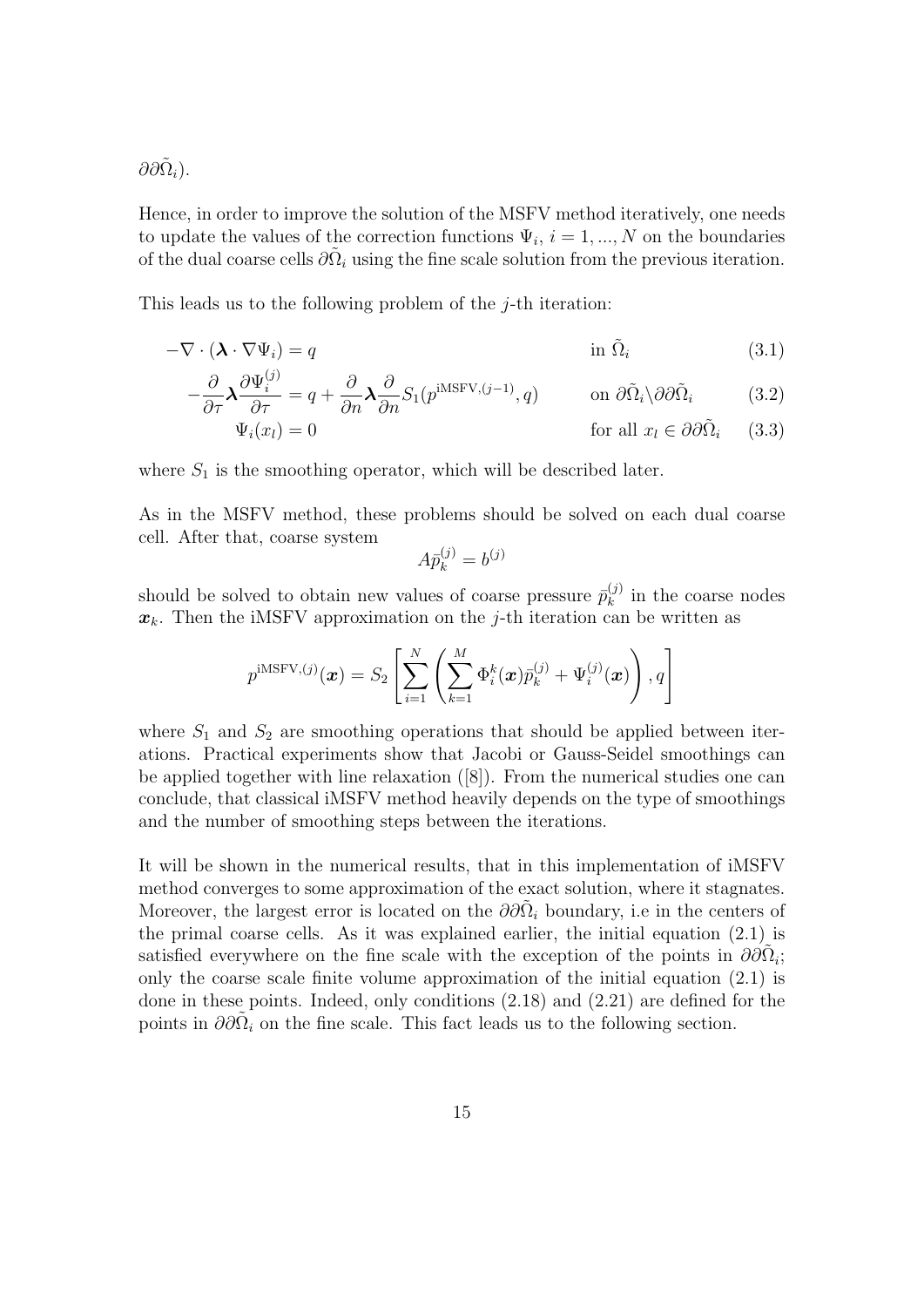### 3.2 Modification of the iMSFV method

In the previous section it was shown, that the only points where the initial equation (2.1) is not satisfied, when classical iMSFV method is applied, are the points in  $\partial_{\alpha} \partial_{\alpha} \tilde{\Omega}_i$ . Hence, it should be possible to improve the method by explicitly writing the equation in these points for correction functions, instead of condition (3.3).

Af before the grid consist of M primal coarse cells. Let us introduce a new notation for M, such that  $M = M_x \times M_y$ , i.e. the grid consists of  $M_x$  primal coarse cells in x-direction and  $M_y$  primal coarse cells in y-direction. Let  $i_x = 1, ..., M_x$  and  $i_y = 1, ..., M_y$ . Moreover, let us introduce a new notation  $\tilde{p}$ , where  $\sum_{k=1}^{M} \Phi^k(\boldsymbol{x}) \bar{p}_k = \tilde{p}$ .

Hence for the point  $(i_x, i_y), i_x = 1, ..., M_x, i_y = 1, ..., M_y$  one has:

$$
-\nabla \cdot (\boldsymbol{\lambda} \cdot \nabla p_{i_x, i_y}) = -\nabla \cdot (\boldsymbol{\lambda} \cdot \nabla (\tilde{p}_{i_x, i_y} + \Psi_{i_x, i_y})) = q \qquad (3.4)
$$

This leads to the following implementation for the  $j$ -th iteration:

$$
-\nabla \cdot (\boldsymbol{\lambda} \cdot \nabla \Psi_{i_x, i_y}^{(j)}) = q + \nabla \cdot (\boldsymbol{\lambda} \cdot \nabla \tilde{p}_{i_x, i_y}^{(j-1)})
$$
(3.5)

and then

$$
\Psi_{i_x, i_y}^{(j)} = \left( q + \nabla \cdot (\boldsymbol{\lambda} \cdot \nabla \tilde{p}_{i_x, i_y}^{(j-1)}) + \frac{1}{h_x^2} (\lambda_{i_x - \frac{1}{2}, i_y} \Psi_{i_x - 1, i_y}^{(j-1)} + \lambda_{i_x + \frac{1}{2}, i_y} \Psi_{i_x + 1, i_y}^{(j-1)}) + \frac{1}{h_y^2} (\lambda_{i_x, i_y - \frac{1}{2}} \Psi_{i_x, i_y - 1}^{(j-1)} + \lambda_{i_x, i_y + \frac{1}{2}} \Psi_{i_x, i_y + 1}^{(j-1)}) \right) / \left( \frac{\lambda_{i_x - \frac{1}{2}, i_y} + \lambda_{i_x + \frac{1}{2}, i_y}}{h_x^2} + \frac{\lambda_{i_x, i_y - \frac{1}{2}} + \lambda_{i_x, i_y + \frac{1}{2}}}{h_y^2} \right) \text{ for all } x_{i_x, i_y} \in \partial \partial \tilde{\Omega}_l, l = 1, ..., N
$$
\n(3.6)

This modification of the iMSFV method, however, gives the same results as the usual iMSFV method. The calculated correction functions  $\Psi^{(j)}$  and the coarse pressure values  $\bar{p}^{(j)}$  are different, but they sum up to the same approximation  $p^{(j)}$ as in the iMSFV method. This phenomena have occurred for all the test cases considered, but the theoretical explanation is in the scope of the further research.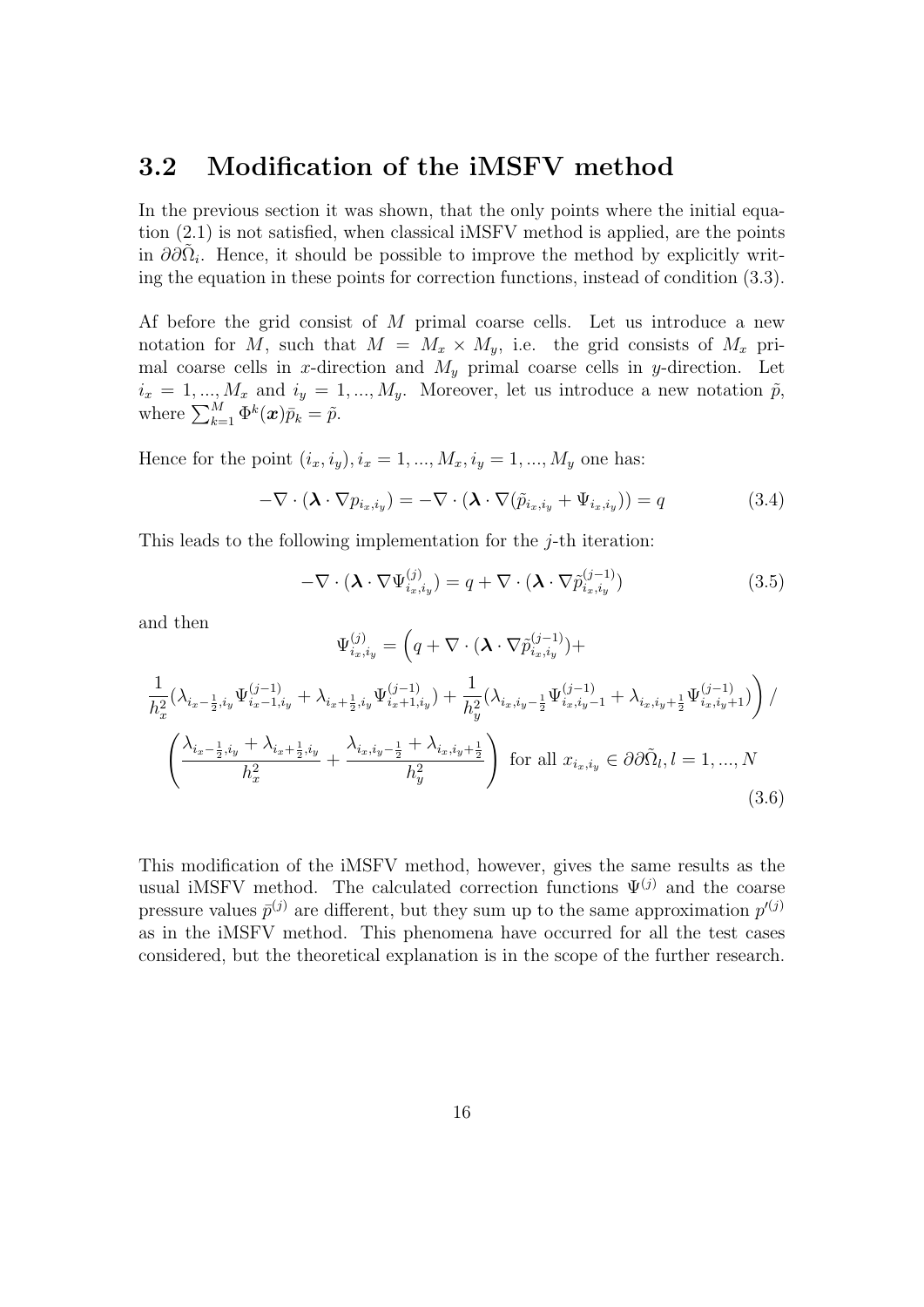## Chapter 4 Alternating Schwarz method

To get rid of the stagnation of the iMSFV method a combination of MSFV method and alternating Schwarz method was introduced. Alternating Schwarz method  $([17], [18])$  is designed to find the solution of an equation on a domain which is the union of a number of overlapping subdomains, by solving the equation on each of the subdomains, taking the values of the approximate solution obtained in the previous iteration as the boundary conditions.

Alternating Schwarz method is perfectly suitable to the problem of interest. First of all, the domain  $\Omega$  can be represented as the two different unions of subdomains - primal coarse cells  $\overline{\Omega}_i$  and dual coarse cells  $\tilde{\Omega}_i$ . Secondly, these cells have a large area of intersection, that is why the method should converge faster.

### 4.1 Additive Schwarz in the dual and multiplicative Schwarz in the primal coarse cells

Because of the construction of the dual grid, additive Schwarz method is a natural choice for solving the problem on the dual grid. On the very first iteration it takes the solution of the MSFV method as the boundary conditions for each of the dual coarse cell. Afterwards, it takes the solutions, obtained on the primal coarse cells by the multiplicative Schwarz method. The computations on the dual coarse cells can be easily parallelized, since the solutions on the dual cells do not depend on each other, but only on the solution obtained in the previous iteration. For some problems of high dimensions this approach could be crucial in speeding up the computations.

To avoid confusion introduce a new notation for the solution  $p'$  of the MSFV method from section 2.3:  $p^{MSFV} = p'$ . Then the solution algorithm looks as fol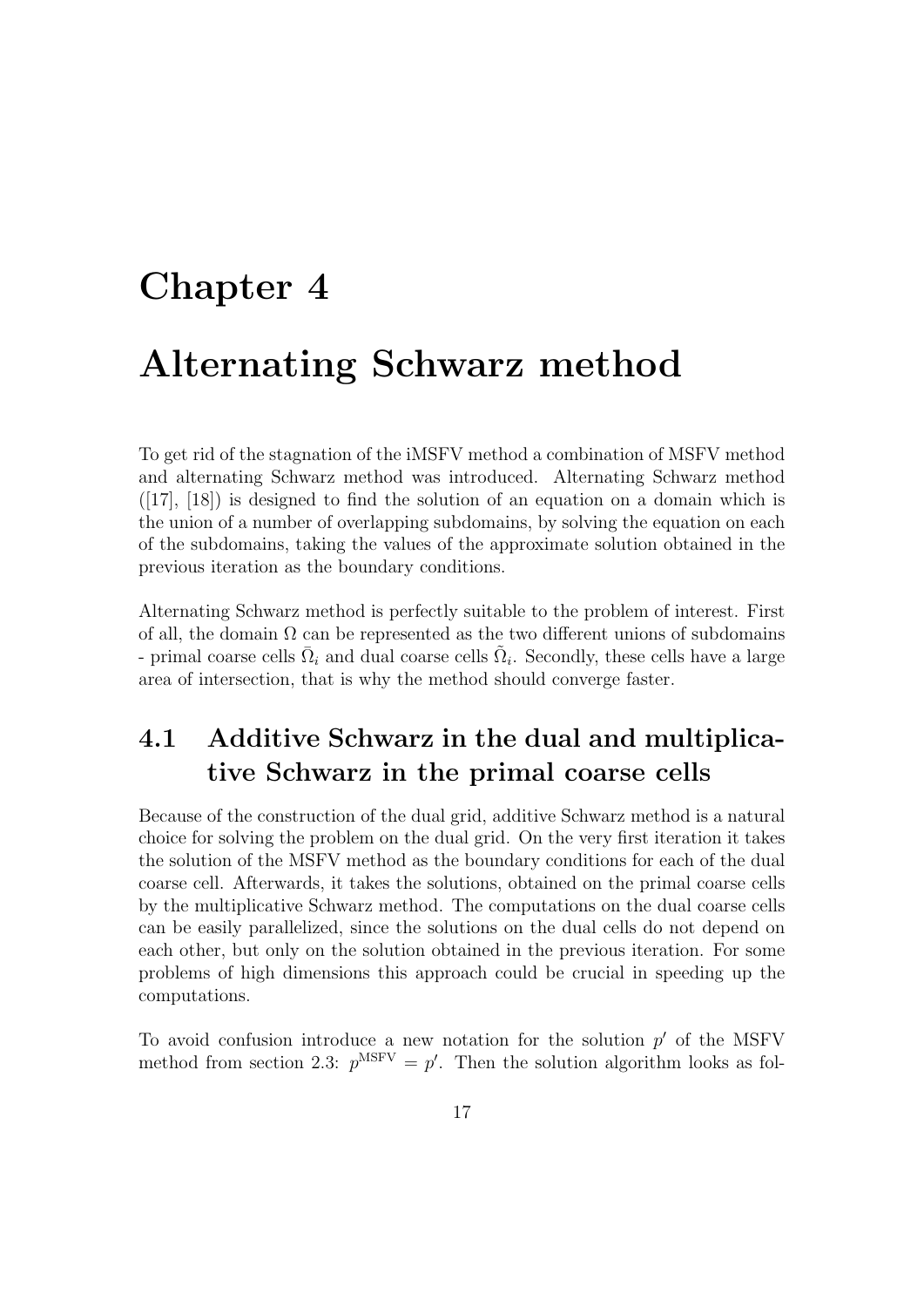lows:

- Given the initial problem (2.1), find an approximation  $p<sup>MSFV</sup>$  of the exact solution  $p_f$  by the MSFV method, where correction functions are not calculated and are taken to be zero.
- Discretize the equation (2.1) on the fine scale, i.e construct a linear system

$$
A_f p = b_f,\t\t(4.1)
$$

where  $p = p_f$  - the solution of the system.

- Calculate the residual  $r_f = b_f A_f p^{MSFV}$ , where  $A_f$  is the fine matrix, obtained by discretization of the initial equation  $(2.1)$ ,  $b_f$  - vector of right hand side.
- Note that  $p_f = p^{\text{MSFV}} + \delta_f$ , then

$$
A_f p_f = A_f(p^{\text{MSFV}} + \delta_f) = b_f,\tag{4.2}
$$

hence

$$
A_f \delta_f = b_f - A_f p^{\text{MSFV}} = r_f \tag{4.3}
$$

To obtain the exact solution of  $(4.1)$  one needs to solve  $(4.3)$  for some correction  $\delta_f$  and then sum up  $p^{\text{MSFV}}$  and  $\delta_f$  to obtain  $p_f$ .

Solving (4.3) by classical techniques is, however, still difficult and time consuming, since there is still a huge fine scale matrix  $A$ . That is why alternating Schwarz method is necessary.

- In every dual coarse cell  $\tilde{\Omega}_i$  solve the equation (4.3) in the internal part of  $\tilde{\Omega}_i$  for the correction  $\delta_f^{(\frac{1}{2})}$  with zero boundary conditions on  $\partial \tilde{\Omega}_i$ .
- In every primal coarse cell  $\overline{\Omega}_i$  solve the equation (4.3) in the internal part of  $\bar{\Omega}_i$  for the correction  $\delta_f^{(1)}$  with the values of  $\delta_f^{(\frac{1}{2})}$  $\int_{f}^{\sqrt{2}}$  as the boundary conditions.
- Continue solving (4.3) in dual and primal cells turn by turn using the values from the previous iterations as the boundary conditions until the required precision is achieved.

Note that since we have a cell centered grid, one needs to extend the primal cell when solving a local problem. In order to use values of  $\delta_f$  from the previous iteration as the boundary conditions, one needs to take the values in the fine cells, neighboring to the primal coarse cell, see Fig. 4.1. The boundary of the primal coarse cell is the bold blue line, the points, where the boundary conditions are taken a shown by black dots.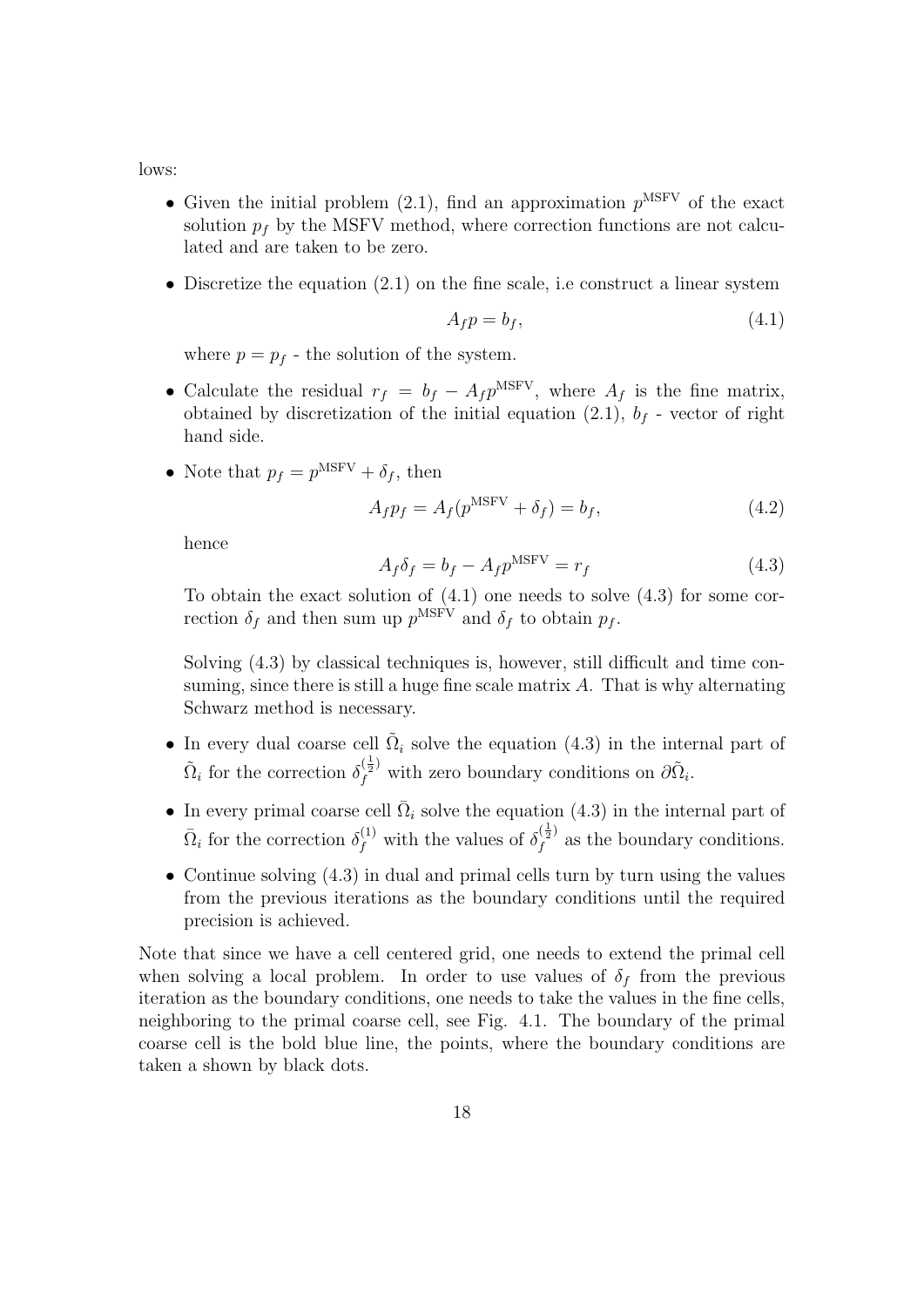

Figure 4.1: Primal coarse cell  $\overline{\Omega}_i$ . The boundary is the bold blue line; black dots - the points, where the boundary conditions are taken.

### 4.2 Multiplicative Schwarz in both primal and dual coarse cells

Another approach that can be used for solution of the initial problem (2.1) is the use of multiplicative Schwarz method ([18], [19]) for both types of coarse cells. For this reason the dual coarse cells are extended by one fine cell in each direction, and, hence, the solution obtained in these dual cells depend on each other. Moreover, the rate of convergence to the desired solution depends on the order of the computations (e.g. the method could converge faster if one starts from the upper-left dual cell, than from the lower-right). On the other hand, computations on the "new" dual coarse cells can not be parallelized as easy as it was done in the additive Schwarz method.

Figure 4.2 represents the "new" dual coarse cell, together with the old one. Solid black lines are the boundaries of the fine cells, stars are the centers of the fine cells. The dashed red line is the boundary of the original dual coarse cell, whereas solid blue line is the boundary of the new dual coarse cell.

In the next chapter another modification of the iMSFV method, which uses the idea of alternating Schwarz methods, will be presented.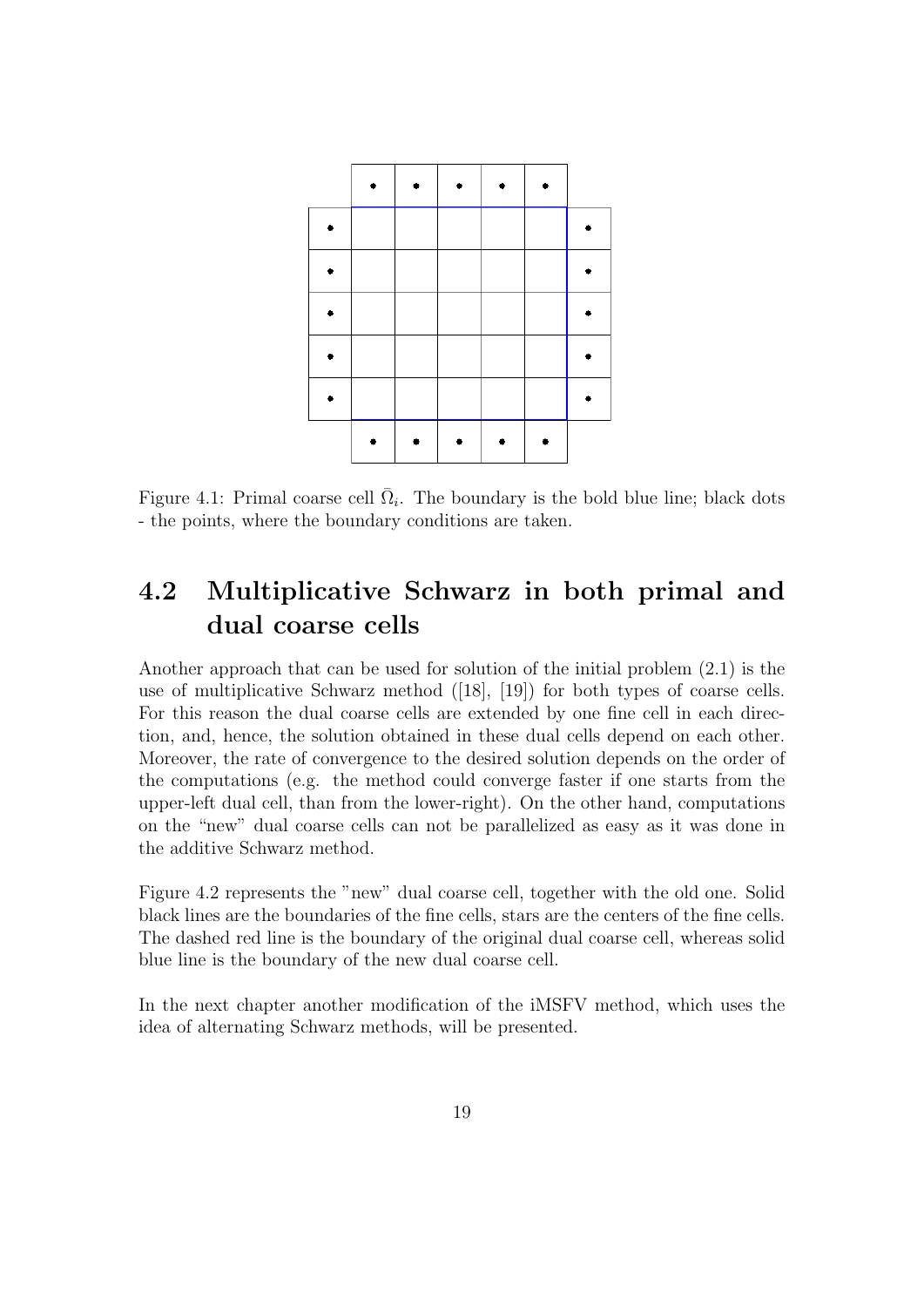

Figure 4.2: New coarse dual cell. The dashed red line is the boundary of the original dual coarse cell; solid blue line is the boundary of the new dual coarse cell.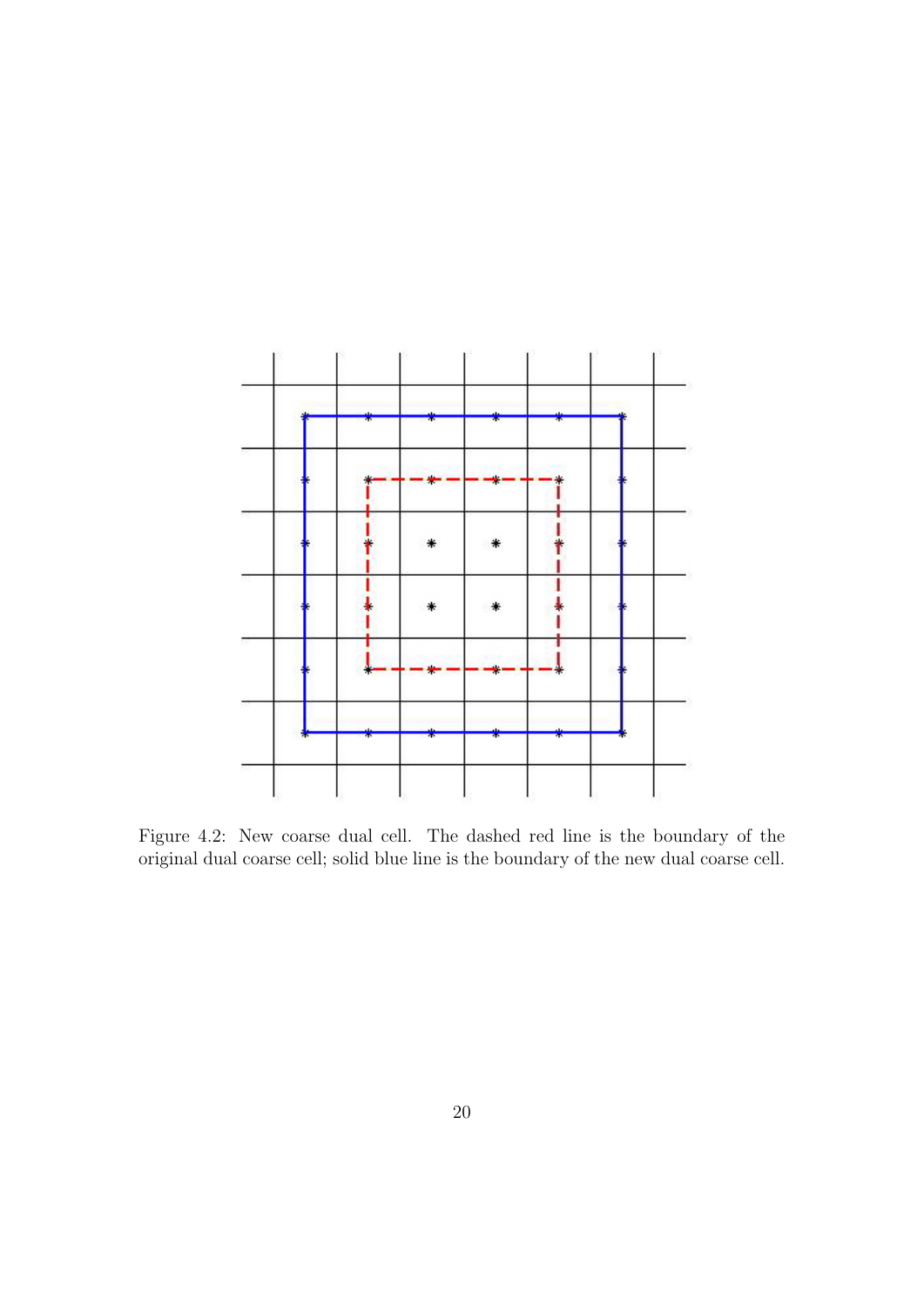## Chapter 5 The MSFV method in both dual and primal coarse cells

All the methods given above provide a good approximation of the fine scale solution of the problem (2.1), however, as it will be shown in the numerical results, the rate of convergence is rather slow - sometimes it takes hundreds of iterations to converge to the desired tolerance. On the other hand, one knows, that the main error of the approximations is located on the boundaries of the dual coarse cells, that is why alternating Schwarz method was introduced for this kind of problems. However, the number of iterations needed by alternating Schwarz method heavily depends on the number of fine- and coarse cells constituting the domain.

The idea now is to take the concept of alternating Schwarz method and to combine it with the iMSFV framework. In all the methods above the MSFV method was only done in the dual coarse cells - in the iMSFV method in every iteration, and in alternating Schwarz only in the first iteration. Performing MSFV method both in the primal and the dual coarse cells should lead to the result similar to alternating Schwarz method (i.e. convergence to the fine scale solution of the problem), but without the drawbacks of this method (e.g. the convergence rate of the MSFV method should not depend on the number of coarse cells in the domain).

The solution algorithm looks as follows:

- As in the alternating Schwarz method the MSFV method is done in the first iteration to find an approximation of the fine scale solution, the correction functions are not calculated and are taken to be zero.
- The residual  $r_f = b_f A_f S_1(p^{MSFV}, q)$  is calculated, where  $A_f$  is the fine matrix, obtained by discretization of the initial equation  $(2.1)$ ,  $b_f$  - vector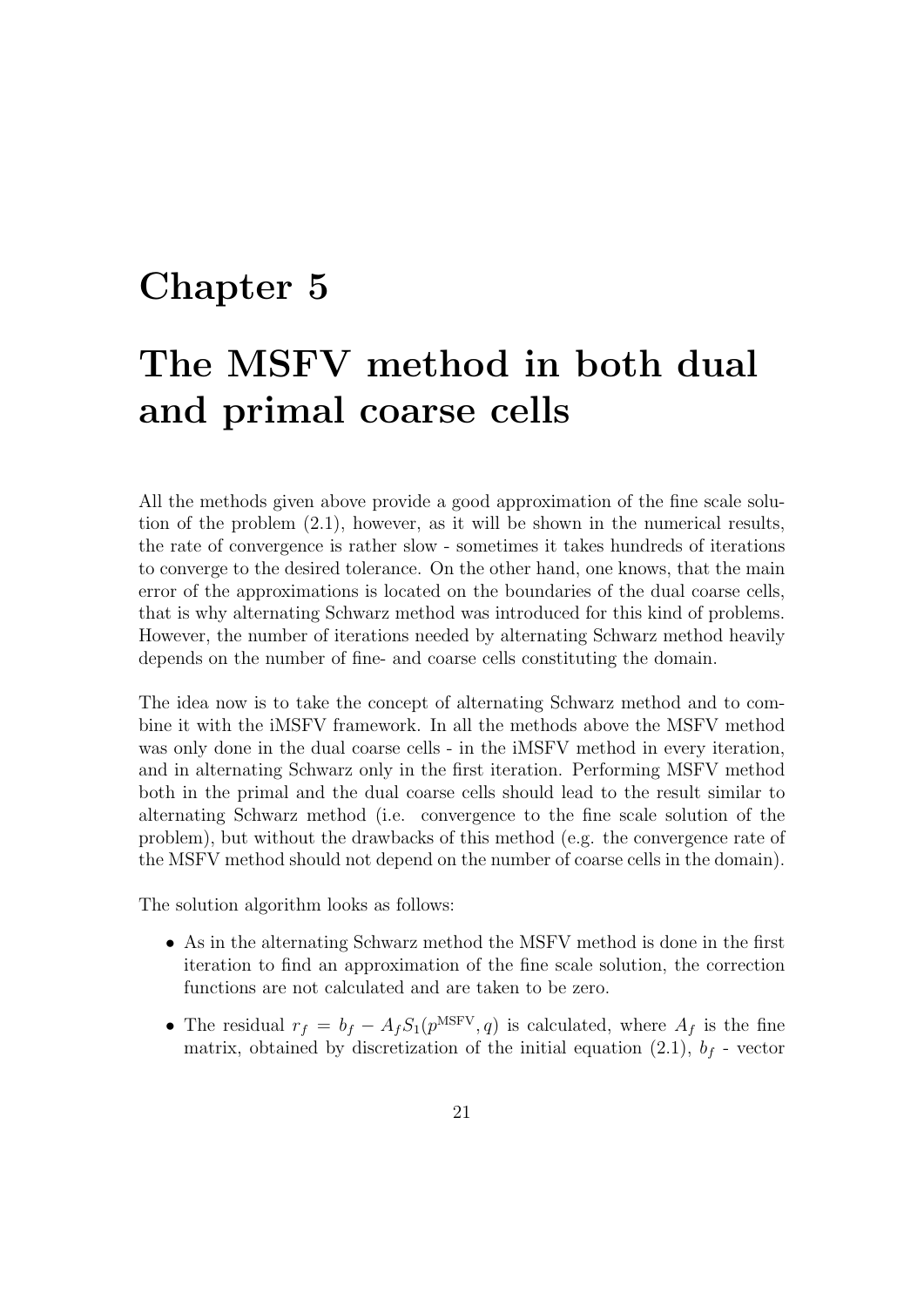of right hand side,  $S_1$  is the smoothing operator, that must be applied after every iteration.

• Having the residual  $r_f$  and introducing the fine scale solution  $p_f$  as

$$
p_f = p^{\text{MSFV}} + \delta_f,\tag{5.1}
$$

one obtains the system of equations (4.3) for the values on the fine scale.

• Since the main error is concentrated on the boundaries of the dual coarse cells, the MSFV iteration is done on the primal coarse cells for the  $\delta_f$  with  $r_f$  as the right hand side, again with correction functions taken to be zero. Hence, the following approximation for  $\delta_f$  is used:

$$
\delta_f \approx \delta'(\boldsymbol{x}) = \sum_{i=1}^{M} \left( \sum_{k=1}^{N} \Phi_i^k(\boldsymbol{x}) \bar{\delta}_f^k \right) \tag{5.2}
$$

However, performing the MSFV iterations on the primal cells has some difficulties. In order to be able to construct the basis functions  $\Phi_i^k$  one needs to introduce extra points on the boundaries of the primal cells. Initially, since the grid is cell-centered, there are no fine grid points on the boundaries of the primal coarse cells, since they consist of the boundaries of the fine cells.

The primal coarse cell together with the new points on the boundaries are introduced in Figure 5.1. The black lines are the boundaries of the fine cells, the bold blue lines are the boundaries of the primal coarse cells. Small black stars are the centers of the fine cells. The new points on the the boundaries are the bold black stars.

After introduction of the new fine grid points and solving the problem for the basis functions in the dual coarse cells, the coarse system similar to (2.24) is solved. The difference between the system (2.24) and the coarse system obtained on the primal cells is that now the coarse grid where the coarse system is solved, consists of the centers of the dual coarse cells, not the primal ones as before. Precisely,

$$
\tilde{A}_{lk}\bar{\delta}_f^k = \tilde{b}_l \tag{5.3}
$$

for unknown  $\bar{\delta}_f^k$  where

$$
\tilde{A}_{lk} = \sum_{i=1}^{M} \int_{\partial \tilde{\Omega}_l} (-\boldsymbol{\lambda} \cdot \nabla \Phi_i^k(\boldsymbol{x})) \cdot \tilde{\boldsymbol{n}}_l d\Gamma
$$
\n(5.4)

$$
\tilde{b}_l = \int_{\tilde{\Omega}_l} r_f d\Omega \tag{5.5}
$$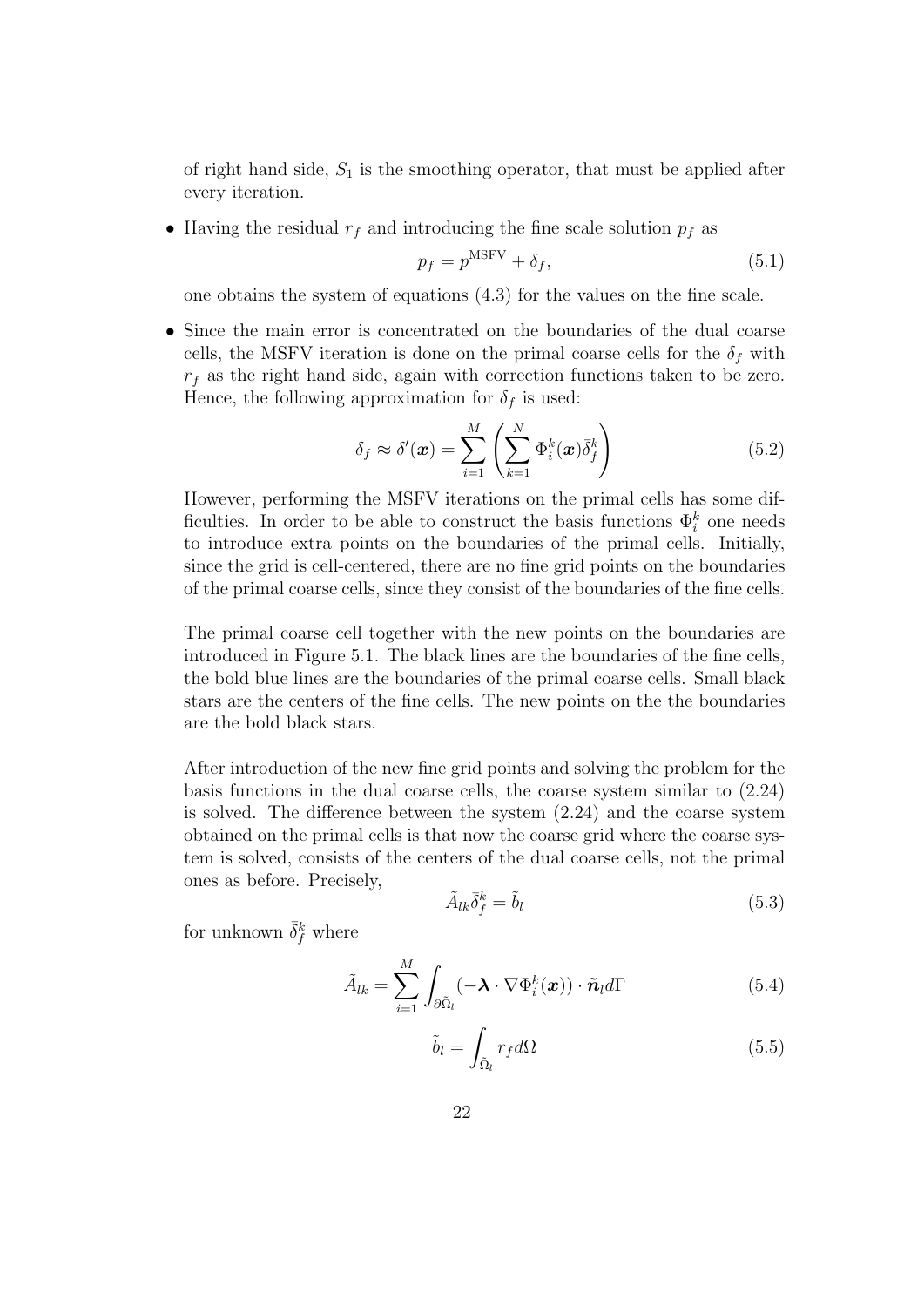

Figure 5.1: Primal cell together with newly introduced points on the boundary

• In the same way, as in the original MSFV method, the approximation  $\delta'$  for the  $\delta_f$  is calculated and, thus, the new approximation for the fine pressure  $p_f$  is obtained:

$$
p^{\text{iMSFV},(\frac{1}{2})} = p^{\text{MSFV}} + \delta'
$$

• Since the approximation  $\delta'$  differs from the exact correction  $\delta_f$  mainly on the boundaries of the primal coarse cells, the MSFV iteration should now be done in the dual coarse cells. Hence, the new residual  $r_f^{(\frac{1}{2})}$  $\int_{f}^{\sqrt{2}t}$  is calculated:

$$
r_f^{(\frac{1}{2})} = b_f - A_f S_2(p^{iMSFV,(\frac{1}{2})}, q),
$$
\n(5.6)

the exact solution can be written as

$$
p_f = p^{\text{iMSFV}, \left(\frac{1}{2}\right)} + \delta_f^{\left(\frac{1}{2}\right)} \tag{5.7}
$$

and, thus, the following system of equations for  $\delta_f^{(\frac{1}{2})}$  $f_f^{(\frac{1}{2})}$  can be constructed:

$$
A_f \delta_f^{(\frac{1}{2})} = r_f^{(\frac{1}{2})} \tag{5.8}
$$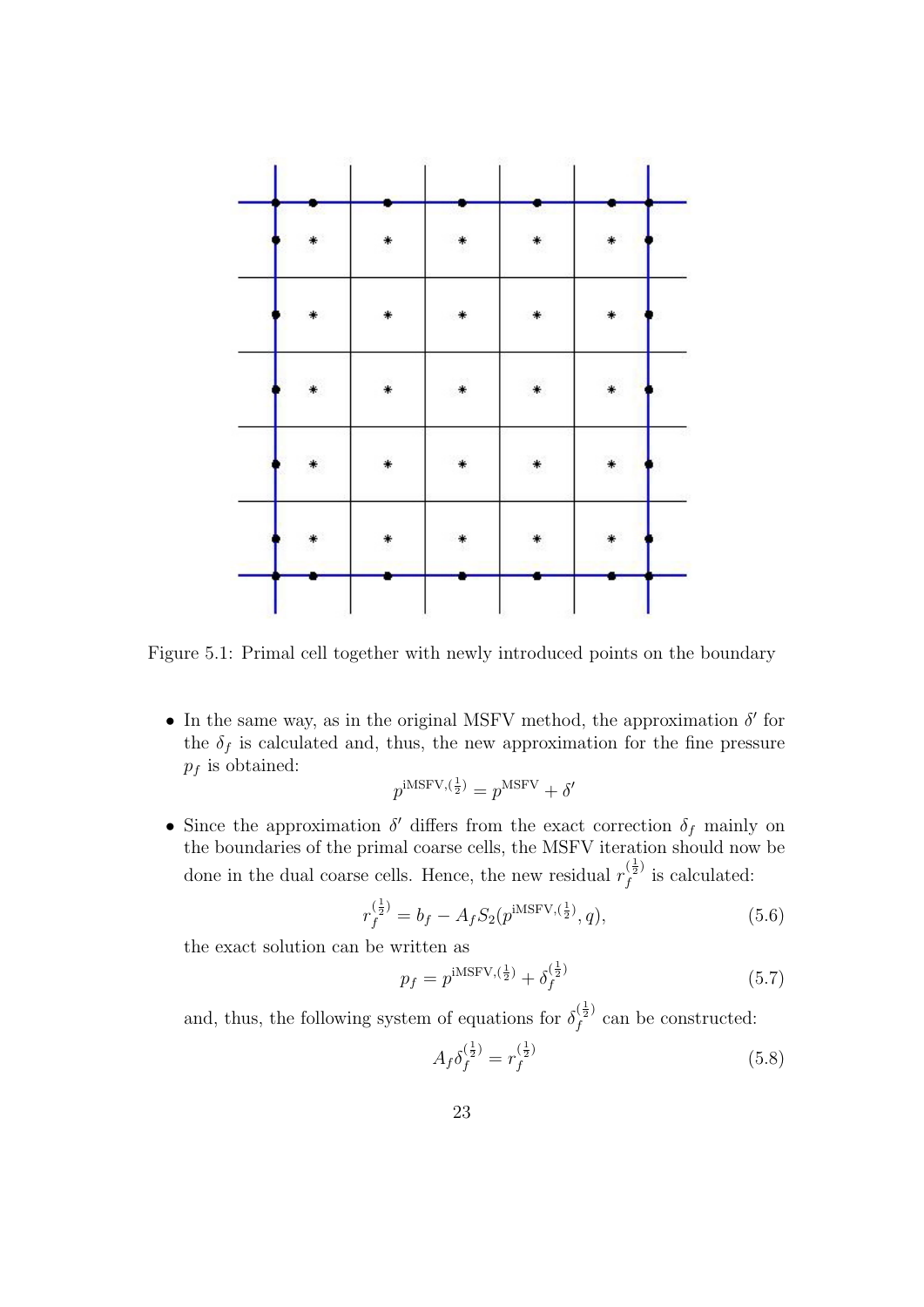• As before  $\delta_f^{(\frac{1}{2})}$  $f_f^{\langle 2 \rangle}$  can be approximated with the following expression:

$$
\delta_f^{(\frac{1}{2})} \approx \delta'^{(\frac{1}{2})}(\boldsymbol{x}) = \sum_{i=1}^N \left( \sum_{k=1}^M \Phi_i^k(\boldsymbol{x}) \bar{\delta}_f^{k,(\frac{1}{2})} \right) \tag{5.9}
$$

Note that, because the MSFV iteration is done in the dual coarse cells (not in the primal ones as in the previous iteration), the summation in the expression above is changed comparing to the expression (5.2)

- In the same way as it was explained earlier, the MSFV iteration is performed in the dual coarse cells, with correction functions  $\Psi_i$  taken to be zero. Coarse system similar to (2.24), but for the corrections  $\delta^{(\frac{1}{2})}$ , is solved and the approximation of the  $\delta_f^{(\frac{1}{2})}$  $\int_{f}^{\sqrt{2}}$  is obtained on the fine scale.
- Then one obtains the following improved approximation for the fine pressure  $p_f$ :

$$
p^{\text{iMSFV}, (1)} = p^{\text{iMSFV}, (\frac{1}{2})} + \delta'^{(\frac{1}{2})}
$$

• New residual  $r_f^{(1)}$  $f_f^{(1)}$  is calculated and the process is repeated on the primal cells.

 $S_1$  and  $S_2$  are smoothing operations that should be applied between iterations. Numerical studies show that Jacobi or Gauss-Seidel line relaxation must be applied for the convergence of the method. However, the dependence of the method on the smoothing operations is much less comparing with the classical iMSFV method. For all the considered test cases, one step of Gauss-Seidel line relaxation between the iterations was enough to achieve good convergence results.

Thus, performing the MSFV iterations turn by turn on the primal and the dual coarse cells leads to quite sophisticated results, as it will be presented in the section 6.6 with the numerical study of this method.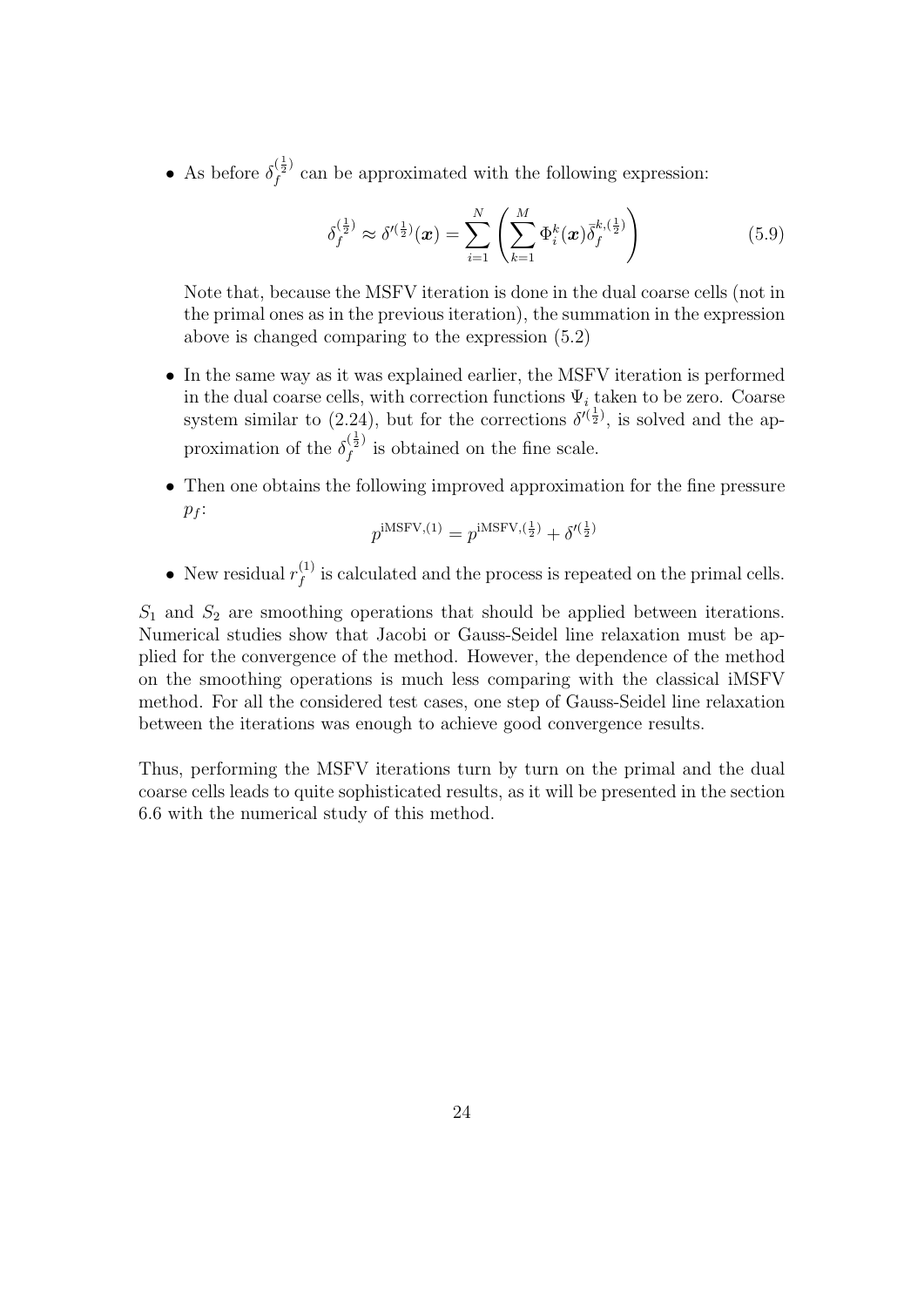### Chapter 6

## Numerical study of the methods for the flow in porous media

In this chapter numerical results for all the methods above will be presented. In all the problems the domain is  $\Omega = (0, 1)^2$ , if not mentioned the opposite. For the MSFV methods the grid is introduced as, for instance,  $[5 \cdot 15 \times 5 \cdot 15]$  - it means, that the grid consists of 5 primal coarse cells in each direction and 15 fine cells in each primal coarse cell in each direction.

### 6.1 FV method on the fine scale

In the beginning of the chapter, the finite volume method on the fine scale is considered.

Consider the following system:

$$
-\nabla \cdot ((2 + \sin(25x)) \cdot \nabla p) = -25\cos(25x) \qquad \text{in } \Omega \tag{6.1}
$$

$$
p = x \qquad \qquad \text{on } \partial\Omega \qquad (6.2)
$$

 $\Omega = (0, 1)^2$ , the exact solution is  $p = x$ . The grid consists of  $[150 \times 150]$  fine cells. For solving the arising linear system the conjugate gradient method is used, with the default Matlab tolerance  $1 \cdot 10^{-6}$ .

Without the preconditioner the method converges to the solution with the relative residual  $9.8 \cdot 10^{-7}$  in 431 iterations. With the Jacobi preconditioner it converges in 354 iterations with the relative residual 9 · 10<sup>−</sup><sup>7</sup> . Relative residual with respect to the iteration number for both methods is presented in Figure 6.1. The solution, obtained by the method is presented in the Figure 6.2.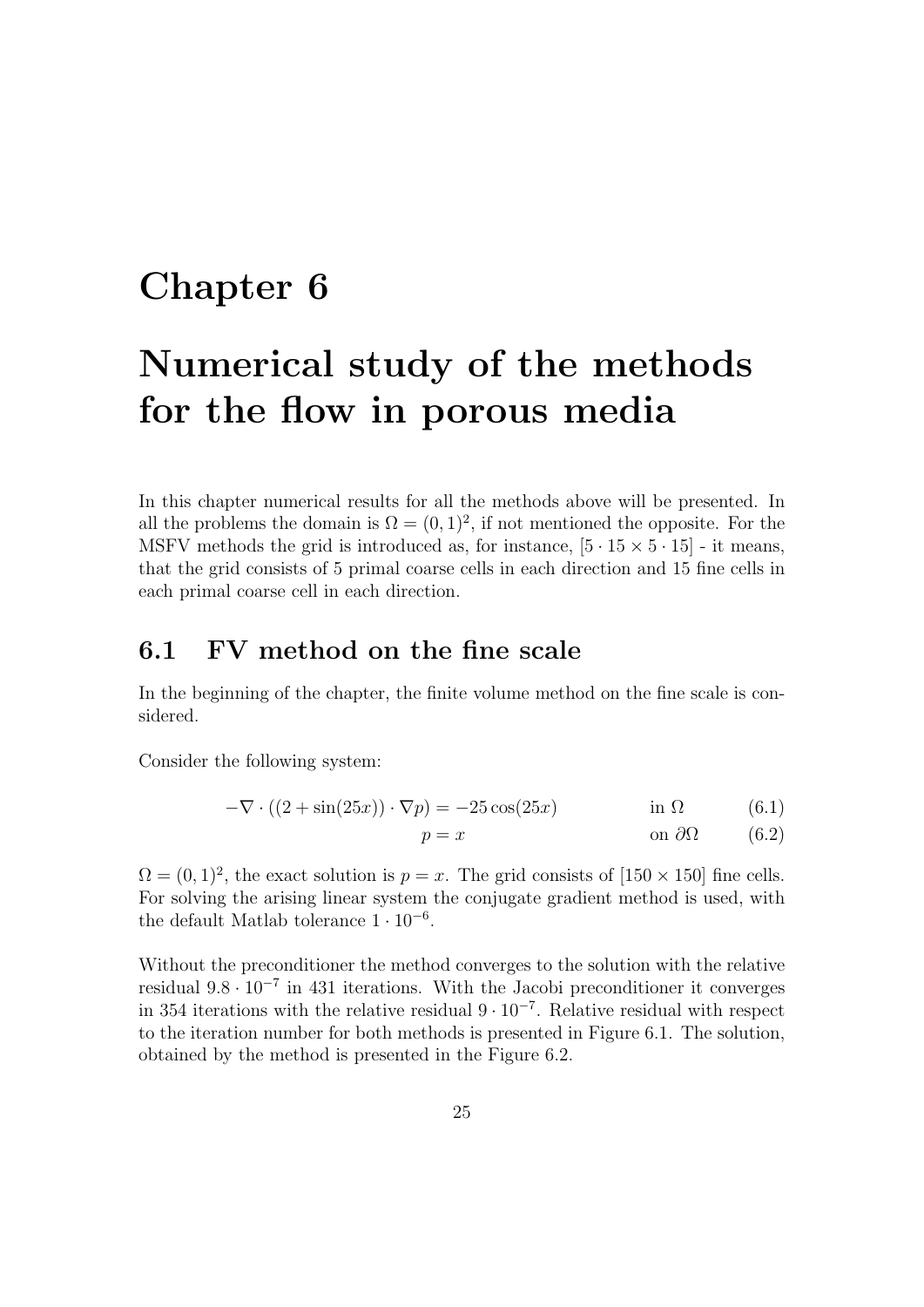

Figure 6.1: Relative residual with respect to the iteration number for the conjugate gradient method with and without preconditioner for system  $(6.1)-(6.2)$  with  $[150 \times$ 150] grid

Now consider the grid  $[300 \times 300]$ . The conjugate gradient method without the preconditioner converges to the solution in 845 iterations, while the same method with Jacobi preconditioner converges to the solution in 686 iterations, see Figure 6.3.

### 6.2 The MSFV method

Consider the following simple system:

$$
-\Delta p = 0 \qquad \qquad \text{in } \Omega \tag{6.3}
$$

$$
p = x \qquad \qquad \text{on } \partial\Omega \tag{6.4}
$$

where  $\Omega = (0, 1)^2$ , the exact solution is  $p = x$ . The grid consists of  $[5 \times 5]$  coarse cells and  $[5 \cdot 15 \times 5 \cdot 15]$  fine cells.

The MSFV method calculates the solution with the relative residual  $1.2 \cdot 10^{-15}$ . Having in mind that precision of the version of Matlab, where the calculations took place, is  $2.2 \cdot 10^{-16}$ , one can say, that the MSFV method gives the exact solution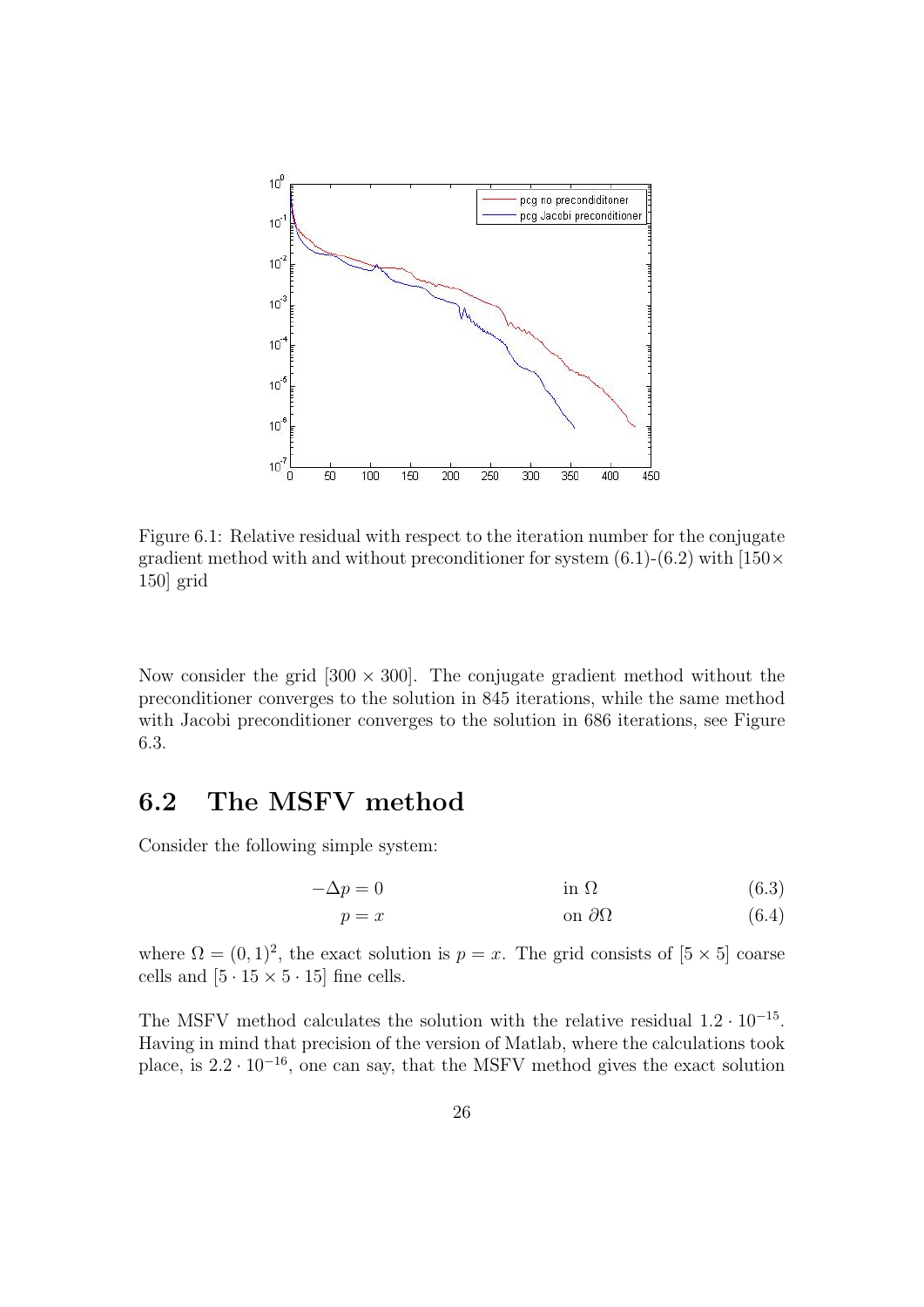

Figure 6.2: Solution of the system (6.1)-(6.2) obtained by the pcg method on the  $[150 \times 150]$  grid

of this equation.

Consider another auxillary system, this time with high frequency of the coefficients, but still with smooth solution:

$$
-\nabla \cdot ((2 + \sin(25y)) \cdot \nabla p) = 0 \qquad \text{in } \Omega \tag{6.5}
$$

$$
p = x \qquad \qquad \text{on } \partial\Omega \tag{6.6}
$$

The exact solution is again  $p = x$  and  $\Omega = (0, 1)^2$ . The grid consists of  $[5.15 \times 5.15]$ fine cells.

The relative residual of the MSFV solution is  $3.1 \cdot 10^{-15}$ , which is still very close to the precision of Matlab.

Things change, however, with non-zero right-hand side. Consider the system (6.1)- (6.2) from the previous section.

The exact solution is  $p = x$ . The grid consists of  $[5 \cdot 15 \times 5 \cdot 15]$  fine cells. In this case, the MSFV method only gives an approximation of the solution with the relative residual  $4.8 \cdot 10^{-2}$ . Approximation is shown in Figure 6.4.

Now increase the number of coarse cells - consider a grid with  $[10 \times 10]$  coarse cells and  $[15 \times 15]$  fine cell per coarse cell.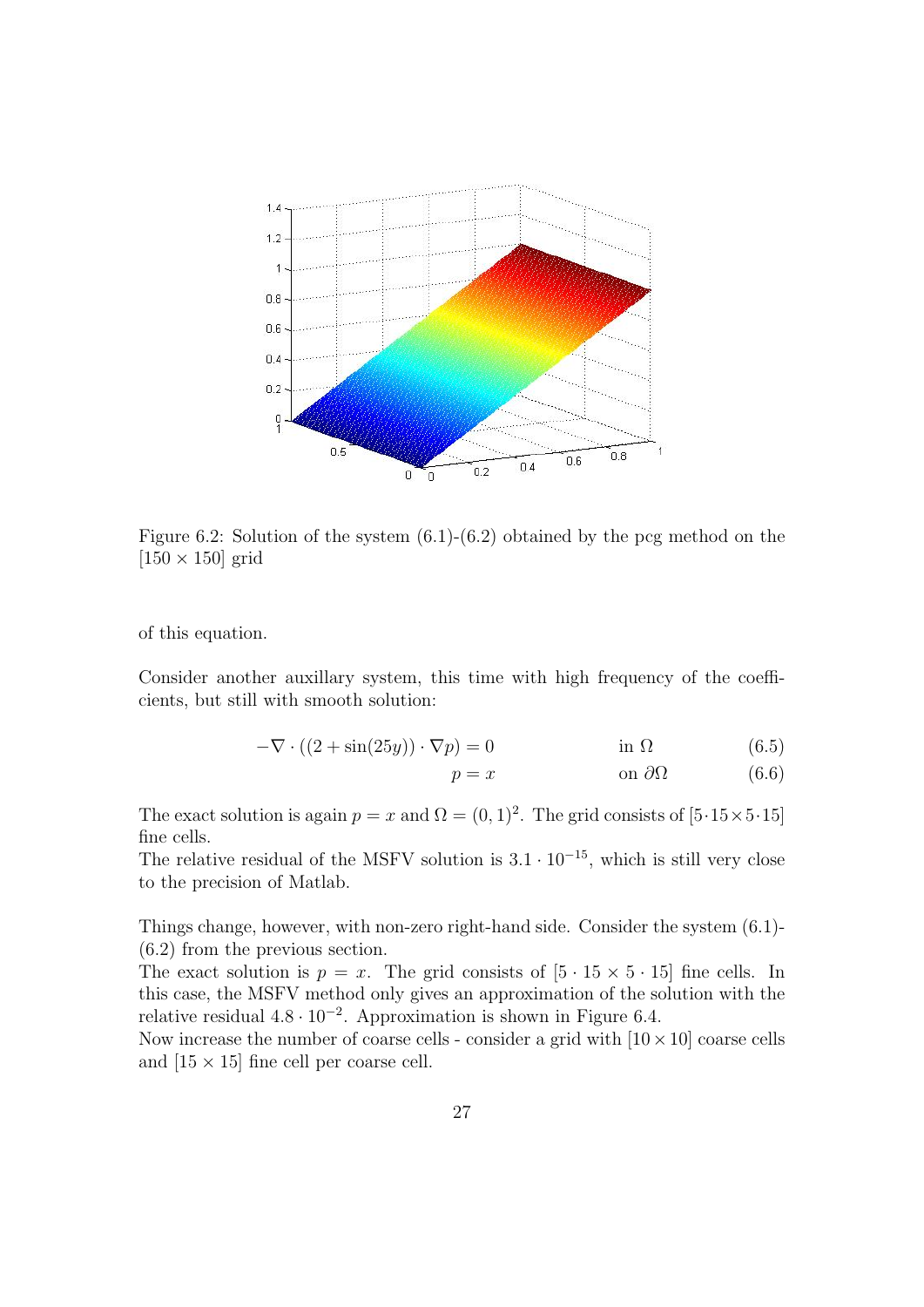

Figure 6.3: Relative residual with respect to the iteration number for the conjugate gradient method with and without preconditioner for system  $(6.1)-(6.2)$  with  $[300 \times$ 300] grid

The relative residual decreases to  $1.3 \cdot 10^{-2}$ . The MSFV solution is presented in Figure 6.5.

Now instead if increasing the number of coarse cells, we will increase the number of fine cells, so that the grid consists of  $[5 \cdot 25 \times 5 \cdot 25]$  fine cells.

The relative residual is  $4.7 \cdot 10^{-2}$ , which is only slightly less than for the case of  $[15 \times 15]$  fine cells per coarse cell. The MSFV solution for this case is presented in Figure 6.6.

### 6.3 Classical iMSFV method

For iMSFV method consider the system of equations (6.1)-(6.2) from one of the previous examples.

The grid consists of  $[5 \cdot 15 \times 5 \cdot 15]$  fine cells. After every iMSFV iteration 10 smoothing steps (Gauss-Seidel line relaxation) are performed. The method converges to the solution until iteration no. 11, where the convergence stops with the relative residual  $1.8 \cdot 10^{-5}$ . The difference between the exact solution  $p = x$  and the approximation on the 11-th iteration is presented in Figure 6.7.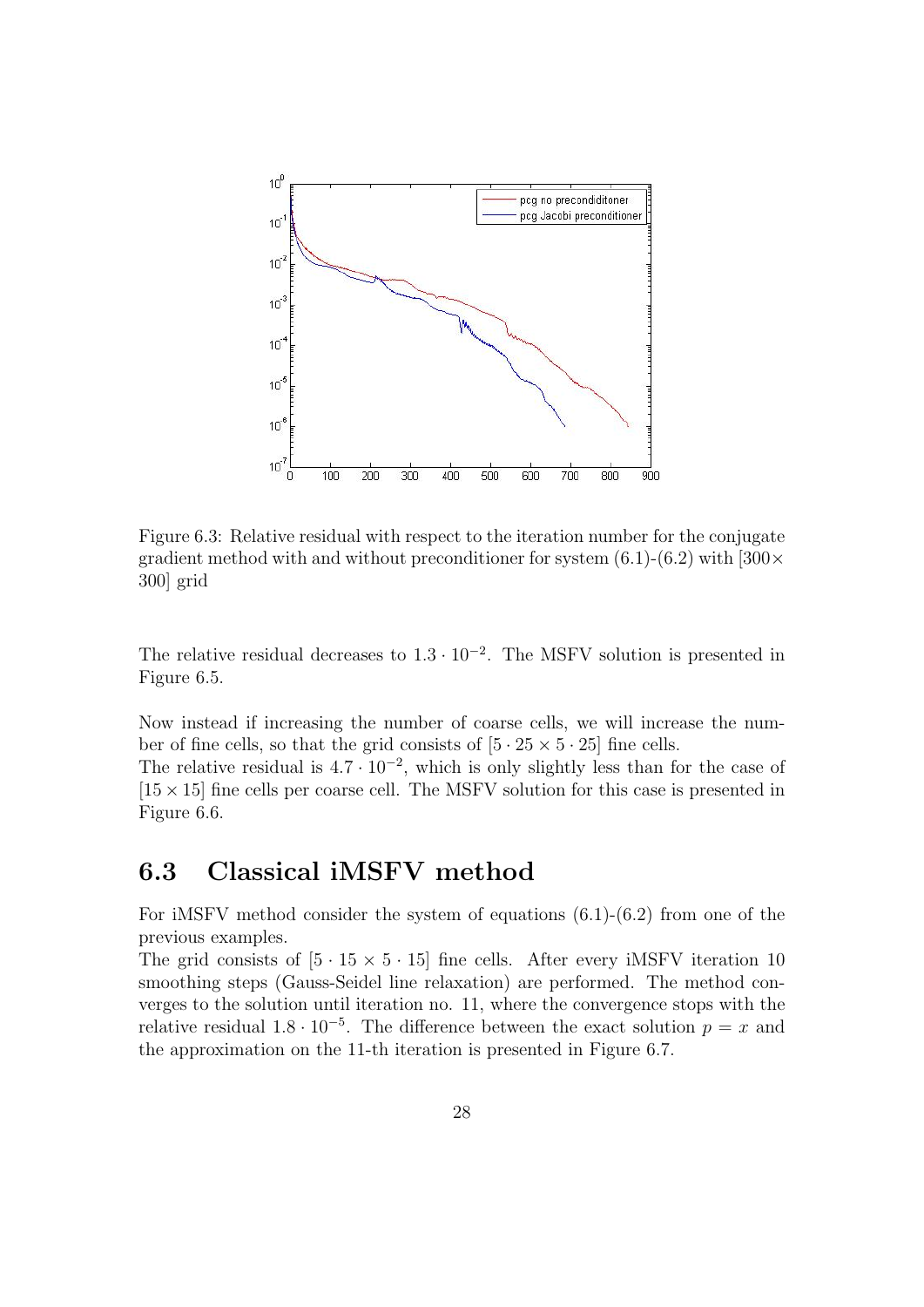

Figure 6.4: Approximation obtained by MSFV method with non-zero right-hand side and  $[5 \cdot 15 \times 5 \cdot 15]$  grid

As one can see, the main error is located in the centers of primal coarse cells, i.e the points in  $\partial \partial \tilde{\Omega}_i$  i = 1, ..., N. The explanation to this fact is that in these points the initial equation (2.1) is never written down explicitly.

Classical iMSFV method heavily depends on the number and the type of smoothing steps between the iterations. In the considered example several Gauss-Seidel line relaxation steps were performed. In the Figure 6.8 the behavior of the iMSFV method for different number of smoothing steps is presented. As it can be seen there, for a small number of smoothing steps  $(n = 2 \text{ and } n = 5)$  the method even diverge. For  $n = 10$  and  $n = 15$  the method converge until the the relative residual  $1.8 \cdot 10^{-5}$  is reached and then it stagnates.

### 6.4 Modification of iMSFV method

In order to overcome the stagnation of the iMSFV method we have introduced the modified version of the iMSFV method. However, the results did not improve.

Consider the same system  $(6.1)-(6.2)$  of equations from the previous examples.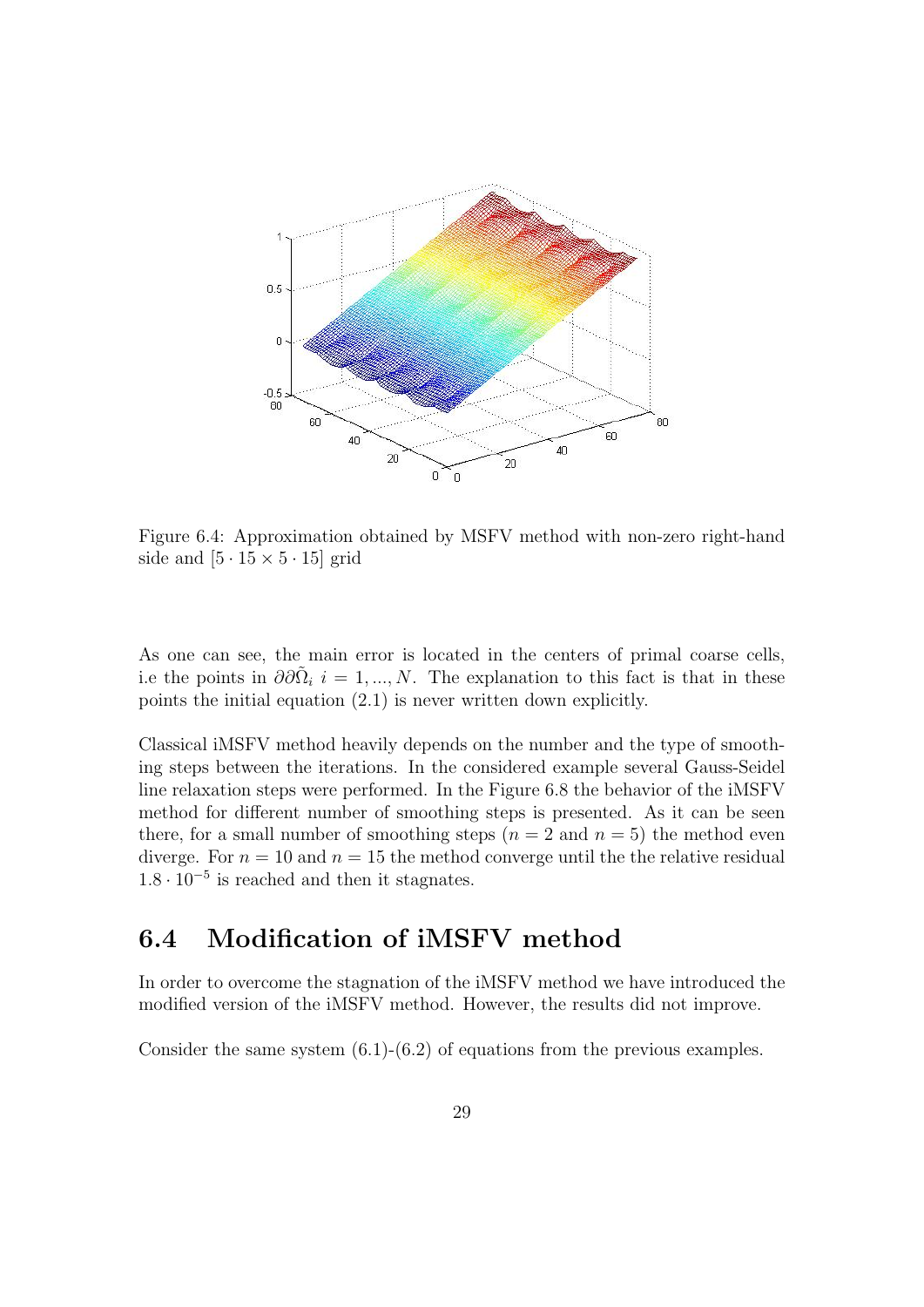

Figure 6.5: MSFV solution with non-zero right-hand side and  $[10 \cdot 15 \times 10 \cdot 15]$  fine cells

The grid is the same as in the previous example, i.e. consists of  $[5 \cdot 15 \times 5 \cdot 15]$ fine cells. As before, the method converges until the iteration no. 11, where the residual is  $1.8 \cdot 10^{-5}$ . The solution obtained by this method coincides with the solution obtained by classical iMSFV method. The only difference is in the values of  $\bar{p}^{(k)}$  and  $\Psi^{(k)}$ , but their sum (fine scale pressure) stays the same.

### 6.5 Alternating Schwarz method

In this section we will present numerical results for 2 different implementations of alternating Schwarz method:

- Additive Schwarz in dual coarse cells and multiplicative Schwarz in primal coarse cells.
- Multiplicative Schwarz in dual coarse cells and also multiplicative Schwarz in primal coarse cells.

Both versions have their advantages and disadvantages - multiplicative Schwarz usually converges faster, but additive Schwarz is convenient for parallel computing.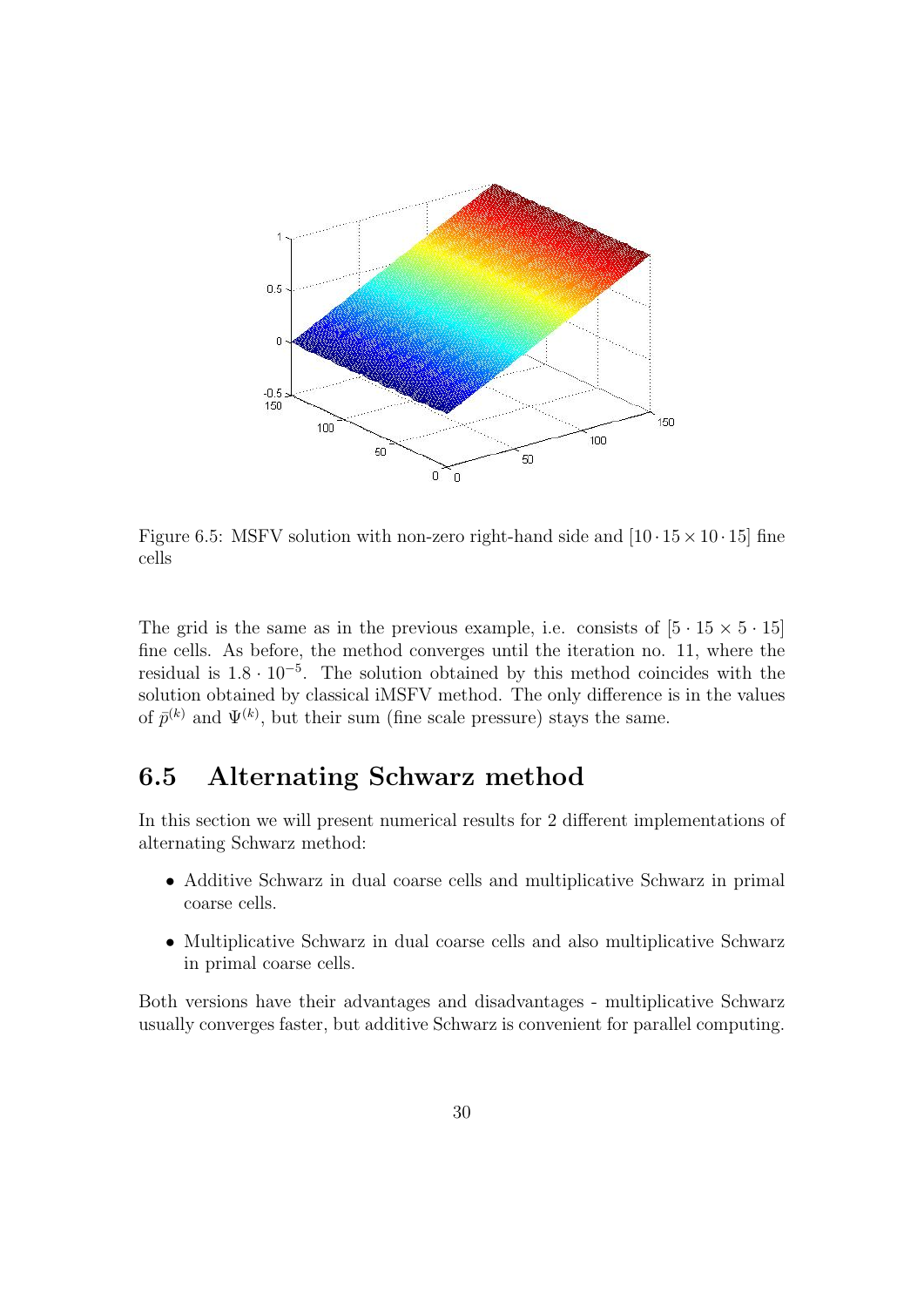

Figure 6.6: MSFV solution with non-zero right-hand side and  $[5 \cdot 25 \times 5 \cdot 25]$  fine cells

### 6.5.1 Additive Schwarz in dual and multiplicative Schwarz in primal coarse cells

Consider the following equation:

$$
-\Delta p = -2 \qquad \text{in } \Omega \tag{6.7}
$$
  
 
$$
p = x^2 \qquad \text{on } \partial\Omega \tag{6.8}
$$

with the exact solution  $p = x^2$ .

Consider at first a relatively small grid with  $[5 \cdot 5 \times 5 \cdot 5]$  fine cells. The desired tolerance is  $1 \cdot 10^{-6}$ . Alternating Schwarz method converges in 35 iterations. Since on every step we perform computations on both primal and dual cells, then the total number of iterations becomes 70. Moreover, in every iteration the relative residual, obtained after solving in the dual cells, is higher than the residual obtained after solving the problem in the primal cells. The explanation to that fact is simple - the fine matrix  $A$  (i.e. matrix that is obtained after discretizing the problem (2.1) on the fine scale) contains information not only about the solution, but also about it's second derivative. Of course, the values of second derivatives are very inaccurate on the boundaries of the cells. The number of boundaries when solving the problem in the primal cells is much less than the number of boundaries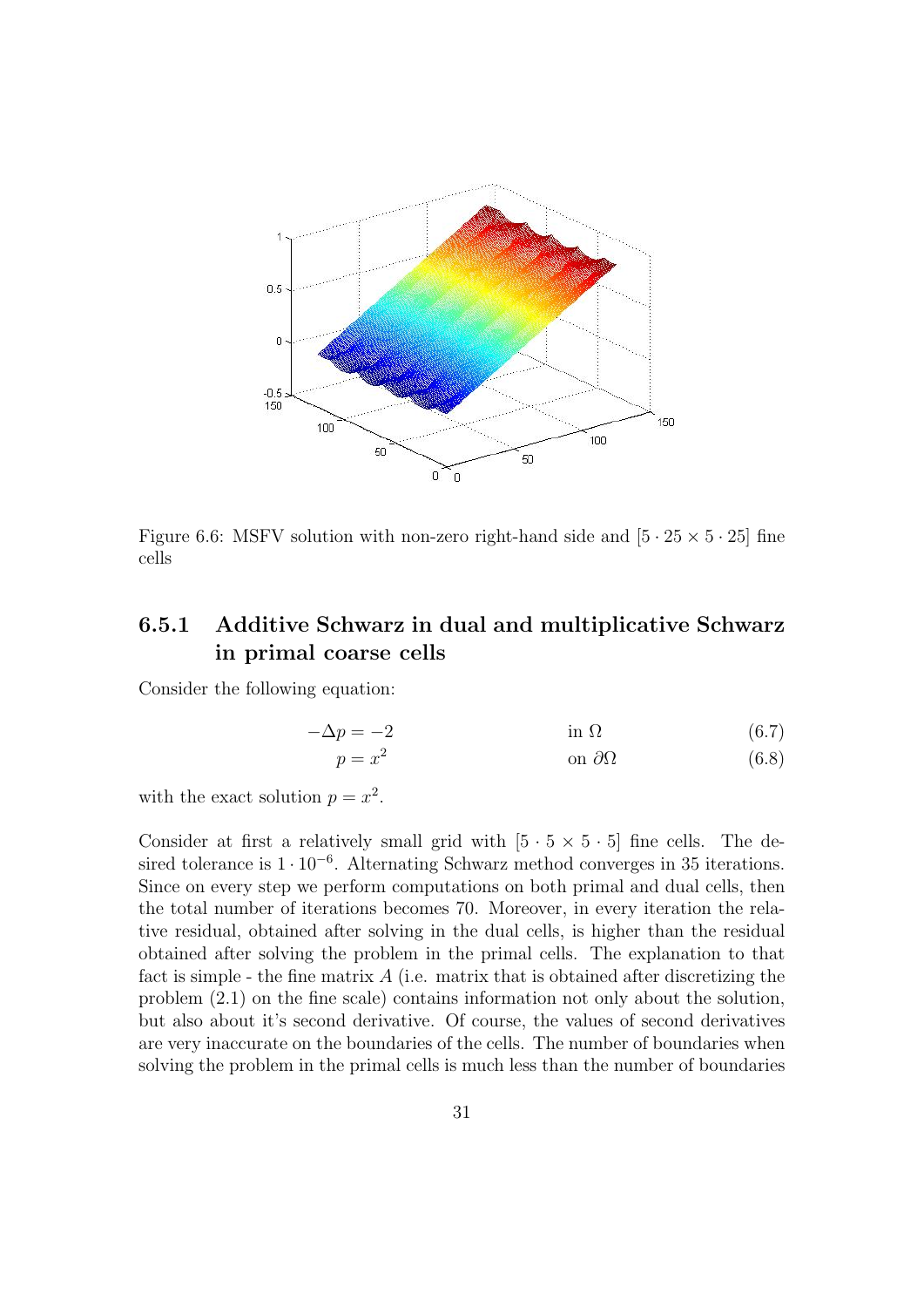

Figure 6.7: The difference between iMSFV solution and the exact solution for the  $(6.1)-(6.2)$  system with  $[5.15\times5.15]$  grid and 10 smoothing steps in every iMSFV iteration

when solving in the dual cells. This fact leads to the increased value of the relative residual.

On the other hand, the norm between the exact solution and the approximations obtained on every iteration after solving in both primal and dual cells, monotonically decreases. It agrees with the fact, that only the information about second derivatives increases the norm after solving the problem in the dual cells.

If one solves the problem only on primal cells, it takes 73 iterations to reach the desired tolerance. This leads to an interesting conclusion - additive Schwarz on the dual cells does not dramatically increase the rate of convergence comparing to the multiplicative Schwarz in the primal cells, as it was expected. An explanation to this fact lies in the size of the overlap in the multiplicative Schwarz - in the implementation of the method it is always  $h_x$  in x-direction and  $h_y$  in y-direction. For the example above the overlap is relatively large since  $h_x = h_y = \frac{H}{5}$  $\frac{H}{5}$ .

Now consider the same example on the domain consisting of  $[10 \cdot 15 \times 10 \cdot 15]$ fine cells. Alternating Schwarz method converges to the desired tolerance in 92 iterations, whereas if solving the problem only in the primal cells, the method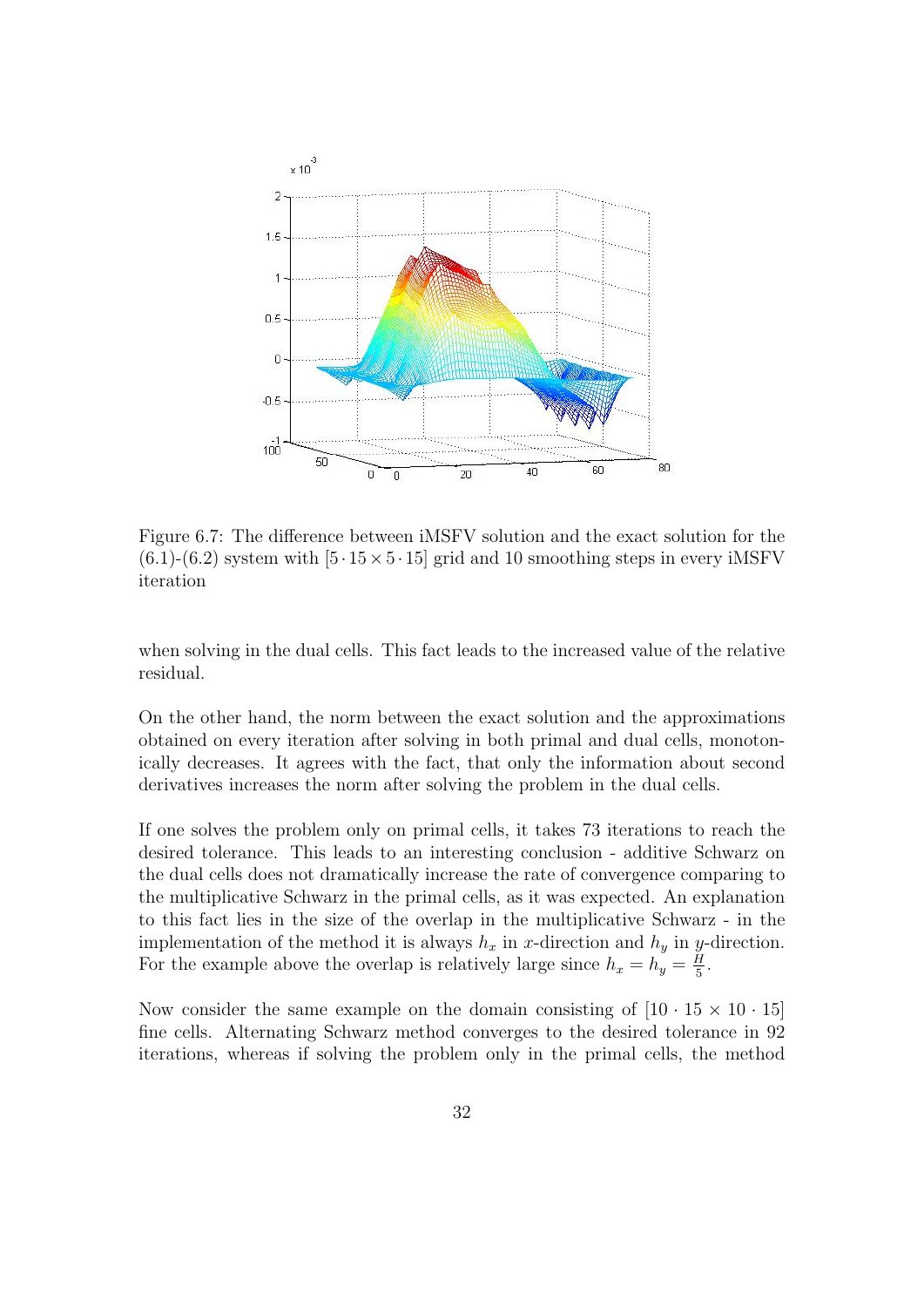

Figure 6.8: Behavior of relative residual with respect to the iteration number for the classical iMSFV method for the  $(6.1)-(6.2)$  system with  $[5 \cdot 15 \times 5 \cdot 15]$  grid and 2, 5, 10 and 15 smoothing steps

converges to the desired tolerance in 325 iterations, see Figure 6.9. Hence, we can conclude, that the more fine cells constitute the domain of interest, the more crucial becomes solving the equation in the dual coarse cells together with primal coarse cells.

Now consider the system of equations (6.1)-(6.2) and the grid with  $[5 \cdot 7 \times 5 \cdot 7]$ fine cells. The method converges in 184 iterations to the required tolerance. In case of performing computations only on primal cells the method converges in 168 iterations. Hence, additive Schwarz on the dual cells even slows down the multiplicative Schwarz on the primal cells, see Figure 6.10. An explanation to this is the same, as for the previous example - the overlap in multiplicative Schwarz is large enough  $(h_x = h_y = \frac{H}{7})$  $\frac{H}{7}$ , so that there is no need in adding additive Schwarz on dual cells.

Increase the number of fine cells constituting the coarse cell, i.e. consider the grid  $[5 \cdot 15 \times 5 \cdot 15]$ . Additive Schwarz method for the system  $(6.1)$ - $(6.2)$  converges in 238 iterations. In case of performing the method in the primal cells only the method converges in 323 iterations. Hence, the rate of convergence slows down when increasing the number of fine cells per coarse. Moreover, performing additive Schwarz in the dual cells decreases the number of iterations needed for the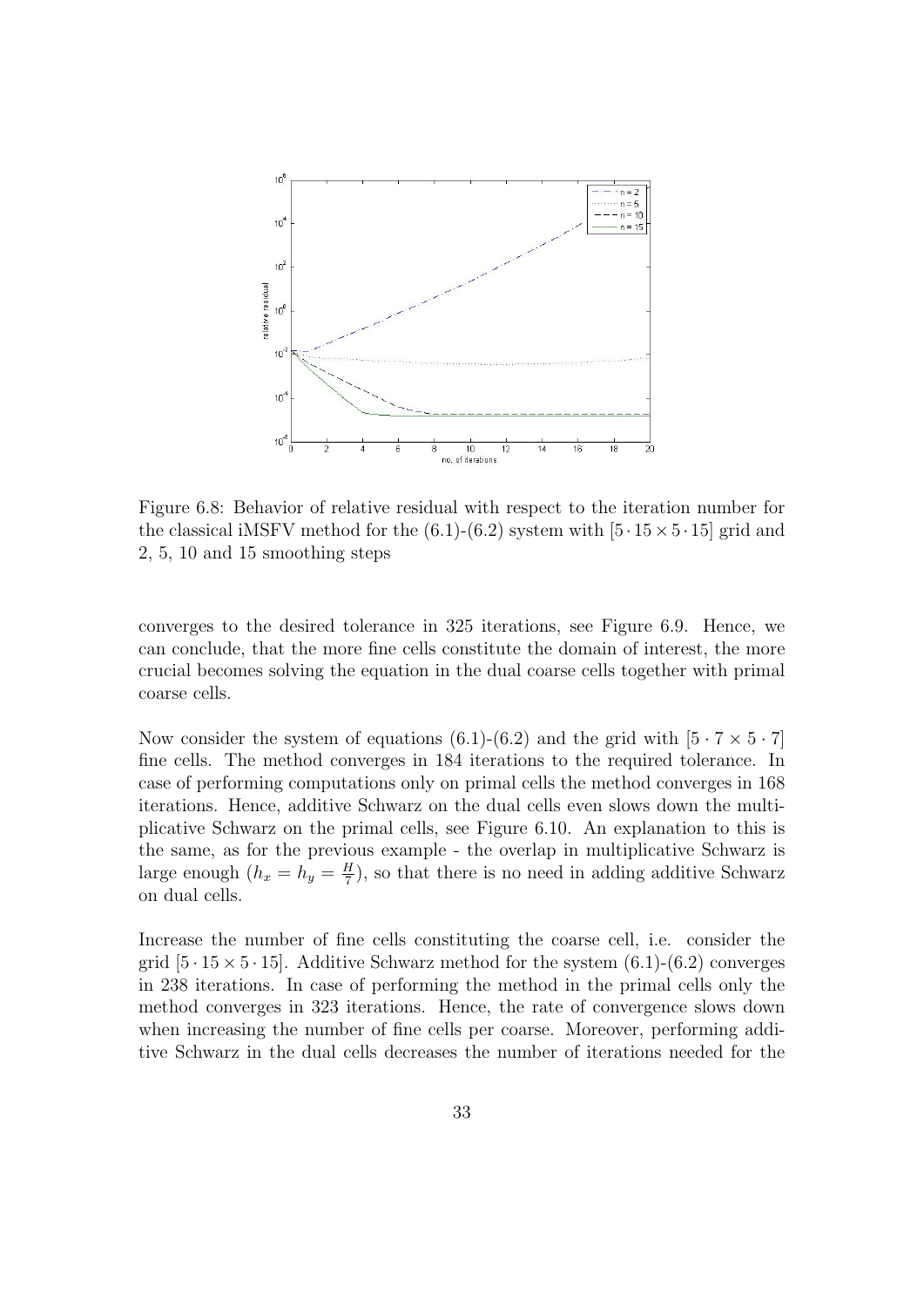

Figure 6.9: Comparison of relative residuals with respect to the iteration number for alternating Schwarz in both dual and primal cells and multiplicative Schwarz in primal coarse cells only, for  $[10 \cdot 15 \times 10 \cdot 15]$  grid

convergence, since the overlap in multiplicative Schwarz is much smaller compared to the previous example.

Consider the same problem with the domain consisting of  $[10 \cdot 15 \times 10 \cdot 15]$  fine cells, i.e increase the number of coarse cells only. In this case the method converges in 544 iterations. In case of performing the computations only on primal cells the method converges in 705 iterations, see Figure 6.11. The overlap in the multiplicative Schwarz in primal cells is not large enough, hence, as it can be seen from the results, additive Schwarz is necessary on dual cells in order to speed up the convergence. Furthermore, when increasing the number of coarse cells in the domain, leaving the number of fine cells per coarse the same, the number of iterations needed by both methods increases. Hence, additive Schwarz on dual cells and multiplicative Schwarz on primal cells depend both on the number of fine cells and coarse cells constituting the domain.

#### 6.5.2 Multiplicative Schwarz in both dual and primal coarse cells

In this subsection numerical results for multiplicative Schwarz in both dual and primal coarse cells will be presented. Theoretically it should converge much faster,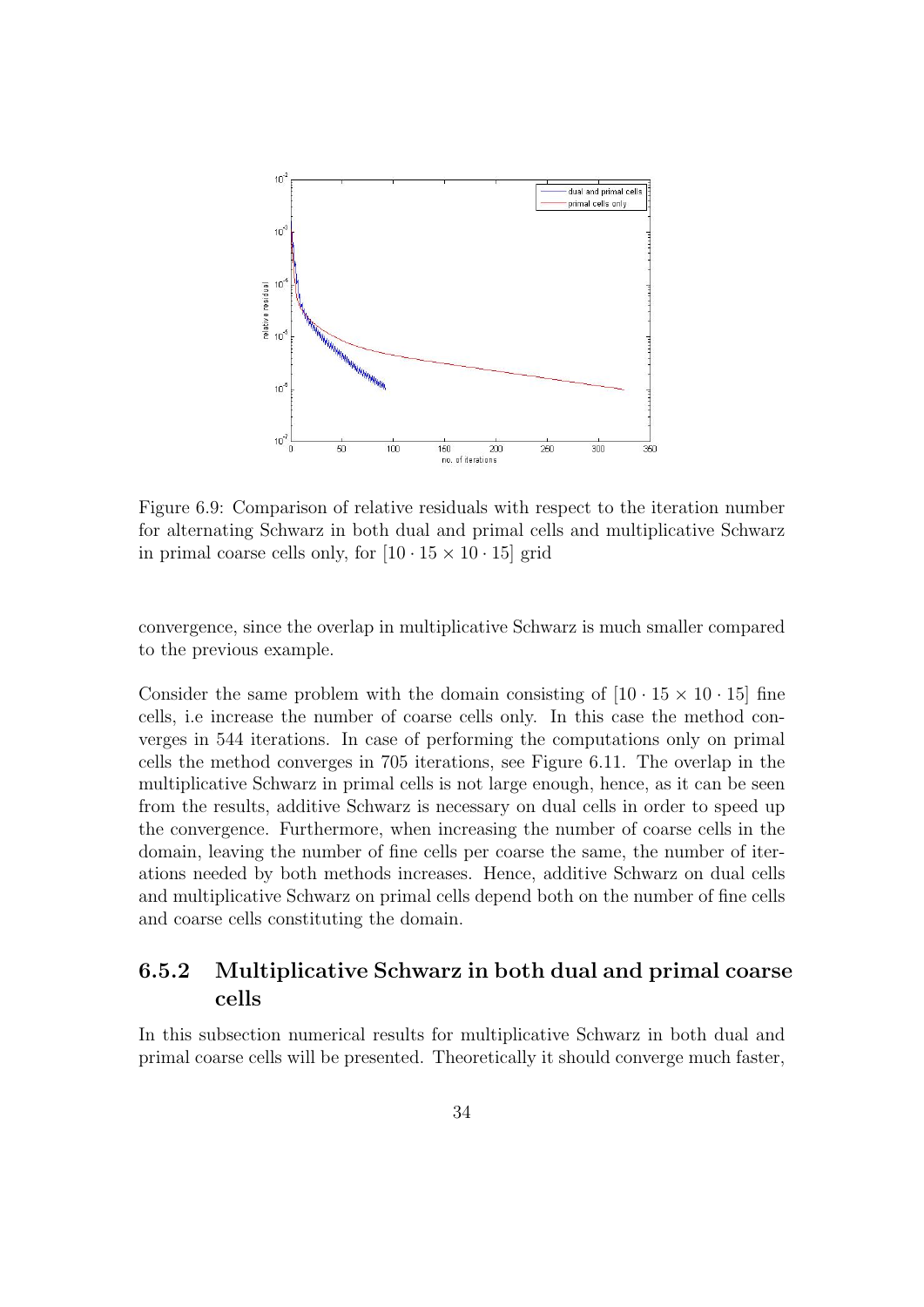

Figure 6.10: Comparison of relative residuals with respect to the iteration number for alternating Schwarz in both dual and primal cells and multiplicative Schwarz in primal coarse cells only, for  $[5 \cdot 7 \times 5 \cdot 7]$  grid

than the combination of additive Schwarz on dual cells and multiplicative Schwarz on primal cells.

The system of interest is system (6.1)-(6.2) of equations. The grid is  $[5 \cdot 7 \times 5 \cdot 7]$ . The desired tolerance is  $1 \cdot 10^{-6}$ . Multiplicative Schwarz method converges to the tolerance in 123 iterations, which is 1.5 times faster than the combination of additive and multiplicative Schwarz methods. Increase now the number of fine cells per coarse, i.e. consider  $[5 \cdot 15 \times 5 \cdot 15]$  grid. The number of iterations needed to converge is 183. Hence, the rate of convergence depends on the number of fine cells per coarse.

If the number of coarse cells is increased, so that the grid consists of  $[10.15 \times 10.15]$ fine cells, then the method converges to the desired tolerance in 402 iterations, see Figure 6.12. Hence, the rate of convergence for the multiplicative Schwarz both in primal and dual cells depends on the number of coarse cells in the grid. However, this method is 1.35 times faster, than the combination of additive and multiplicative Schwarz methods. The relative improvement in the speed of convergence is smaller compared to  $[5 \cdot 7 \times 5 \cdot 7]$  grid, since the area of overlap (which is always  $h_x$  or  $h_y$ ) is getting smaller with the increasing number of fine cells.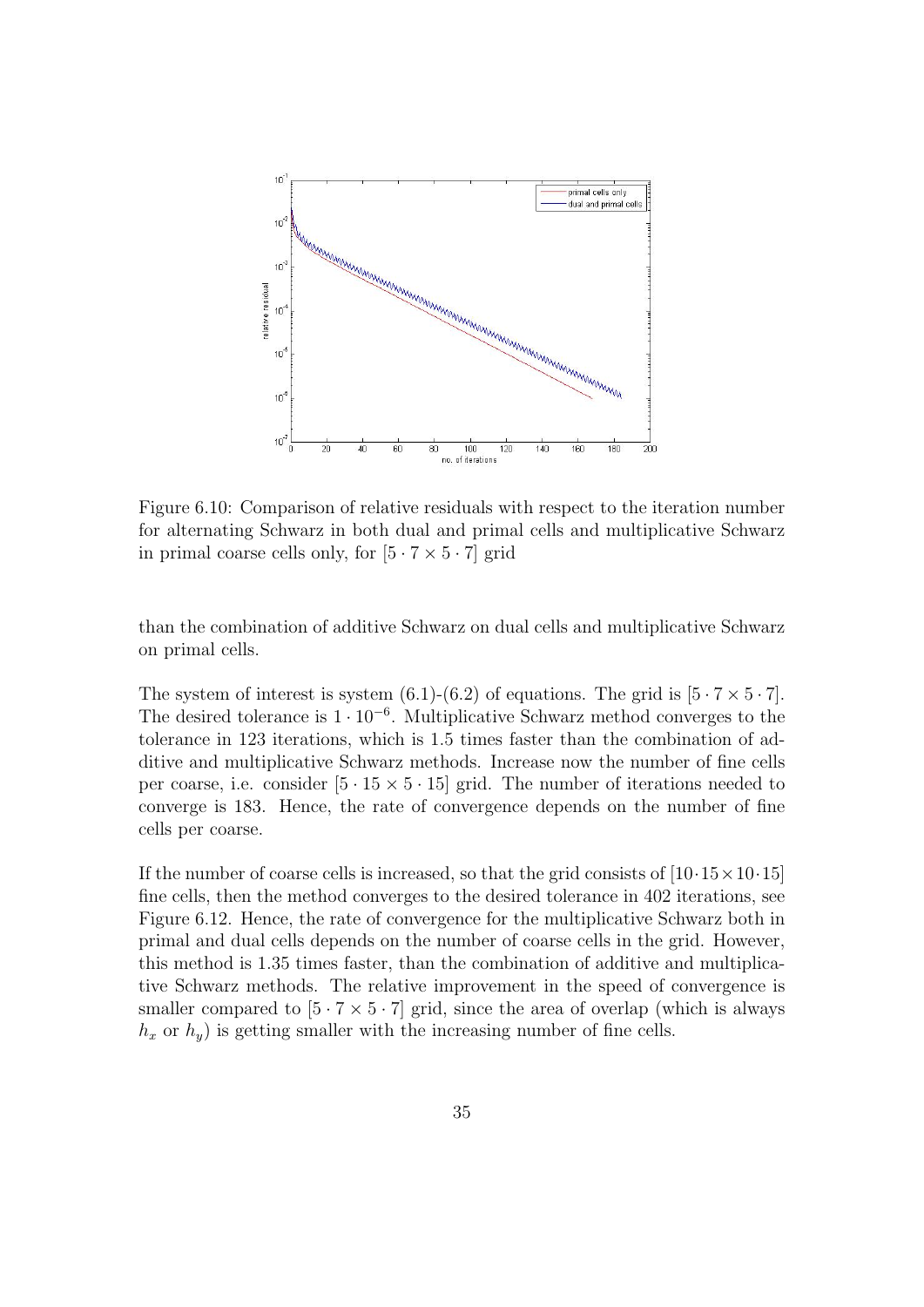

Figure 6.11: Comparison of relative residuals with respect to the iteration number for alternating Schwarz in both dual and primal cells and multiplicative Schwarz in primal coarse cells only, for  $[10 \cdot 15 \times 10 \cdot 15]$  grid

### 6.6 The MSFV method in both dual and primal coarse cells

Consider the system of equations (6.1)-(6.2) and the grid with  $[5 \cdot 7 \times 5 \cdot 7]$  fine cells. The desired tolerance is  $1 \cdot 10^{-6}$ . According to the algorithm described in the corresponding section, the MSFV method is performed in dual and primal coarse cells turn by turn with one step of Gauss-Seidel line relaxation between iterations. For the system above the method converges in only 30 iterations (comparing to 184 for additive Schwarz and 123 for multiplicative Schwarz).

Now consider a grid with the same number of coarse cells, but with increased number of fine cells, i.e. the grid  $[5 \cdot 15 \times 5 \cdot 15]$ . The iMSFV method for dual and primal cells converges in 120 iterations (for multiplicative Schwarz 183 iterations, for additive 238 iterations). Hence, the convergence rate heavily depends on the number of the fine cells constituting one coarse cell.

Next, the number of fine cells per coarse cell stays the same, but the number of coarse cells is increased to 10 in each direction, i.e. the grid  $[10 \cdot 15 \times 10 \cdot 15]$  is considered. The method converges in 121 iterations, hence, the dependence of the convergence of the method on the number of coarse cells is small comparing to the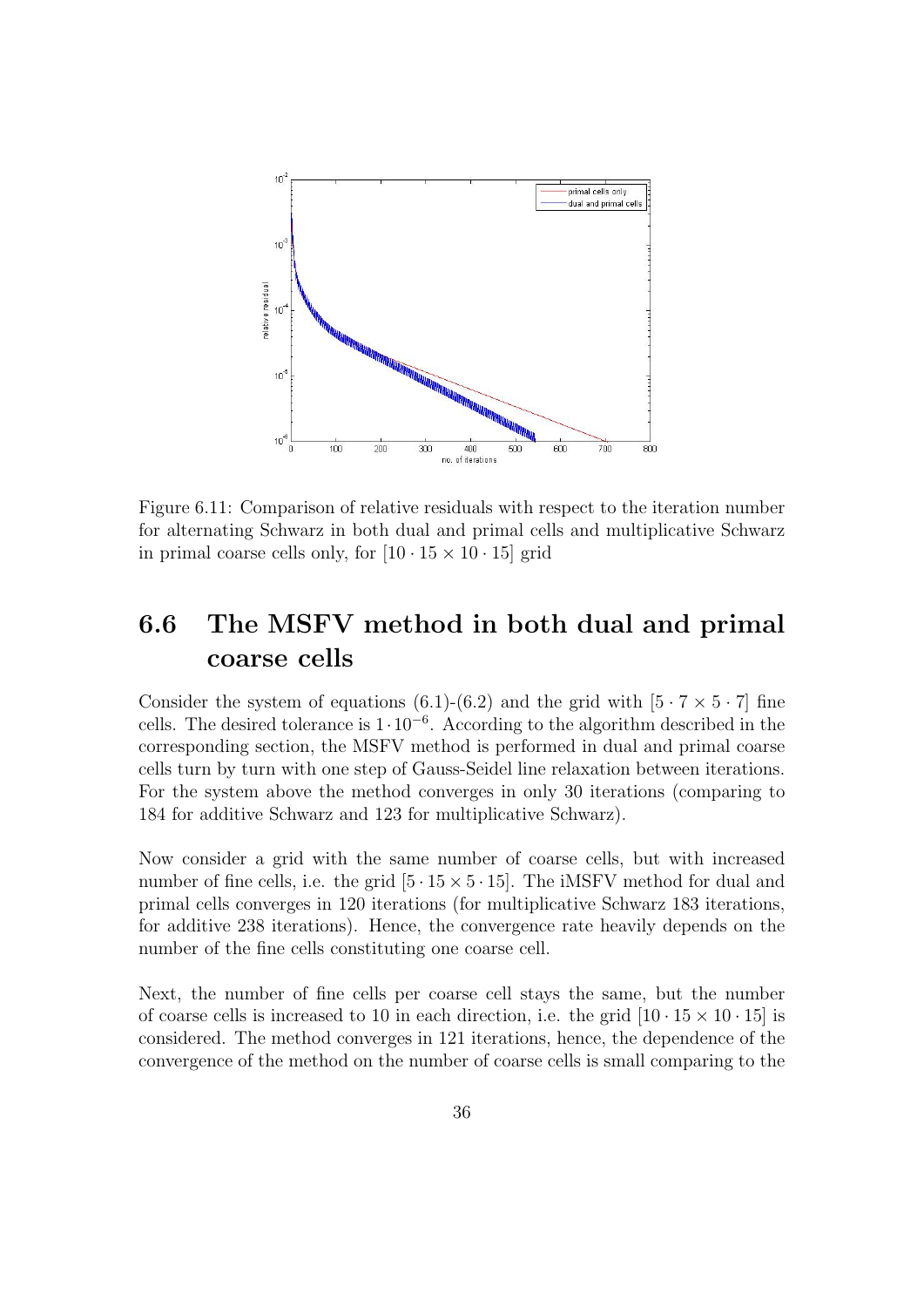

Figure 6.12: Relative residual with respect to the iteration number for multiplicative Schwarz method in both dual and primal coarse cells for different grid sizes

dependence on the number of fine cells per coarse cell. Moreover, the number of iterations needed to converge to the desired tolerance, is significantly lower comparing to the additive (544 iterations) and multiplicative (402 iterations) Schwarz methods. In the Figure 6.13 the dependence of the relative residuals on the iteration number for all 3 types of grid is presented.

Now, consider a number of grids with different amount of fine cells per coarse, but the same amount of coarse cells. This approach will allow to study the dependence of the number of iterations needed for convergence on the number of fine cells constituting the domain. The smallest grid considered is  $[5 \cdot 5 \times 5 \cdot 5]$ , i.e 5 coarse cells in each direction with 5 fine cells per coarse cell in each direction. Then, the number of fine cells per coarse cell is always increased by 2, since the number of fine cell should be odd. The results are presented in Figure 6.14.

As it can be seen from the figure, the number of iterations linearly depends on the number of fine cells constituting a coarse cell.

Consider now the following system:

$$
-\nabla \cdot (53 + 25\sin(25x) + 25\sin(25y)) \cdot \nabla p) = -1 \qquad \text{in } \Omega \tag{6.9}
$$

$$
p = 0 \qquad \qquad \text{on } \partial\Omega \qquad (6.10)
$$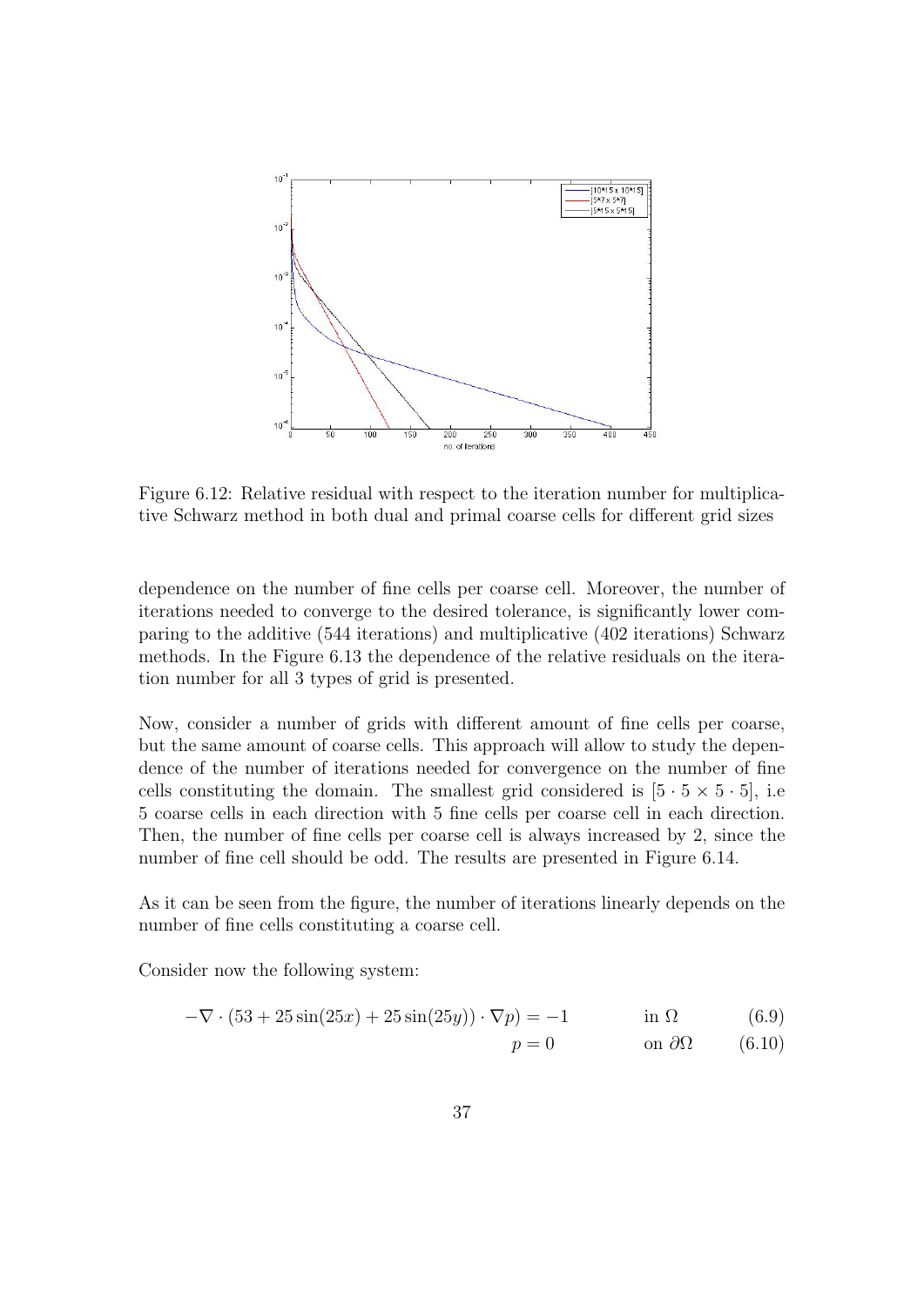

Figure 6.13: Relative residual with respect to the iteration number for iMSFV in dual and primal cells for  $[5 \cdot 7 \times 5 \cdot 7]$ ,  $[5 \cdot 15 \times 5 \cdot 15]$  and  $[10 \cdot 15 \times 10 \cdot 15]$  grids

The grid is  $[10 \cdot 15 \times 10 \cdot 15]$ . The method converges to the desired tolerance of 1 · 10<sup>−</sup><sup>6</sup> in 128 iterations. In Figure 6.15 relative residual with respect to the iteration number for different methods can be found. As it can be seen, the fastest method is still iMSFV in dual and primal cells, then pcg method for the fine scale discretization (423 iterations), multiplicative Schwarz in both dual and primal cells (898 iterations) and additive Schwarz in dual and multiplicative Schwarz in primal coarse cells (1398 iterations).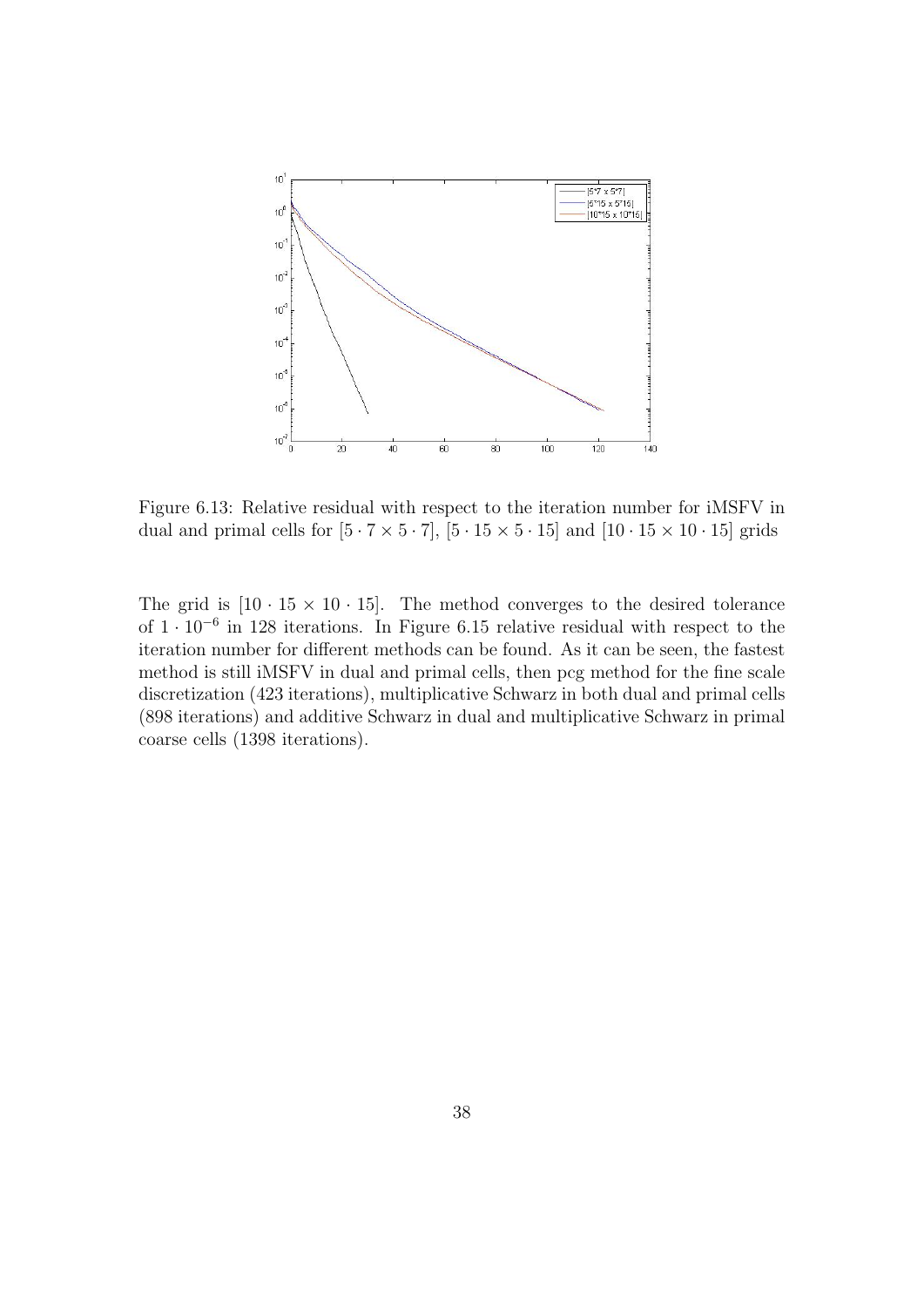

Figure 6.14: Number of iterations with respect to the number of the fine cells per coarse cell



Figure 6.15: Relative residual with respect to the iteration number for various methods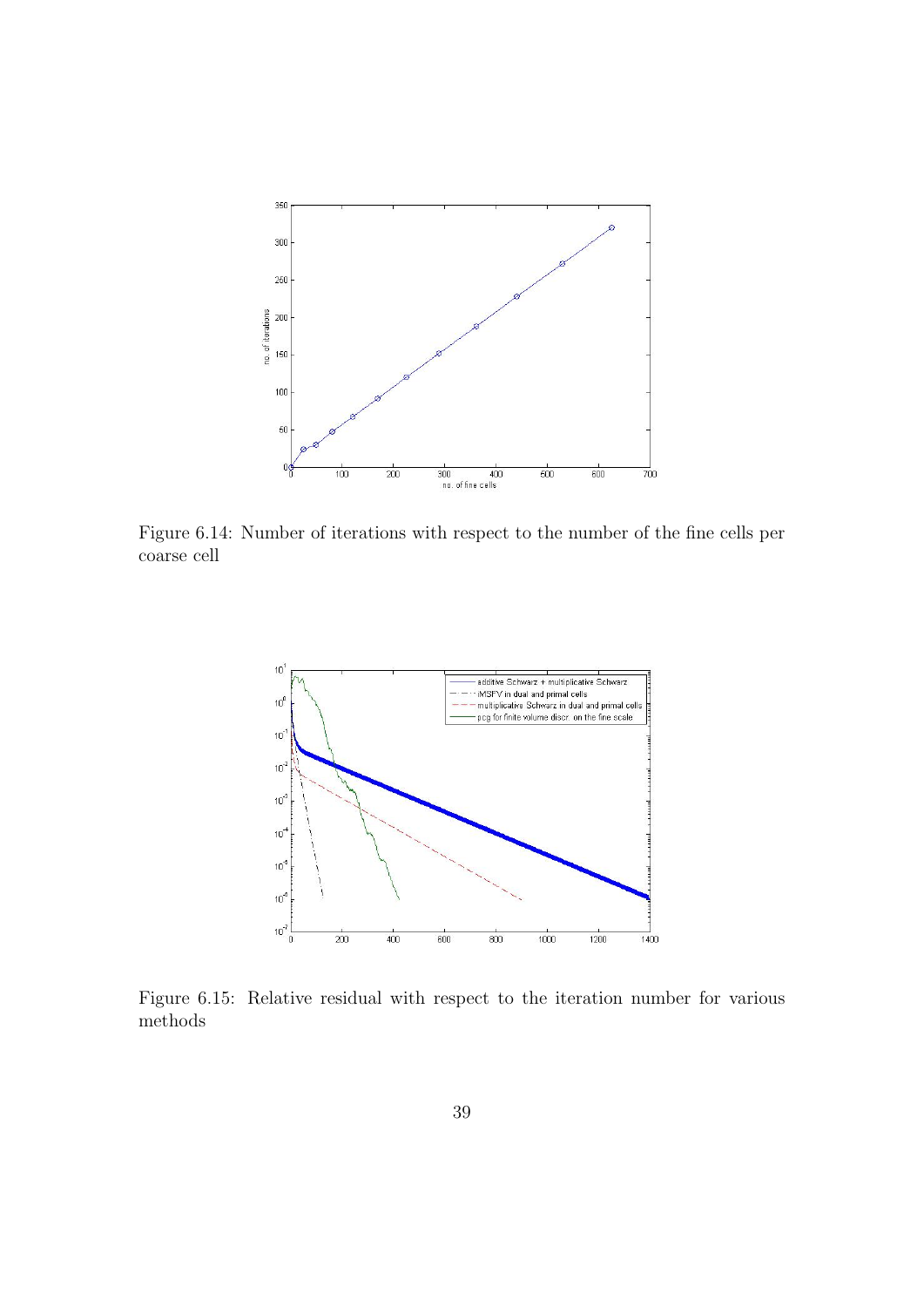## Chapter 7 Conclusions

Several multiscale methods for solving elliptic equations with highly heterogeneous coefficients were implemented. As it can be seen from the previous chapter the best results with the least number of iterations are obtained by the iMSFV which is done both in dual and primal cells. This method, however, requires Jacobi or Gauss-Seidel line relaxation after each iteration and introduction of extra points in the domain of interest to be able to perform calculations in the primal cells. On the other hand, it gives a dramatical decrease in the number of iterations needed to obtain the approximation of the fine scale solution, compared to the classical iMSFV method, alternating Scwarz methods and the FD fine scale discretizations.

As it was shown, the classical MSFV method gives a good approximation of the fine solution, i.e. if one is not interested in the exact solution of the initial problem (2.1), the MSFV method can be performed in order to get satisfying results.

Alternating Schwarz methods can also be used to find the solution of the problem, however, they are slow even compared to the fine difference approximation of the problem on the fine scale. They also depend both on number of coarse cells and primal cells per coarse. Convergence of the iMSFV method in dual and primal cells, however, does not depend on the number of the coarse cells in the domain, but only on the number of fine cells, constituting a coarse cell.

Classical iMSFV heavily depends on the smoothing operations - in some cases, when the smoothing is not sufficient, it may diverge. Normally, several Jacobi or Gauss-Seidel line relaxation steps must be done between the iterations. Hence, this method lacks the stability of the iMSFV method in dual and primal cells, which only needs one line relaxation step between the iterations, and alternating Schwarz methods, which do not require smoothing operations at all. Moreover, as it was shown, at some point it stagnates with the largest error located in the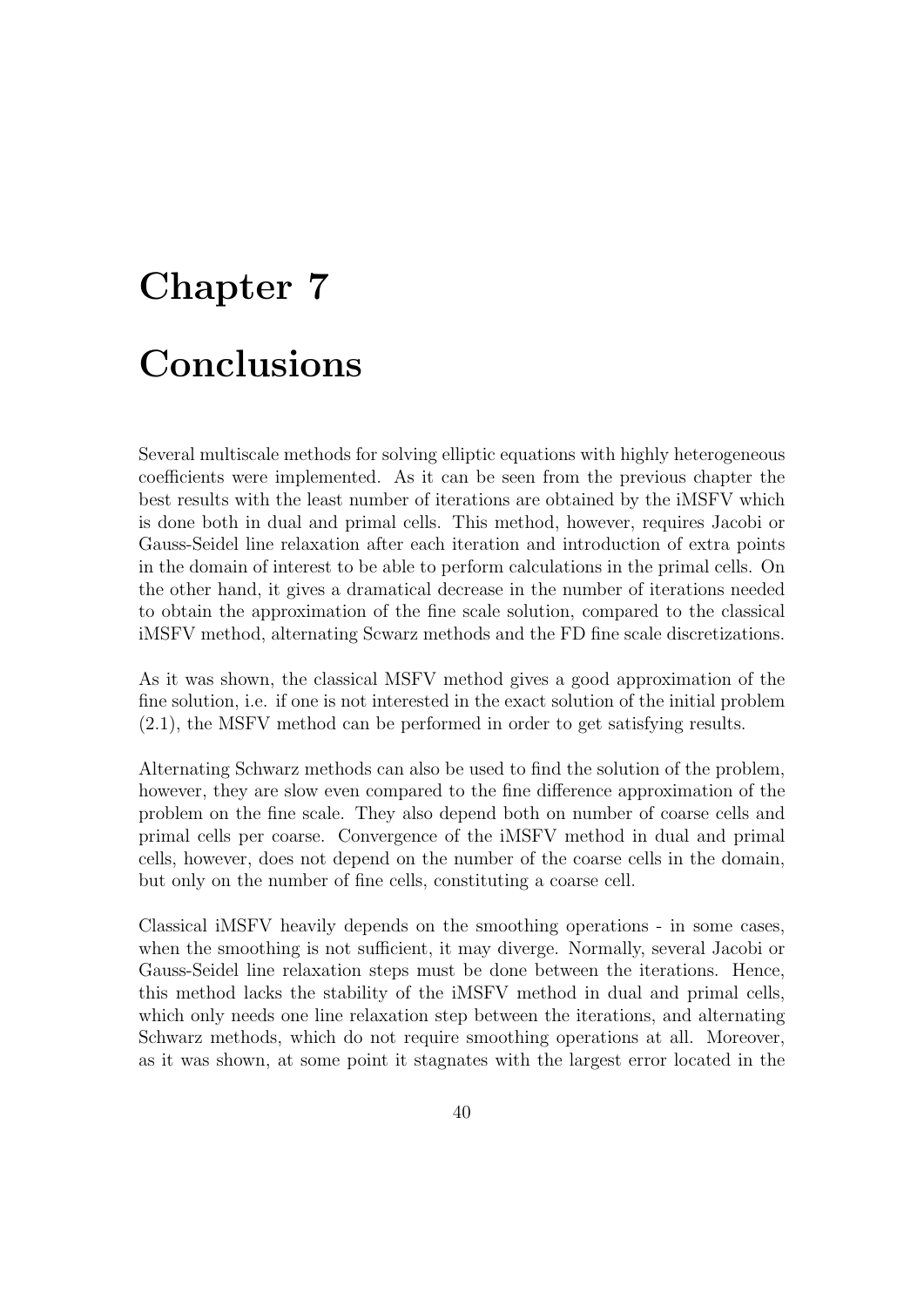centers of the primal coarse cells.

The further research can be focused in implementing the methods above, especially the iMSFV method in dual and primal cells, as preconditioners, since now, most of them are implemented as solvers for the fine scale solution of the initial equation (2.1). Moreover, in some cases it is not necessary to update the solution in every point of the domain, hence, it could be useful to update the iMSFV solution only in some areas of the domain, having the criteria for this kind of choice.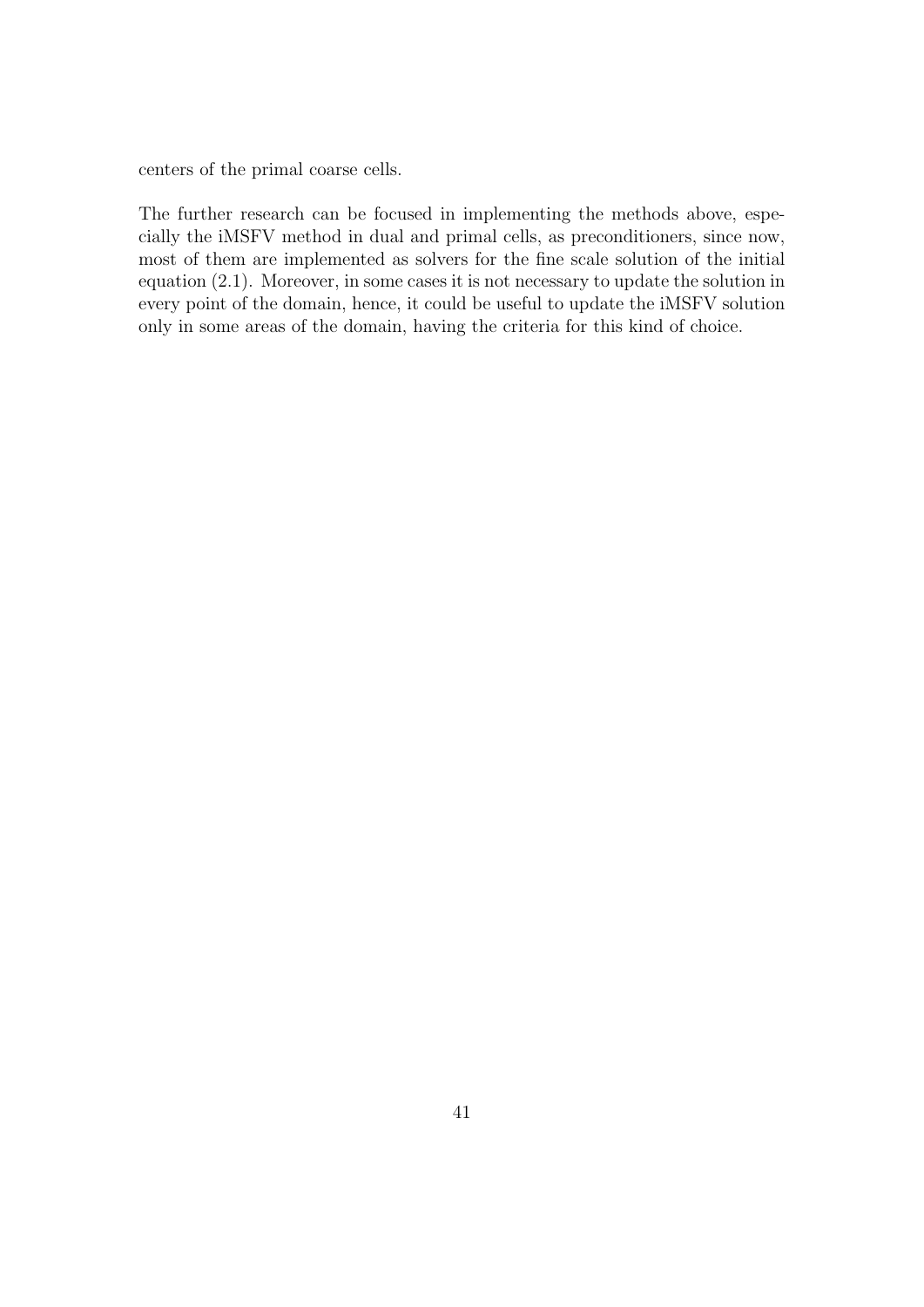### Bibliography

- [1] T. Y. Hou and X.-H. Wu. A multiscale finite element method for elliptic problems in composite materials and porous media. J. Comput. Phys., 134:169-189, 1997.
- [2] Z. Chen and T. Y. Hou. A mixed multiscale finite element method for elliptic problems with oscillating coefficients. Math. Comp., 72(242):541-576, 2002.
- [3] J. E. Aarnes, V. Kippe, and K.-A. Lie. Mixed multiscale finite elements and streamline methods for reservoir simulation of large geomodels. Adv. Water Resour., 28(3):257-271, 2005.
- [4] J. E. Aarnes. On the use of a mixed multiscale finite element method for greater flexibility and increased speed or improved accuracy in reservoir simulation. Multiscale Model. Simul., 2(3):421-439, 2004.
- [5] P. Jenny, S. H. Lee, and H. A. Tchelepi. Multi-scale finite-volume method for elliptic problems in subsurface flow simulation. J. Comput. Phys., 187:47-67, 2003.
- [6] H. Hajibeygi and P. Jenny. Multiscale finite-volume method for parabolic problems arising from compressible multiphase flow in porous media. J. Comput. Phys.,228:5129-5147, 2009.
- [7] V. Ginting. Analysis of two-scale finite volume element method for elliptic problem. J. Numer. Math., 12:119-141, 2004.
- [8] H. Hajibeygi, G. Bonfigli, M. A. Hesse and P. Jenny. Iterative multiscale finite-volume method. J. Comput. Phys., 227:8604-8621, 2008.
- [9] J. Bear. Dynamics of fluids in porous media. Dover Publications, 1988.
- [10] R. Helmig. Multiphase flow and transport processes in the subsurface: a contribution to the modeling of hydrosystems. Springer Verlag, 1997.